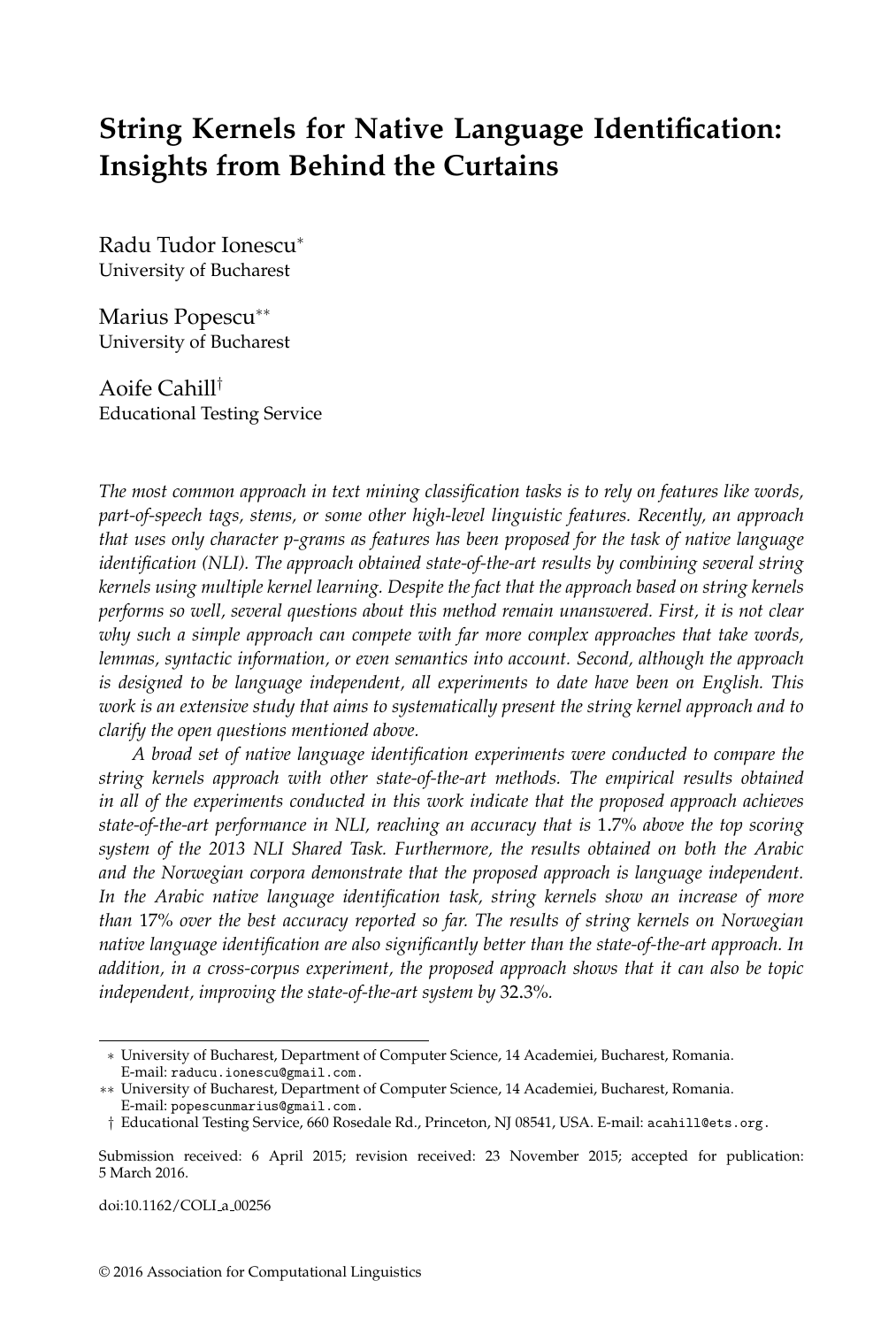*To gain additional insights about the string kernels approach, the features selected by the classifier as being more discriminating are analyzed in this work. The analysis also offers information about localized language transfer effects, since the features used by the proposed model are p-grams of various lengths. The features captured by the model typically include stems, function words, and word prefixes and suffixes, which have the potential to generalize over purely word-based features. By analyzing the discriminating features, this article offers insights into two kinds of language transfer effects, namely, word choice (lexical transfer) and morphological differences. The goal of the current study is to give a full view of the string kernels approach and shed some light on why this approach works so well.*

# **1. Introduction**

Using words as basic units is natural in textual analysis tasks such as text categorization, authorship identification, or plagiarism detection. Perhaps surprisingly, recent results indicate that methods handling the text at the character level can also be very effective (Lodhi et al. 2002; Kate and Mooney 2006; Sanderson and Guenter 2006; Popescu and Dinu 2007; Grozea, Gehl, and Popescu 2009; Escalante, Solorio, and Montes-y-Gómez 2011; Popescu 2011; Popescu and Grozea 2012). By avoiding to explicitly consider features of natural language such as words, phrases, or meaning, an approach that works at the character level has an important advantage in that it is language independent and linguistic theory neutral. In this context, a state-of-the-art machine learning system for native language identification (NLI) that works at the character level is presented in this article.

NLI is the task of identifying the native language of a writer, based on a text they have written in a language other than their mother tongue. This is an interesting sub-task in forensic linguistic applications such as plagiarism detection and authorship identification, where the native language of an author is just one piece of the puzzle (Estival et al. 2007). NLI can also play a key role in second language acquisition applications where NLI techniques are used to identify language transfer patterns that help teachers and students focus feedback and learning on particular areas of interest (Rozovskaya and Roth 2010; Jarvis and Crossley 2012).

The system based on string kernels described in this article was initially designed to participate in the 2013 NLI Shared Task (Tetreault, Blanchard, and Cahill 2013) and obtained third place (Popescu and Ionescu 2013). The approach was further extended by Ionescu, Popescu, and Cahill (2014) to combine several string kernels via multiple kernel learning (MKL) (Gonen and Alpaydin 2011). The system revealed some interesting facts about the kinds of string kernels and kernel learning methods that worked well for NLI. For instance, one of the best performing kernels is the (histogram) intersection kernel, which is inspired from computer vision (Maji, Berg, and Malik 2008). Another kernel based on Local Rank Distance is inspired from biology (Ionescu 2013; Dinu, Ionescu, and Tomescu 2014). Two kernel classifiers are alternatively used for the learning task, namely, kernel ridge regression (KRR) and kernel discriminant analysis (KDA). Interestingly, these kernel classifiers give better results than the widely used support vector machines (SVM). Ionescu, Popescu, and Cahill (2014) conducted several experiments to demonstrate state-of-the-art performance of the system based on string kernels. However, the system was only used for the task of identifying the native language of a person from text written in English. Furthermore, a study about the language transfer patterns captured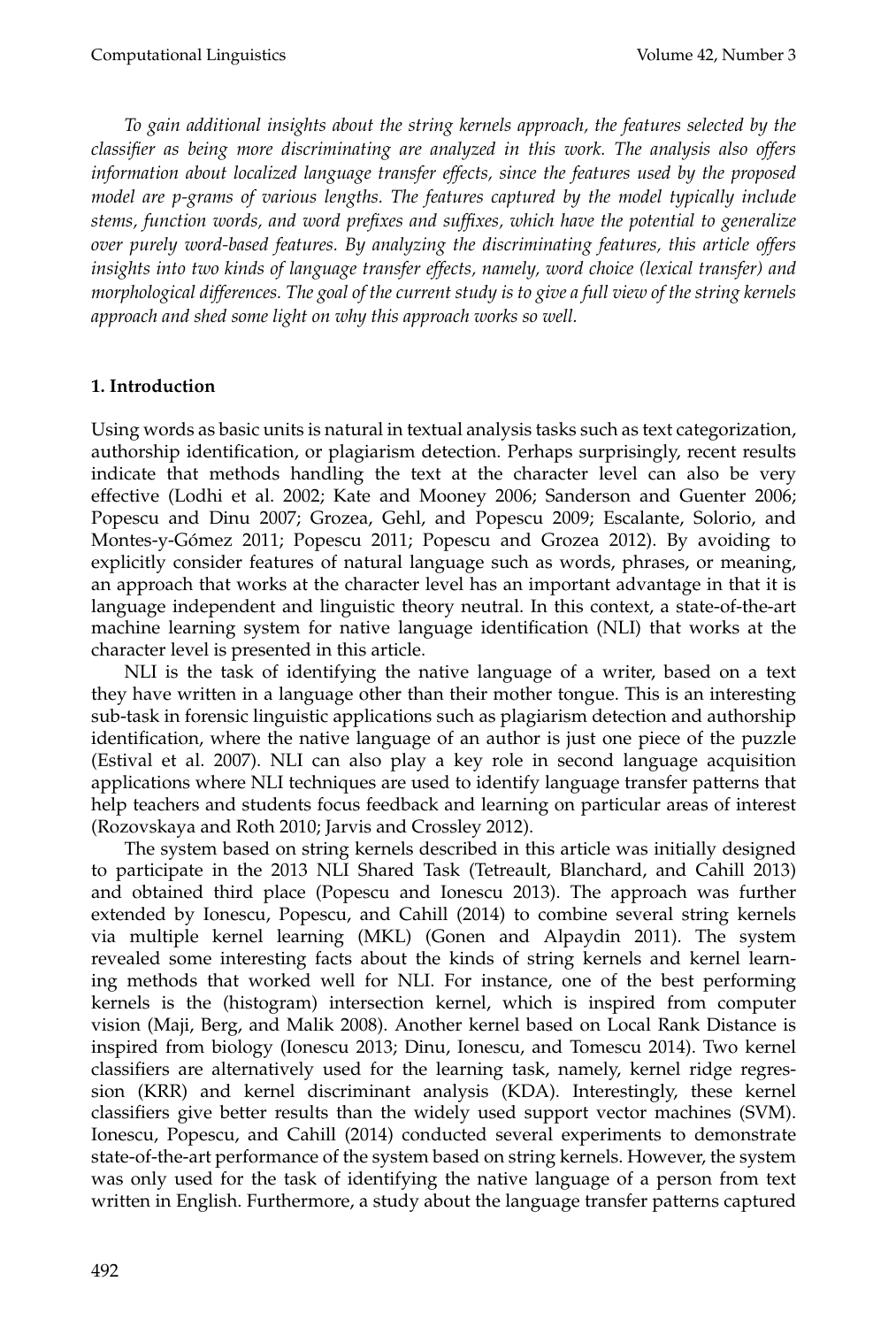by the system was not given. The current work aims to clarify these points and to give an extended presentation and evaluation of the string kernels approach.

The first goal of this work is to demonstrate that the system is indeed languageindependent, as claimed in Ionescu, Popescu, and Cahill (2014), and to show that it can achieve state-of-the-art performance on a consistent basis. To fulfill this goal, the system is evaluated on several corpora of text documents written in three different languages, namely, Arabic, English, and Norwegian. Having a general characterbased approach that works well across languages could be useful, for example, in a streamlined intelligence application that is required to work efficiently on a wide range of languages for which NLP tools or language experts might not be readily available, or where the user does not desire a complex customization for each language. On the other hand, kernels based on a different kind of information (for example, syntactic and semantic information) can be combined with string kernels via MKL to improve accuracy in some specific situations. Indeed, others (Tetreault et al. 2012; Bykh and Meurers 2014; Malmasi and Dras 2014a) have obtained better NLI results by using ensemble models based on several features such as context-free grammar production rules, Stanford dependencies, function words, and part-of-speech *p*-grams, than using models based on each of these features alone. Combing string kernels with other kind of information is not covered in the present work.

The second goal of this work is to investigate which properties of the simple kernelbased approach are the main driver behind the higher performance than more complex approaches that take words, lemmas, syntactic information, or even semantics into account. The language transfer analysis provided in Section 6 shows that there are generalizations to the kinds of mistakes that certain non-native speakers make that can be captured by *p*-grams of different lengths. Interestingly, using a range of *p*-grams implicitly generates a very large number of features including (but not limited to) stop words, stems of content words, word suffixes, entire words, and even *p*-grams of short words. Rather than doing feature selection before the training step, which is the usual NLP approach, the kernel classifier, aided by regularization, selects the most relevant features during training. With enough training samples, the kernel classifier does a better job of selecting the right features from a very high feature space. This may be one reason for why the string kernel approach works so well. To gain additional insights into why this technique works so well, the features selected by the classifier as being most discriminating are analyzed in this work. The analysis of the discriminant features also provides some information (useful in the context of SLA) about localized language transfer effects, namely, word choice (lexical transfer) and morphological differences.

The article is organized as follows. Work related to native language identification and to methods that work at the character level is presented in Section 2. Section 3 presents several similarity measures for strings, including string kernels and Local Rank Distance. The learning methods used in the experiments are described in Section 4. Section 5 presents details about the experiments. Section 6 discusses the discriminant features of the string kernels approach and the observed language transfer effects. Finally, conclusions are drawn in Section 7.

## **2. Related Work**

## **2.1 Native Language Identification**

As defined in the Introduction, the goal of automatic NLI is to determine the native language of a language learner, based on a piece of writing in a foreign language. Most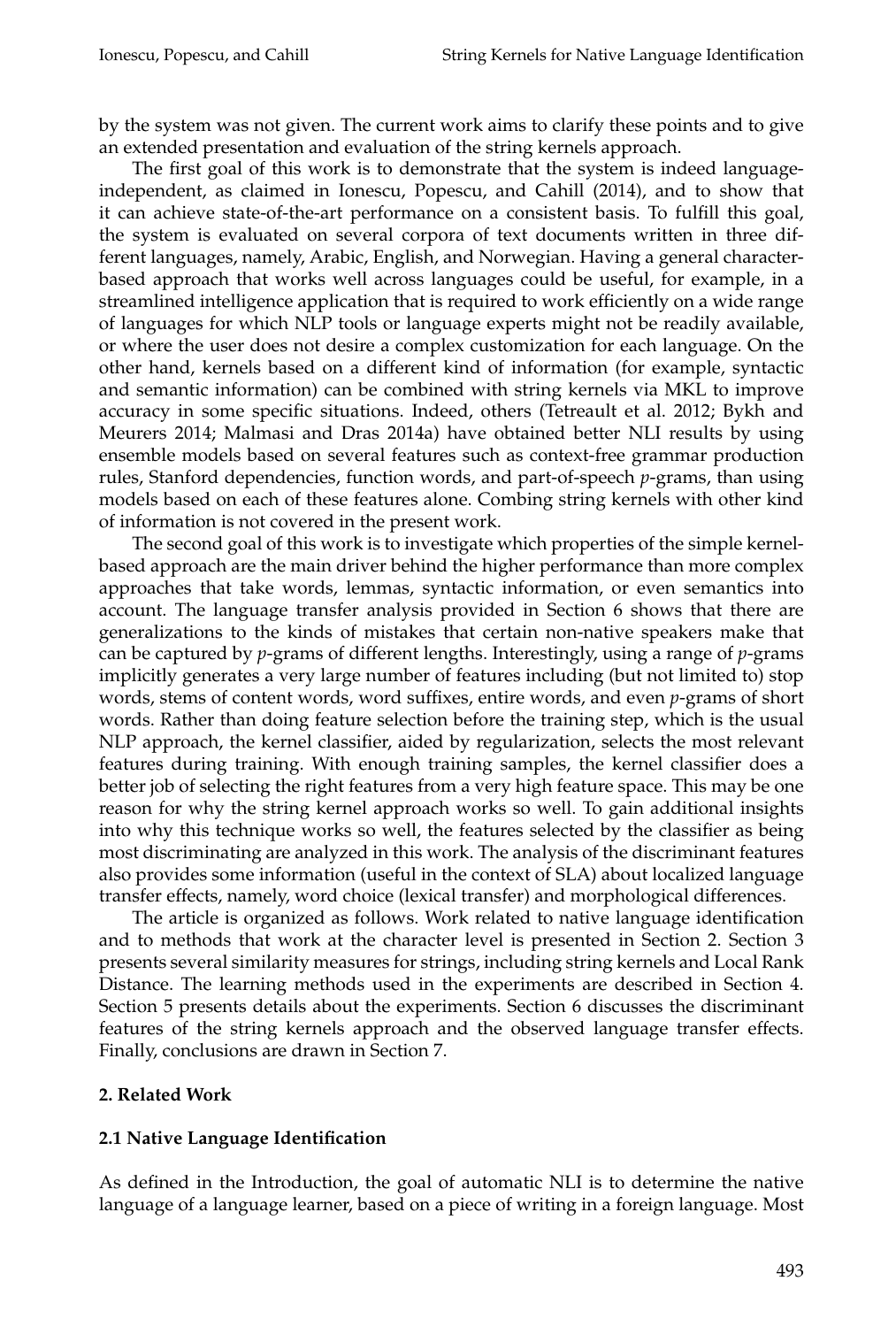research has focused on identifying the native language of English language learners, though there have been some efforts recently to identify the native language of writing in other languages, such as Chinese (Malmasi and Dras 2014b) or Arabic (Malmasi and Dras 2014a).

The first work to study automated NLI was that of Tomokiyo and Jones (2001). In their study, a naive Bayes model is trained to distinguish speech transcripts produced by native versus non-native English speakers. A few years later, a second study on NLI appeared (Jarvis, Castañeda Jiménez, and Nielsen 2004). In their work, Jarvis, Castañeda Jiménez, and Nielsen (2004) tried to determine how well a discriminant analysis classifier could predict the L1 language of nearly 500 English learners from different backgrounds. To make the task more challenging, they included pairs of closely related L1 languages, such as Portuguese and Spanish. The seminal paper by Koppel, Schler, and Zigdon (2005) introduced some of the best-performing features for the NLI task: character, word and part-of-speech *p*-grams along with features inspired by the work in the area of second language acquisition such as spelling and grammatical errors. In general, most approaches to NLI have used multi-way classification with SVM or similar models along with a range of linguistic features. The book of Jarvis and Crossley (2012) presents some of the state-of-the-art approaches used up until 2012. Being the first book of its kind, it focuses on the automated detection of L2 language-use patterns that are specific to different L1 backgrounds, with the help of text classification methods. Additionally, the book presents methodological tools to empirically test language transfer hypotheses, with the aim of explaining how the languages that a person knows interact in the mind.

In 2013, Tetreault, Blanchard, and Cahill (2013) organized the first shared task in the field. This allowed researchers to compare approaches for the first time on a specifically designed NLI corpus that was much larger than previously available data sets. In the shared task, 29 teams submitted results for the test set, and one of the most successful aspects of the competition was that it drew submissions from teams working in a variety of research fields. The submitted systems utilized a wide range of machine learning approaches, combined with several innovative feature contributions. The best performing system in the closed task achieved an overall accuracy of 83.6% on the 11-way classification of the test set, although there was no significant difference between the top teams. Since the 2013 NLI Shared Task, two more systems have reported results better than the top scoring system of the NLI Shared Task. Bykh and Meurers (2014) presented an ensemble classifier based on lexicalized and non-lexicalized local syntactic features. They explored the context-free grammar (CFG) production rules as syntactic features for the task of NLI. Currently, the state-of-the-art NLI system for this data set is that of Ionescu, Popescu, and Cahill (2014). It is based on a wide range of character *p*-grams. A full presentation of this state-of-the-art system is given in this article.

Another interesting linguistic interpretation of native language identification data was only recently addressed, specifically, the analysis of second language usage patterns caused by native language interference. Usually, language transfer is studied by second language acquisition researchers using manual tools. Language transfer analysis based on automated native language identification methods has been the approach of Jarvis and Crossley (2012). Swanson and Charniak (2014) also define a computational methodology that produces a ranked list of syntactic patterns that are correlated with language transfer. Their methodology allows the detection of fairly obvious language transfer effects, without being able to detect underused patterns. The first work to address the automatic extraction of underused and overused features on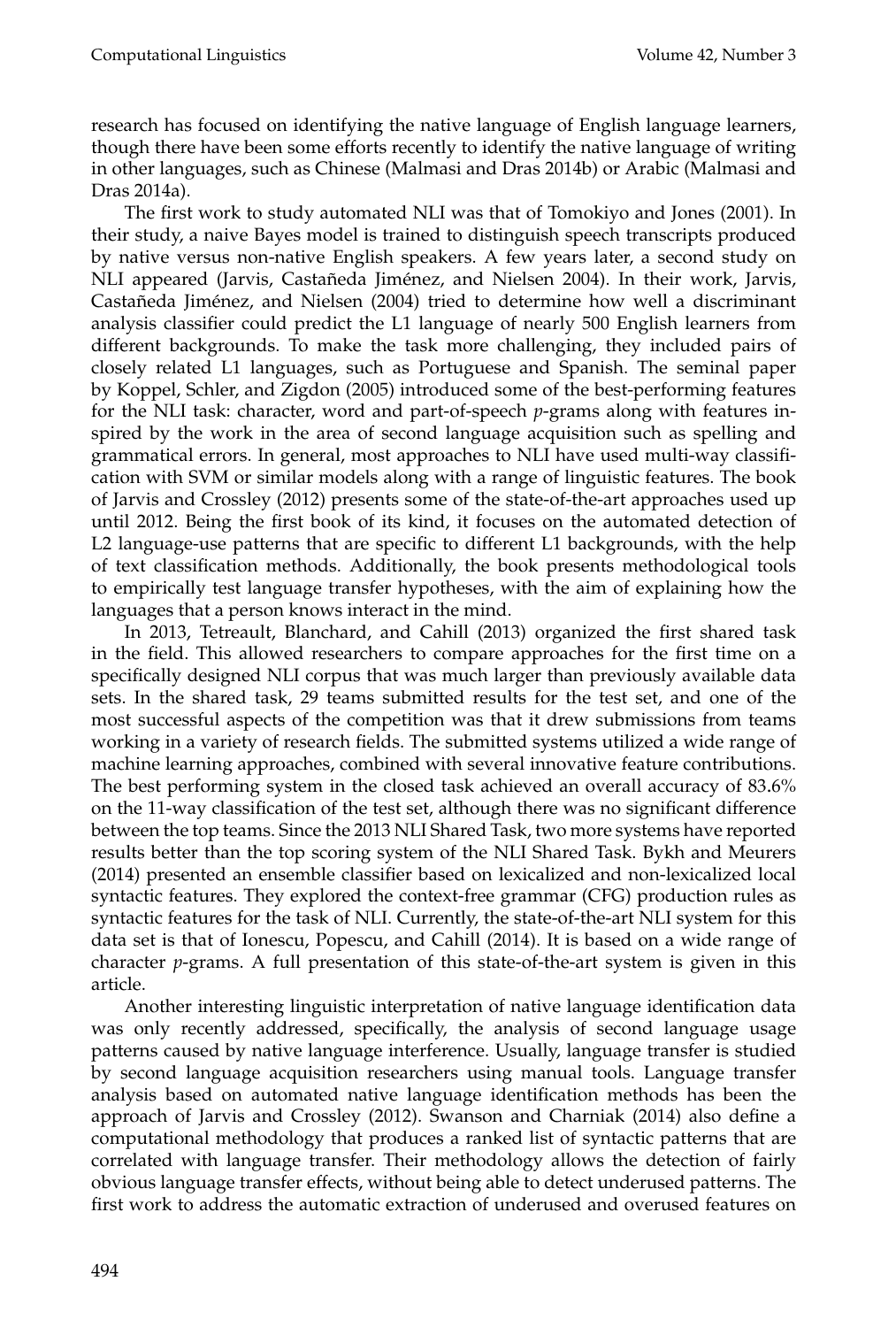a per-native language basis is that of Malmasi and Dras (2014c). Further similar studies are likely to appear in the years to come. The current work also addresses the automatic extraction of underused and overused features captured by character *p*-grams. In a similar manner to Malmasi and Dras (2014c), the discriminant features learned by a one-versus-all kernel classifier are analyzed.

#### **2.2 Methods That Work at the Character Level**

In recent years, methods of handling text at the character level have demonstrated impressive performance levels in various text analysis tasks (Lodhi et al. 2002; Sanderson and Guenter 2006; Kate and Mooney 2006; Popescu and Dinu 2007; Grozea, Gehl, and Popescu 2009; Escalante, Solorio, and Montes-y-Gomez 2011; Popescu 2011; Popescu ´ and Grozea 2012). String kernels are a common form of using information at the character level. They are a particular case of the more general convolution kernels (Haussler 1999). Lodhi et al. (2002) used string kernels for document categorization with very good results. String kernels were also successfully used in authorship identification (Sanderson and Guenter 2006; Popescu and Dinu 2007; Popescu and Grozea 2012). For example, the system described by Popescu and Grozea (2012) ranked first in most problems and overall in the PAN 2012 Traditional Authorship Attribution tasks.

Using string kernels makes the corresponding learning method completely language independent, because the texts will be treated as sequences of symbols (strings). Methods working at the word level or above very often restrict their feature space according to theoretical or empirical principles. For instance, they select only features that reflect various types of spelling errors or only some type of words, such as function words. These features prove to be very effective for specific tasks, but it is possible that other good features also exist. String kernels embed the texts in a very large feature space, given by all the substrings of length *p*, and leave it to the learning algorithm to select important features for the specific task, by highly weighting these features. Because it does not restrict the feature space according to any linguistic theory, the string kernels approach is linguistic theory neutral. Furthermore, the method does not explicitly consider any features of natural language such as words, phrases, or meaning, contrary to the usual NLP approach. However, an interesting remark is that such features can implicitly be discovered within the extracted  $p$ -grams. On the other hand, explicitly extracting such features could get very difficult for lessstudied or low-resource languages, and the methods that rely on linguistic features become inherently language dependent. Even a method that considers words as features cannot be completely language independent, since the definition of a word is necessarily language specific. A method that uses only function words as features is also not completely language independent because it needs a list of function words that is specific to a language. When features such as part-of-speech tags are used, as in the work of Jarvis, Bestgen, and Pepper (2013), the method relies on a part-ofspeech tagger that might not be available (yet) for some languages. Furthermore, a way to segment a text into words is not an easy task for some languages, such as Chinese.

Character *p*-grams have been used by some of the systems developed for native language identification (Tsur and Rappoport 2007; Tetreault et al. 2012; Jarvis, Bestgen, and Pepper 2013; Popescu and Ionescu 2013). Tsur and Rappoport (2007) have demonstrated that using only the 200 most frequent character bigrams yields a respectable accuracy of 66% on a five-way classification task. The authors explain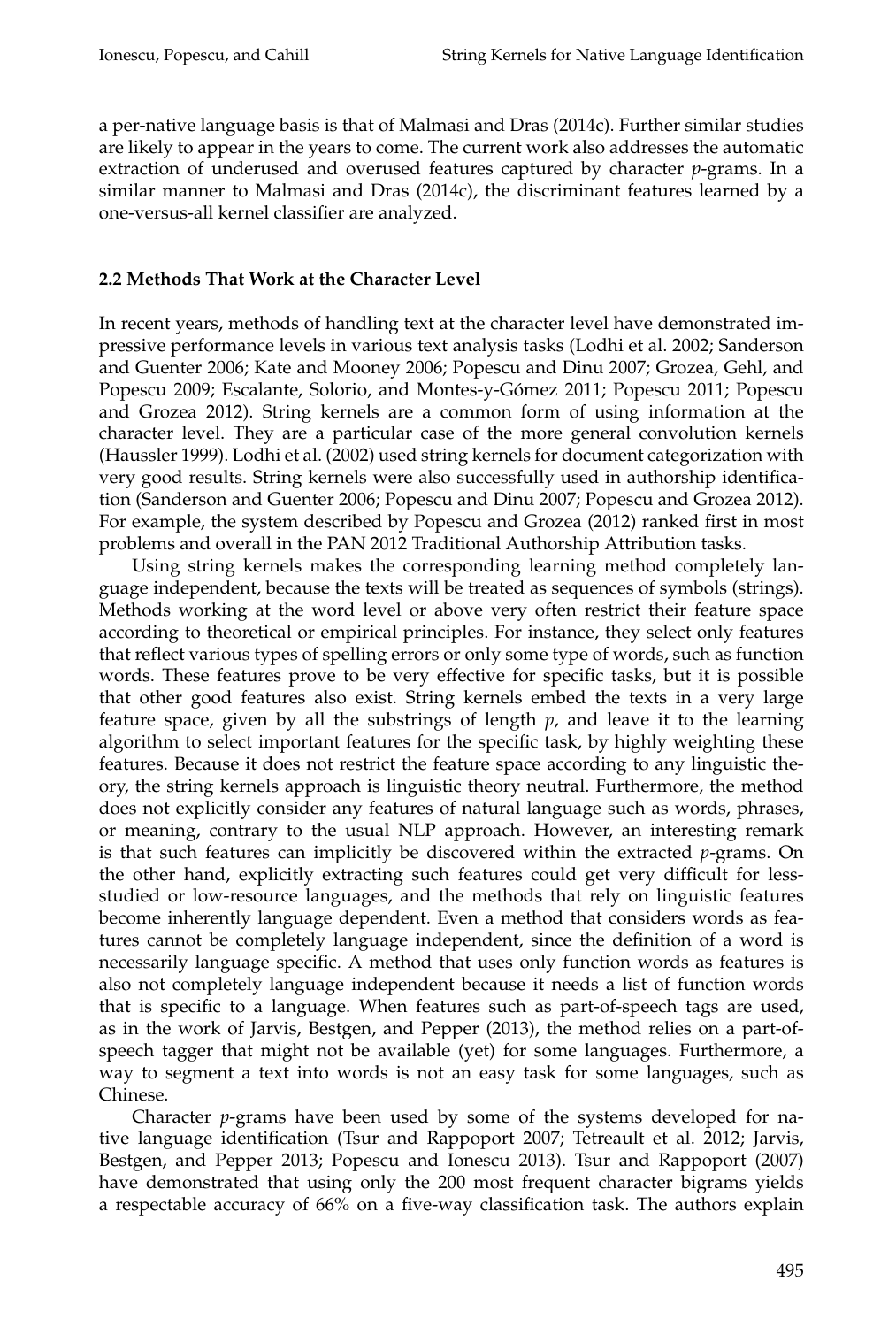their result through the following hypothesis: "the choice of words people make when writing in a second language is strongly influenced by the phonology of their native language." Thus, it seems that character bigrams may capture some phonological preferences. In work where feature ablation results have been reported, the performance with only character *p*-gram features was modest compared with other types of features (Tetreault et al. 2012). Initially, most work limited the character features to unigrams, bigrams, and trigrams, perhaps because longer *p*-grams were considered too expensive to compute or unlikely to improve performance. However, some of the top systems in the 2013 NLI Shared Task were based on longer character *p*-grams, up to 9-grams (Jarvis, Bestgen, and Pepper 2013; Popescu and Ionescu 2013). The results presented in this work are also obtained using a range of *p*-grams. Combining all *p*-grams in a range would generate millions of features, which are indeed expensive to compute and represent. The key to avoiding the computation of such a large number of features lies in using the dual representation provided by the string kernel. String kernel similarity matrices can be computed much more quickly and are extremely useful when the number of samples is much lower than the number of features.

# **3. Similarity Measures for Strings**

# **3.1 String Kernels**

The kernel function gives kernel methods the power to naturally handle input data that are not in the form of numerical vectors—for example, strings. The kernel function captures the intuitive notion of similarity between objects in a specific domain and can be any function defined on the respective domain that is symmetric and positive definite. For strings, many such kernel functions exist with various applications in computational biology and computational linguistics (Shawe-Taylor and Cristianini 2004).

Perhaps one of the most natural ways to measure the similarity of two strings is to count how many substrings of length *p* the two strings have in common. This gives rise to the *p*-spectrum kernel. Formally, for two strings over an alphabet  $\Sigma$ ,  $s, t \in \Sigma^*$ , the *p*-spectrum kernel is defined as:

$$
k_p(s,t) = \sum_{v \in \Sigma^p} \text{num}_v(s) \cdot \text{num}_v(t)
$$

where  $\text{num}_v(s)$  is the number of occurrences of string  $v$  as a substring in  $s$ .<sup>1</sup> The feature map defined by this kernel associates a vector of dimension  $|\Sigma|^p$  containing the histogram of frequencies of all its substrings of length *p* (*p*-grams) with each string. Example (1) shows how to compute the *p*-spectrum kernel between two strings using 2-grams.

<sup>1</sup> Note that the notion of substring requires contiguity. Shawe-Taylor and Cristianini (2004) discuss the ambiguity between the terms *substring* and *subsequence* across different domains: biology, computer science, etc.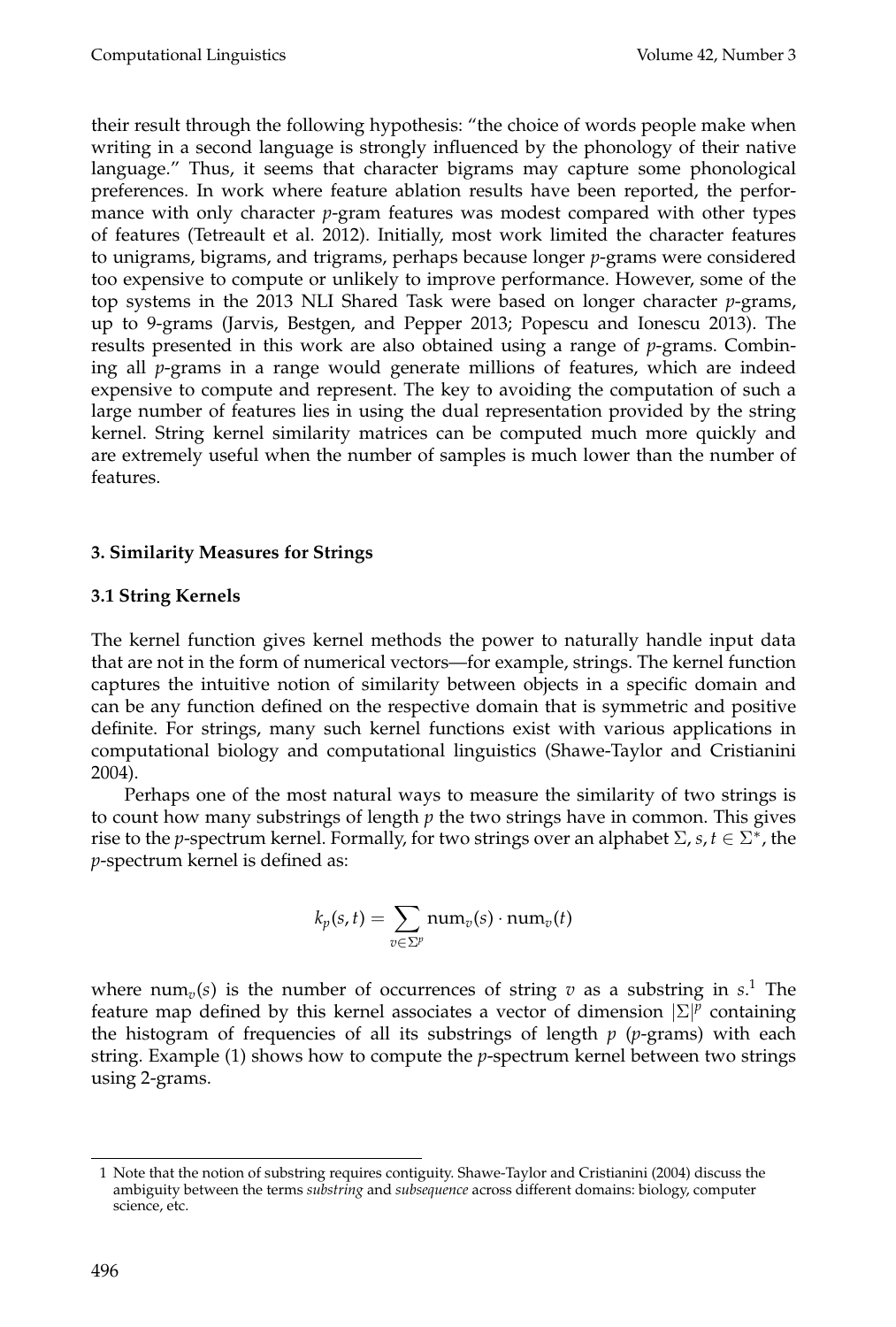#### **Example 1**

Given  $s =$  "pineapple" and  $t =$  "apple pie" over an alphabet  $\Sigma$ , and the substring length *p* = 2, the set of 2-grams that appear in *s* is denoted by *S*, and the set of 2-grams that appear in *t* is denoted by *T*. The two sets *S* and *T* are given by:

$$
S = \{ "pi", "in", "ne", "ea", "ap", "pp", "pl", "le" \}
$$

$$
T = \{ "ap", "pp", "pl", "le", "e", "-p", "pi" "ie" \}
$$

The *p*-spectrum kernel between *s* and *t* can be computed as follows:

$$
k_2(s,t) = \sum_{v \in \Sigma^2} \operatorname{num}_v(s) \cdot \operatorname{num}_v(t)
$$

where  $\Sigma^2 = S \cup T$ . If a 2-gram does not appear in one of the strings, the corresponding term in the above sum is zero. As the frequency of each 2-gram in *s* or *t* is not greater than one, the *p*-spectrum kernel is given by  $|S \cap T|$ , namely, the number of common 2-grams among the two strings. Thus,  $k_2(s,t) = 5$ .

A variant of this kernel can be obtained if the embedding feature map is modified to associate a vector of dimension  $|\Sigma|^p$  containing the presence bits (instead of frequencies) of all its substrings of length *p* with each string. Thus, the character *p*-grams presence bits kernel is obtained:

$$
k_p^{0/1}(s,t)=\sum_{v\in\Sigma^p}\text{in}_v(s)\cdot\text{in}_v(t)
$$

where in*<sup>v</sup>* (*s*) is 1 if string *v* occurs as a substring in *s*, and 0 otherwise.

In computer vision, the (histogram) intersection kernel has successfully been used for object class recognition from images (Maji, Berg, and Malik 2008; Vedaldi and Zisserman 2010). In the work of Ionescu, Popescu, and Cahill (2014), the intersection kernel is used for the first time as a kernel for strings. The intersection string kernel is defined as follows:

$$
k_p^{\cap}(s,t) = \sum_{v \in \Sigma^p} \min\{\mathop{\mathrm{num}}\nolimits_v(s), \mathop{\mathrm{num}}\nolimits_v(t)\}
$$

where  $\mathsf{num}_v(s)$  is the number of occurrences of string  $v$  as a substring in  $s.$ 

0/1

For the *p*-spectrum kernel, the frequency of a *p*-gram has a very significant contribution to the kernel, because it considers the product of such frequencies. On the other hand, the frequency of a *p*-gram is completely disregarded in the *p*-grams presence bits kernel. The intersection kernel lies somewhere in the middle between the *p*-grams presence bits kernel and *p*-spectrum kernel, in the sense that the frequency of a *p*-gram has a moderate contribution to the intersection kernel. More precisely, the following inequality that describes the relation between the three kernels holds:

$$
k_p^{0/1}(s,t) \leq k_p^{\cap}(s,t) \leq k_p(s,t)
$$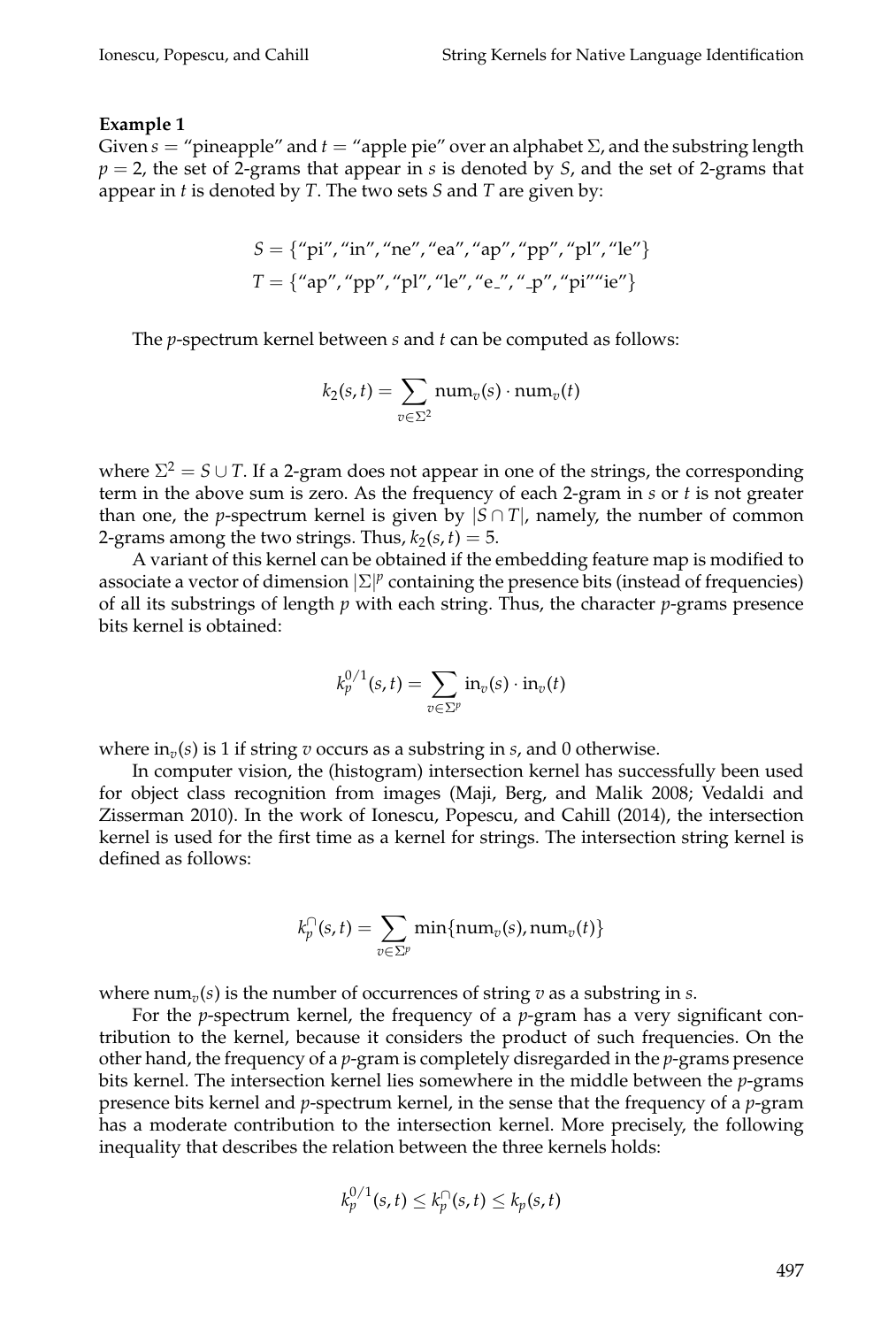What is actually more interesting is that the intersection kernel assigns a high score to a *p*-gram if it has a high frequency in both strings, because it considers the minimum of the two frequencies. The *p*-spectrum kernel assigns a high score even when the *p*-gram has a high frequency in only one of the two strings. Thus, the intersection kernel captures something more about the correlation between the *p*-gram frequencies in the two strings.

Depending on the task, the kernels can yield different results, because one of the kernels can be more suitable than the other for a certain task. For example, the *p*-spectrum kernel seems to be appropriate for tasks such as authorship identification or text categorization by topic, where the frequency of a *p*-gram plays an important role. Indeed, the author's style can be easily detected if a certain writing pattern appears several times. On the other hand, a single occurrence of a certain type of mistake could sometimes be enough to make a strong assumption about the native language of a person. From this perspective, the *p*-gram frequencies could actually contain more noise than useful information. Therefore, using the *p*-grams presence bits kernel could be more suitable for the NLI task. It is also possible that some mistakes are specific to more than one native language, but the frequency of those mistakes can be different for each L1. In this case, the intersection kernel can capture such language-specific frequency correlations. Various hypotheses in favor of one or the other kernel can be put forward, but instead of choosing a single kernel function, a better approach could be to combine the kernels and use them together. Nevertheless, empirical evidence is necessary for each of these assumptions.

Data normalization helps to improve machine learning performance for various applications. Because the range of values of raw data can have large variation, classifier objective functions will not work properly without normalization. Features are usually normalized through a process called *standardization*, which makes the values of each feature in the data have zero-mean and unit-variance. By normalization, each feature has an approximately equal contribution to the similarity between two samples. Given a kernel *k* that corresponds to the feature mapping  $\phi$ , the normalized kernel  $\hat{k}$  corresponds to the feature map given by:

$$
x \longmapsto \phi(x) \longmapsto \frac{\phi(x)}{\|\phi(x)\|}
$$

The kernel normalization can also be done directly on the kernel matrix. To obtain a normalized kernel matrix, each component is divided by the square root of the product of the two corresponding diagonal components:

$$
\hat{K}_{ij} = \frac{K_{ij}}{\sqrt{K_{ii} \cdot K_{jj}}}
$$

This is equivalent to normalizing the kernel function as follows:

$$
\hat{k}(s_i, s_j) = \frac{k(s_i, s_j)}{\sqrt{k(s_i, s_i) \cdot k(s_j, s_j)}}
$$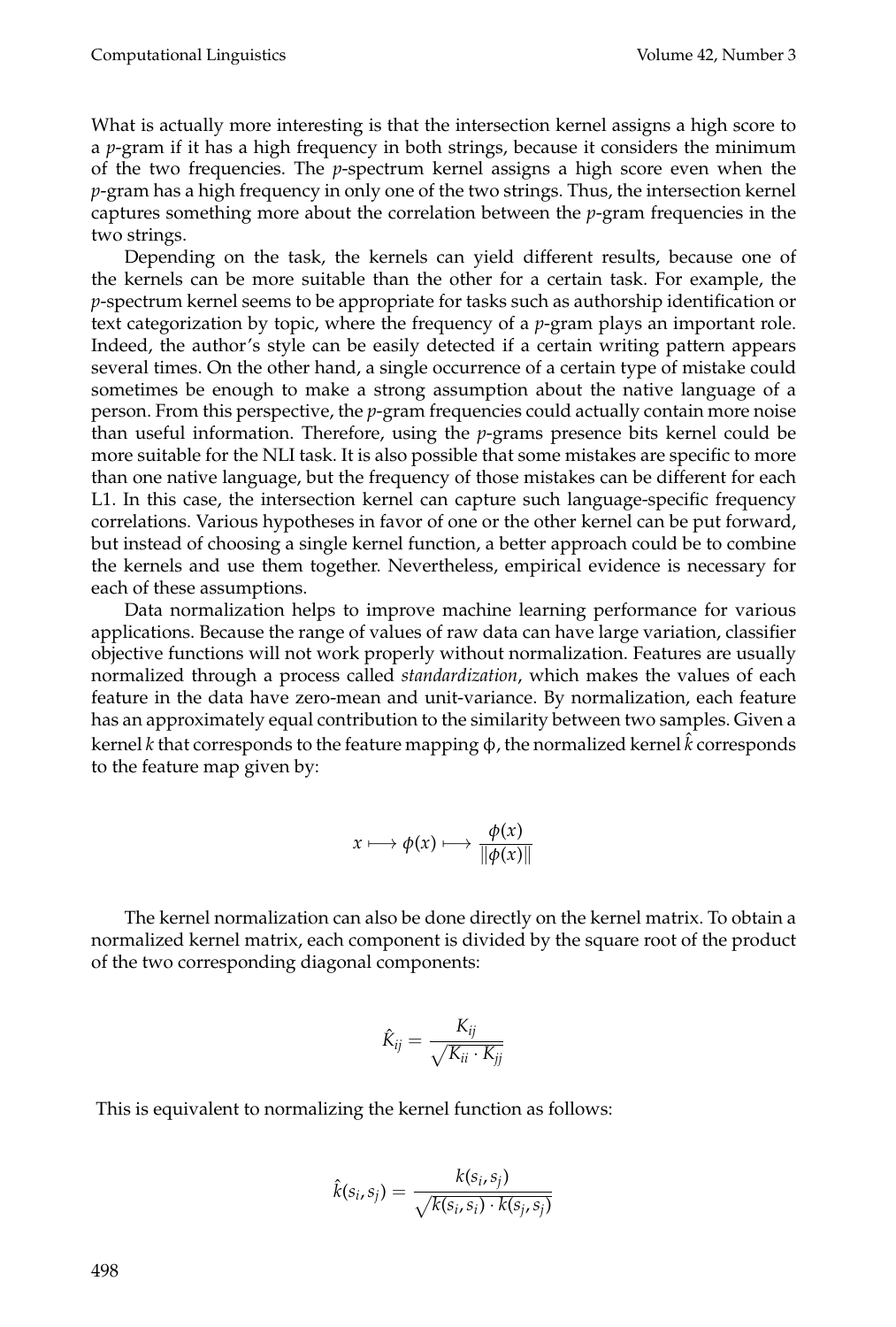To ensure a fair comparison of strings of different lengths, normalized versions of the *p*-spectrum kernel, the *p*-grams presence bits kernel, and the intersection kernel are used:

$$
\hat{k}_p(s,t) = \frac{k_p(s,t)}{\sqrt{k_p(s,s) \cdot k_p(t,t)}}
$$
\n
$$
\hat{k}_p^{0/1}(s,t) = \frac{k_p^{0/1}(s,t)}{\sqrt{k_p^{0/1}(s,s) \cdot k_p^{0/1}(t,t)}}
$$
\n
$$
\hat{k}_p^{\cap}(s,t) = \frac{k_p^{\cap}(s,t)}{\sqrt{k_p^{\cap}(s,s) \cdot k_p^{\cap}(t,t)}}
$$

Taking into account *p*-grams of different length and summing up the corresponding kernels, new kernels, termed **blended spectrum kernels**, can be obtained. It is worth mentioning that open source Java implementations of the blended string kernels presented in this work are provided at http://string-kernels.herokuapp.com.

The string kernel implicitly embeds the texts in a high dimensional feature space. Then, a kernel-based learning algorithm implicitly assigns a weight to each feature, thus selecting the features that are important for the discrimination task. For example, in the case of text categorization the learning algorithm enhances the features representing stems of content words (Lodhi et al. 2002), whereas in the case of authorship identification the same learning algorithm enhances the features representing function words (Popescu and Dinu 2007).

#### **3.2 Local Rank Distance**

A recently introduced distance measure, termed Local Rank Distance (LRD; Ionescu 2013), comes from the idea of better adapting rank distance (Dinu and Manea 2006) to string data, in order to capture a better similarity between strings, such as DNA sequences or text. LRD has already shown promising results in computational biology (Ionescu 2013; Dinu, Ionescu, and Tomescu 2014) and native language identification (Popescu and Ionescu 2013; Ionescu 2015).

In order to describe LRD, the following notations are defined. Given a string *x* over an alphabet Σ, the length of x is denoted by  $|x|$ . Strings are considered to be indexed starting from position 1, that is  $x = x[1]x[2] \cdots x[|x|]$ . Moreover,  $x[i:j]$  denotes its substring  $x[i]x[i+1]\cdots x[j-1]$ .

LRD is inspired by rank distance (Dinu and Manea 2006), the main differences being that it uses *p*-grams instead of single characters, and that it matches each *p*-gram in the first string with the nearest equal *p*-gram in the second string. Given a fixed integer  $p \ge 1$ , a threshold  $m \ge 1$ , and two strings x and y over  $\Sigma$ , the Local Rank Distance between *x* and *y*, denoted by  $\Delta_{LRD}(x, y)$ , is defined through the following algorithmic process. For each position *i* in  $x$  ( $1 \le i \le |x| - p + 1$ ), the algorithm searches for that position *j* in *y* ( $1 \le j \le |y| - p + 1$ ) such that  $x[i : i + p] = y[i : j + p]$  and  $|i - j|$ is minimized. If *j* exists and  $|i - j| < m$ , then the offset  $|i - j|$  is added to the LRD. Otherwise, the maximal offset *m* is added to the LRD. An important remark is that LRD does not impose any mathematically developed global constraints, such as matching the *i*-th occurrence of a *p*-gram in *x* with the *i*-th occurrence of that same *p*-gram in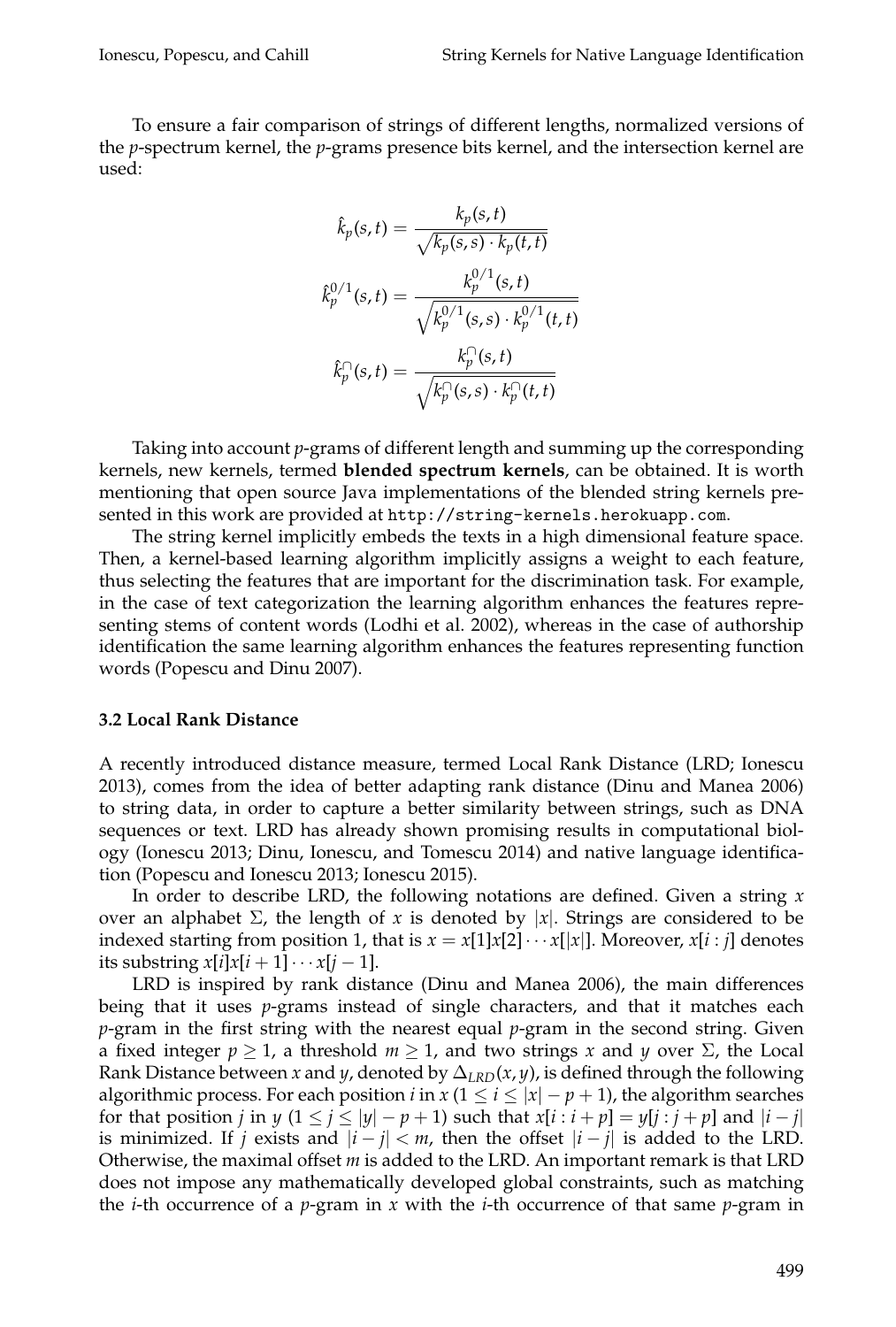*y*. Instead, it is focused on the local phenomenon, and tries to pair equal *p*-grams at a minimum offset. To ensure that LRD is a (symmetric) distance function, the algorithm also has to sum up the offsets obtained from this process by exchanging *x* and *y*. LRD is formally defined next.

## **Definition 1**

Let  $x, y \in \Sigma^*$  be two strings, and let  $p \ge 1$  and  $m \ge 1$  be two fixed integer values. The Local Rank Distance between *x* and *y* is defined as:

$$
\Delta_{LRD}(x,y) = \Delta_{left}(x,y) + \Delta_{right}(x,y)
$$

where  $\Delta_{left}(x, y)$  and  $\Delta_{right}(x, y)$  are defined as follows:

$$
\Delta_{\text{left}}(x,y) = \sum_{i=1}^{|x|-p+1} \min\{|i-j|
$$

such that

$$
1 \le j \le |y| - p + 1
$$
 and  $x[i : i + p] = y[j : j + p]$   $\cup \{m\}$ 

$$
\Delta_{right}(x,y)=\sum_{j=1}^{|y|-p+1}\min\{|j-i|
$$

such that

$$
1 \le i \le |x| - p + 1
$$
 and  $y[j : j + p] = x[i : i + p]$   $\cup \{m\}$ .

Interestingly, the search for matching *p*-grams is limited within a window of fixed size. The size of this window is determined by the maximum offset parameter *m*. This parameter must be set a priori and should be proportional to the size of the alphabet, the size of the *p*-grams, and to the lengths of the strings. More details about setting up the parameters of LRD are given by Ionescu (2013, 2015). In the experiments, the efficient algorithm of Ionescu (2015) is used to compute LRD.

An upper bound for LRD can be computed as the product between the maximum offset *m* and the number of pairs of compared *p*-grams. Thus, LRD can be normalized to a value in the [0, 1] interval. By normalizing, LRD becomes a dissimilarity measure. However, LRD needs to be used as a kernel in the experiments. The classical way to transform a distance or dissimilarity measure into a similarity measure is by using the RBF kernel (Shawe-Taylor and Cristianini 2004):

$$
\hat{k}_p^{LRD}(s,t) = e^{-\frac{\Delta_{LRD}(s,t)}{2\sigma^2}}
$$

where *s* and *t* are two strings and *p* is the *p*-grams length. The parameter  $\sigma$  is usually chosen so that values of  $\hat{k}(s, t)$  are well scaled. In this equation,  $\Delta_{LRD}$  is already normalized to a value in the  $[0, 1]$  interval to ensure a fair comparison of strings of different length.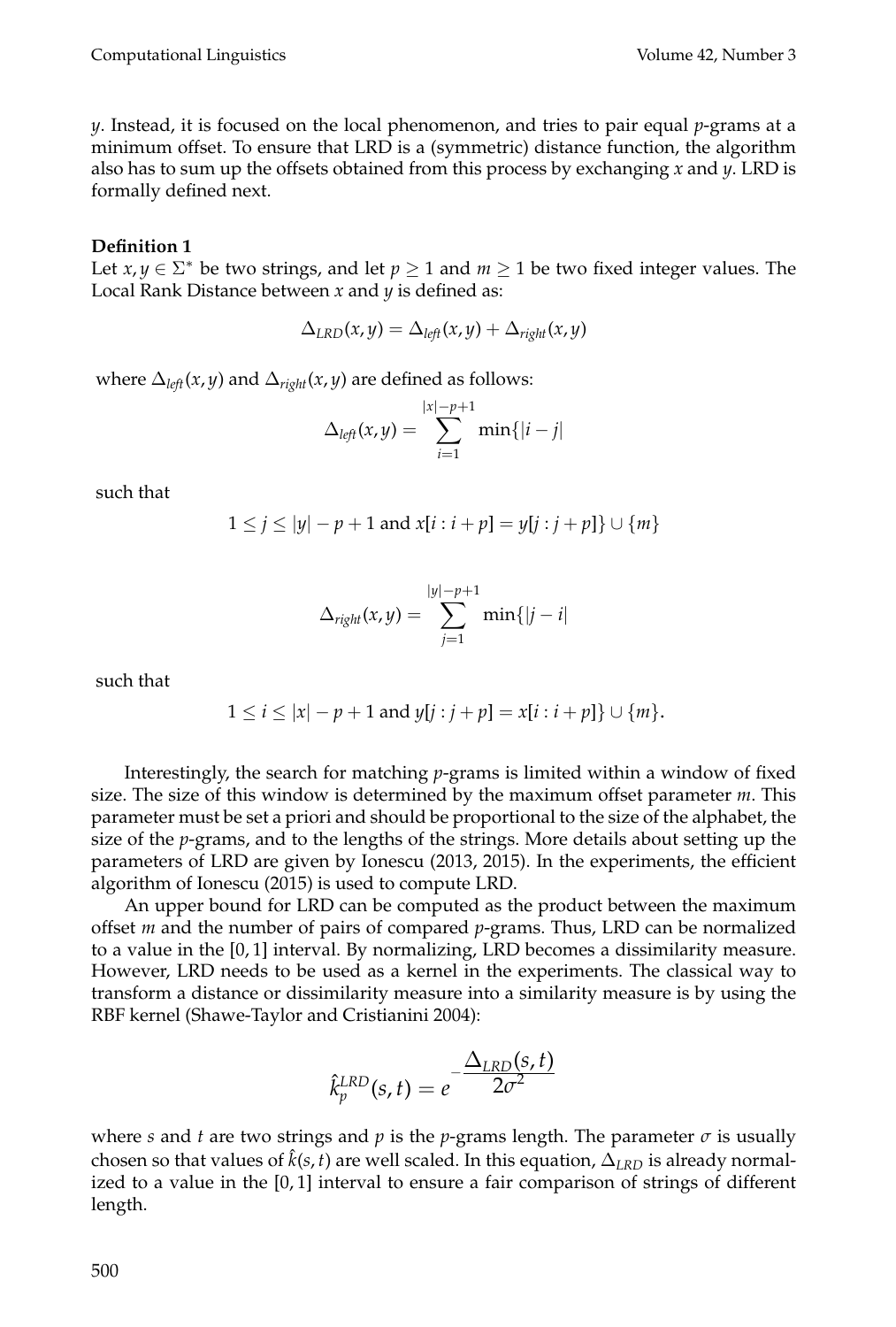#### **4. Learning Methods**

Kernel-based learning algorithms work by embedding the data into a Hilbert feature space, and searching for linear relations in that space. The embedding is performed implicitly, that is, by specifying the inner product between each pair of points rather than by giving their coordinates explicitly. More precisely, a kernel matrix that contains the pairwise similarities between every pair of training samples is used in the learning stage to assign a vector of weights to the training samples. Let  $\alpha$  denote this weight vector. In the test stage, the pairwise similarities between a test sample *x* and all the training samples are computed. Then, the following binary classification function assigns a positive or a negative label to the test sample:

$$
g(x) = \sum_{i=1}^{n} \alpha_i \cdot k(x, x_i)
$$
 (2)

where *x* is the test sample, *n* is the number of training samples,  $X = \{x_1, x_2, ..., x_n\}$  is the set of training samples,  $k$  is a kernel function, and  $\alpha_i$  is the weight assigned to the training sample *x<sup>i</sup>* . In the primal form, the same binary classification function can be expressed as:

$$
g(x) = \langle w, x \rangle \tag{3}
$$

where  $\langle \cdot, \cdot \rangle$  denotes the scalar product,  $x \in \mathbb{R}^m$  is the test sample represented as a vector of features, and  $w \in \mathbb{R}^m$  is a vector of feature weights that can be computed as follows:

$$
w = \sum_{i=1}^{n} \alpha_i \cdot x_i, \tag{4}
$$

given that the kernel function *k* can be expressed as a scalar product between samples, as follows:

$$
k(s,t) = \langle \phi(s), \phi(t) \rangle
$$

where *φ* is the embedding feature map associated to the kernel *k*. An important remark is that not all kernels have a corresponding finite feature space induced by *φ*. It can be trivially observed that the *p*-spectrum kernel or the *p*-grams presence bits kernel both have a finite feature space. On the other hand, it is well known (Shawe-Taylor and Cristianini 2004) that the embedding feature map of the RBF kernel induces an infinite feature space. Therefore, the RBF kernel based on LRD can only be used in the dual form. Furthermore, using some kernel functions in the primal form is inherently prohibitive. With enough effort, a finite feature representation for such a kernel can be determined in order to be used in the primal form, but trying to interpret the weights associated with the primal features becomes impossible or at least very difficult. The intersection kernel falls in this category. The language transfer analysis presented in Section 6 is based only on the *p*-grams presence bits kernel, which is extensively used throughout the experiments, because the weights *w* corresponding to the primal representation of the *p*-grams presence bits kernel can be obtained with Equation (4).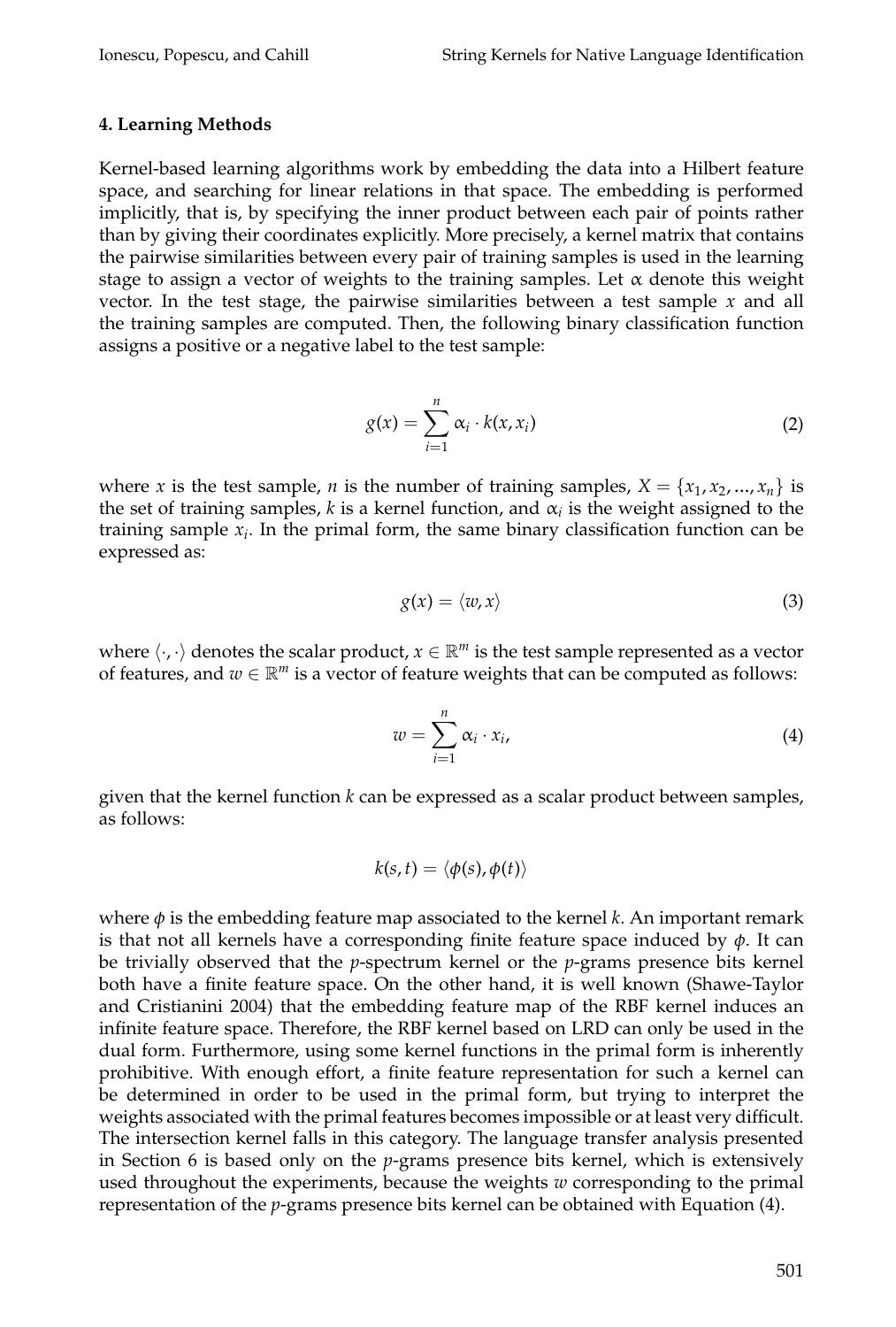The advantage of using the dual representation induced by the kernel function becomes clear if the dimension of the feature space *m* is taken into consideration. Because string kernels are based on character *p*-grams, the feature space is indeed very high. For instance, using 5-grams based only on the 26 letters of the English alphabet will result in a feature space of  $26^5 = 11,881,376$  features. By considering only the 5-grams that occur in a given corpus, there will be fewer features since some *p*-grams will never appear in the corpus. However, in the experiments conducted on the TOEFL11 corpus, the feature space includes 5-grams along with 6-grams, 7-grams, 8-grams, and 9-grams. The actual number of features generated from this corpus using 5–9 *p*-grams is precisely  $m = 4,662,520$ . As long as the number of samples *n* is much lower than the number of features *m*, it can be more efficient to use the dual representation given by the kernel matrix. This fact is also known as the **kernel trick** (Shawe-Taylor and Cristianini 2004).

Various kernel methods differ in the way they learn to separate the samples. In the case of binary classification problems, kernel-based learning algorithms look for a discriminant function, a function that assigns  $+1$  to examples belonging to one class and −1 to examples belonging to the other class. For the NLI experiments, two binary kernel classifiers are used, namely, the SVM (Cortes and Vapnik 1995), and the KRR. SVMs try to find the vector of weights that defines the hyperplane that maximally separates the images in the Hilbert space of the training examples belonging to the two classes. KRR selects the vector of weights that simultaneously has small empirical error and small norm in the Reproducing Kernel Hilbert Space generated by the kernel function. More details about SVM and KRR can be found in the book of Shawe-Taylor and Cristianini (2004). The important fact is that these optimization problems are solved in such a way that the coordinates of the embedded points are not needed, only their pairwise inner products which in turn are given by the kernel function.

SVM and KRR produce binary classifiers, but native language identification is usually a multi-class classification problem. There are many approaches for combining binary classifiers to solve multi-class problems. Typically, the multi-class problem is broken down into multiple binary classification problems using common decomposing schemes such as one-versus-all and one-versus-one. There are also kernel methods that take the multi-class nature of the problem directly into account, for instance, kernel discriminant analysis. The KDA classifier is sometimes able to improve accuracy by avoiding the masking problem (Hastie and Tibshirani 2003). In the case of multi-class native language identification, the masking problem may appear, for instance, when non-native English speakers have acquired, as the second language, a different language from English. Another case of masking is when a native language *A* is somehow related to two other native languages *B* and *C*, in which case the samples that belong to class *A* can sit in the middle between the samples of classes *B* and *C*, as illustrated in Figure 1. In this case, the class in the middle is masked by the other two classes, as it never dominates. KDA can solve such unwanted situations automatically, without having to identify what languages are related by any means, such as geographical position, quantitative linguistic analysis, and so on.

# **5. Experiments**

The main purpose of the experiments is to show that techniques that work at the character level can obtain state-of-the-art performance in NLI and are truly languageindependent. The secondary purpose is to determine what kind of kernels and which kernel method works best in the context of NLI.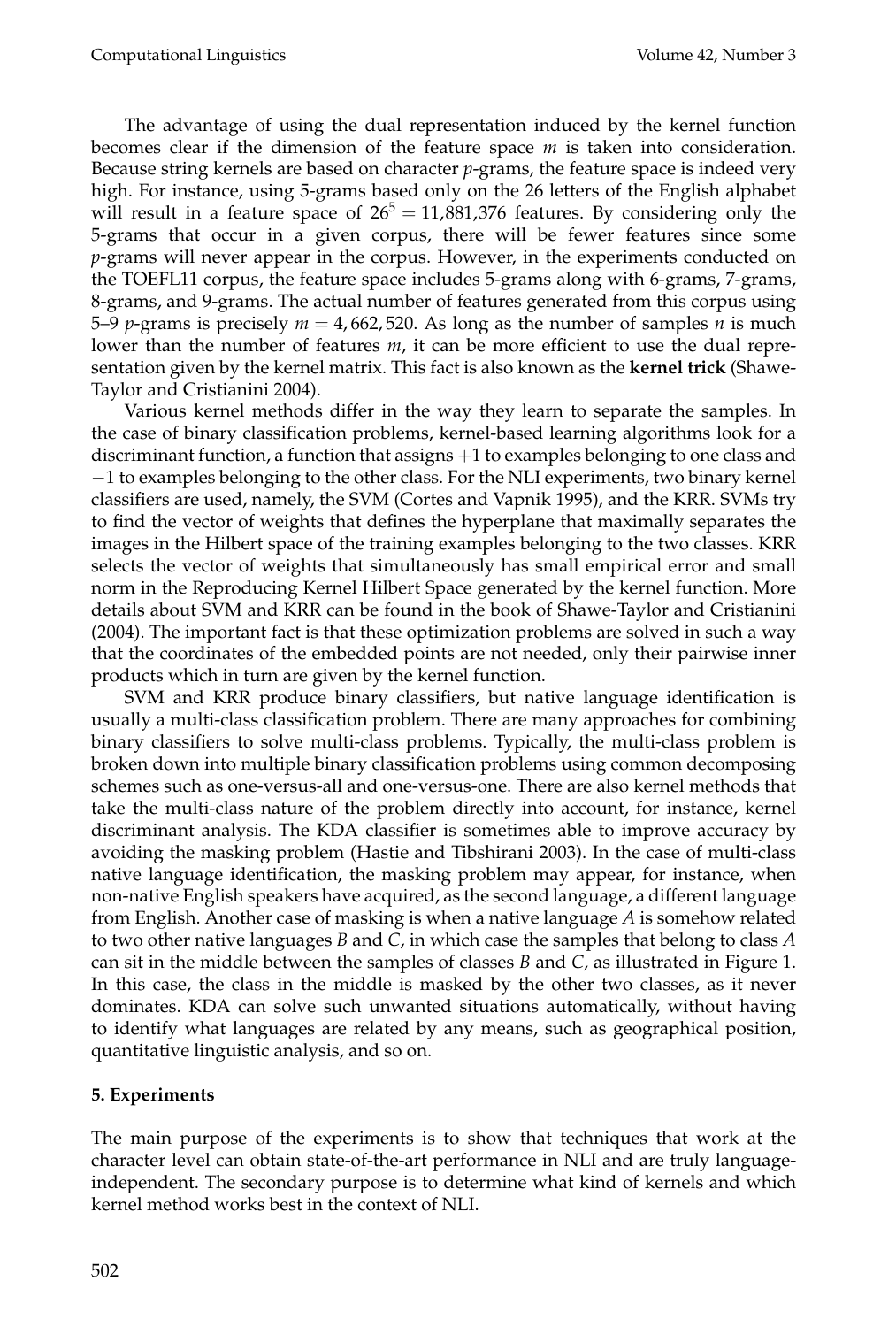

#### **Figure 1**

An example with three classes that illustrates the masking problem. Class A is masked by classes B and C.

# **5.1 Data Set Descriptions**

In this article, experiments are carried out on five data sets: a modified version of the ICLEv2 corpus (Granger, Dagneaux, and Meunier 2009); the ETS Corpus of Non-Native Written English, or TOEFL11 (Blanchard et al. 2013); the TOEFL11-Big corpus as used by Tetreault et al. (2012); a subset of the second version of the Arabic Learner Corpus (ALC) (Alfaifi, Atwell, and Hedaya 2014); and a subset of the ASK Corpus (Tenfjord, Meurer, and Hofland 2006). A summary of the corpora is given in Table 1.

The ICLEv2 is a corpus of essays written by highly proficient non-native collegelevel students of English. A modified version of the corpus that has been normalized as much as possible for topic and character encoding (Tetreault et al. 2012) is used in the experiments. This version of the corpus contains 110 essays each for seven native languages: Bulgarian, Chinese, Czech, French, Japanese, Russian, and Spanish.

The ETS Corpus of Non-Native Written English (TOEFL11) was first introduced by Tetreault et al. (2012) and extended for the 2013 Native Language Identification Shared Task (Tetreault, Blanchard, and Cahill 2013). The TOEFL11 corpus contains a balanced distribution of essays per prompt (topic) per native language. The corpus contains essays written by speakers of the following 11 languages: Arabic, Chinese, French, German, Hindi, Italian, Japanese, Korean, Spanish, Telugu, and Turkish. For the shared task, the 12,100 essays were split into 9,900 for training, 1,100 for development and 1,100 for testing.

| Table 1<br>Summary of corpora used in the experiments. |                |              |           |  |
|--------------------------------------------------------|----------------|--------------|-----------|--|
| Corpus                                                 | L <sub>2</sub> | L1 Languages | Documents |  |
| ICLE <sub>v2</sub>                                     | English        |              | 770       |  |
| TOEFL11                                                | English        | 11           | 12,100    |  |
| TOEFL11-Big                                            | English        | 11           | 87,502    |  |
| ALC Subset                                             | Arabic         |              | 329       |  |
| ASK Corpus Subset                                      | Norwegian      | ⇁            | 1,400     |  |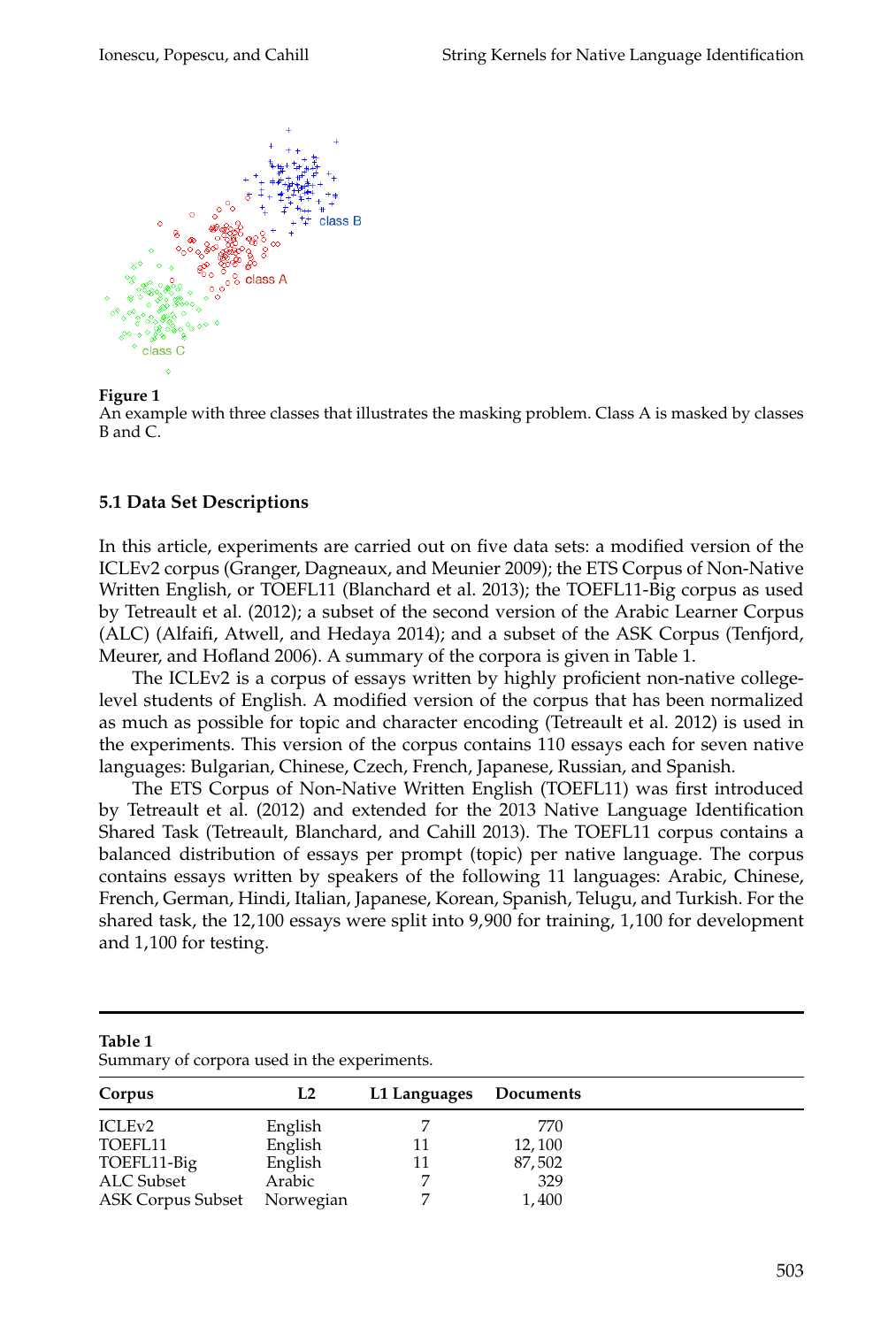Tetreault et al. (2012) present a corpus, TOEFL11-Big, to investigate the performance of their NLI system on a very large data set. This data set contains the same languages as TOEFL11, but with no overlap in content. It contains a total of over 87,000 essays written to a total of 76 different prompts. The distribution of L1 per prompt is not as even as for TOEFL11, though all topics are represented for all L1s.

The second version of the Arabic Learner Corpus was recently introduced by Alfaifi, Atwell, and Hedaya (2014). The corpus includes essays by Arabic learners studying in Saudi Arabia. There are 66 different mother tongue (L1) representations in the corpus, but the majority of these have fewer than 10 essays. To compare the string kernels approach with the state-of-the-art method (Malmasi and Dras 2014a), the subset of ALC used by Malmasi and Dras (2014a) is also used in this article. The subset is obtained by considering only the top seven native languages by number of essays. The ALC subset used in the experiments contains 329 essays in total, which are not evenly distributed per native language, as shown in Table 2.

The ASK Corpus is a language learner corpus of Norwegian as a second language developed by Tenfjord, Meurer, and Hofland (2006). It contains 1,938 essays collected from language tests on two different proficiency levels. There are 9 native languages in the corpus, but only 7 of them are equally represented by 200 essays each. To avoid any bias from the uneven distribution of documents per language, the experiments presented in this work include only the 7 languages that contain 200 essays each: English, Dutch, German, Polish, Russian, Serbo-Croatian, and Spanish. The corpus has been tokenized, and no raw version is available.

# **5.2 Parameter Tuning and Implementation Choices**

In the string kernels approach proposed in this work, documents or essays from the corpora are treated as strings. Therefore, the notions of *string* and *document* are used interchangeably. Because the approach works at the character level, there is no need to split the texts into words, or to do any NLP-specific preprocessing. The only editing done to the texts was the replacing of sequences of consecutive whitespace characters (space, tab, new line, and so on) with a single space character. This normalization is needed in order to prevent an incorrect measure of similarity between texts, simply as a result of different spacing. All uppercase letters were converted to the corresponding lowercase ones. The letter case normalization has no effect on the documents of the ALC subset, because there are no distinct upper and lower case letter forms in the Arabic alphabet.

|          | Distribution of the documents per native language in the ALC subset. |  |  |  |  |  |
|----------|----------------------------------------------------------------------|--|--|--|--|--|
| Language | Documents                                                            |  |  |  |  |  |
| Chinese  | 76                                                                   |  |  |  |  |  |
| English  | 35                                                                   |  |  |  |  |  |
| French   | 44                                                                   |  |  |  |  |  |
| Fulani   | 36                                                                   |  |  |  |  |  |
| Malay    | 46                                                                   |  |  |  |  |  |
| Urdu     | 64                                                                   |  |  |  |  |  |
| Yoruba   | 28                                                                   |  |  |  |  |  |
| Total    | 329                                                                  |  |  |  |  |  |

**Table 2**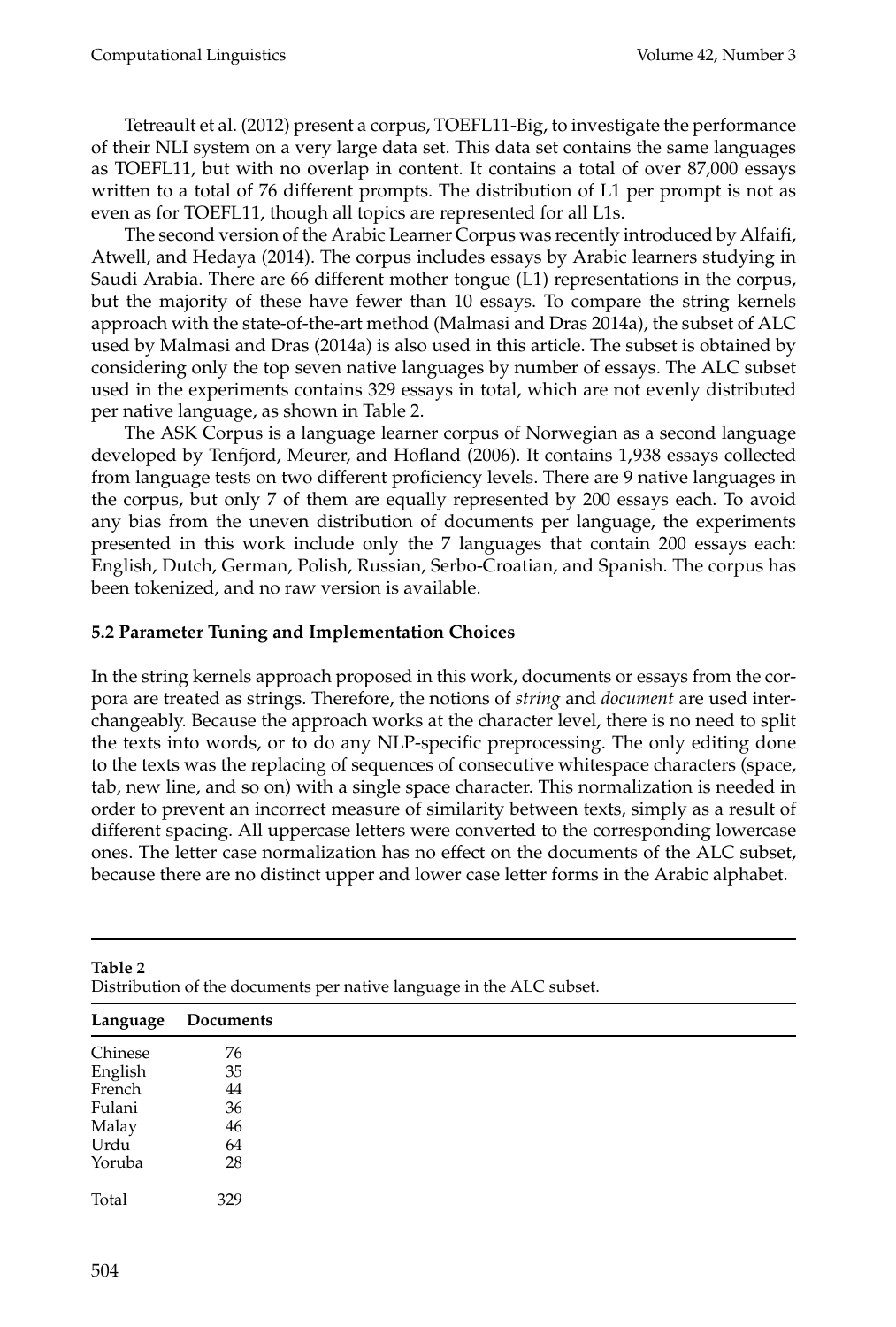A series of preliminary experiments were conducted in order to select the bestperforming learning method. In these experiments the string kernel was fixed to the  $p$ -spectrum normalized kernel of length 5 ( $\hat k_5$ ), because the goal was to select the best learning method, and not to find the best kernel. The following learning methods were evaluated: one-versus-one SVM, one-versus-all SVM, one-versus-one KRR, oneversus-all KRR, and KDA. A 10-fold cross-validation procedure was carried out on the TOEFL11 training set to evaluate the classifiers. The preliminary results indicate that the one-versus-all KRR and the KDA classifiers produce the best results. Therefore, they are selected for the remaining experiments.

Another set of preliminary experiments were performed to determine the range of *p*-grams that gives the most accurate results. Each language was separately considered to determine the optimal range. This is motivated by how different the Arabic writing system is from English and Norwegian. For example, short vowels can be omitted from the Arabic writing, and consequently produce shorter words. There could also be differences between English and Norwegian, because Norwegian has a productive compound noun system that may occasionally result in very long words, although of course the two languages are more closely related to each other than to Arabic, because they belong to the branch of Germanic languages.

First, a 10-fold cross-validation procedure was carried out on the TOEFL11 training set. All the *p*-grams in the range 2–10 were evaluated. Furthermore, experiments with different blended kernels were conducted to see whether combining *p*-grams of different lengths could improve the accuracy. The best results were obtained when all the *p*-grams with length in the range 5–8 were used. Other authors (Bykh and Meurers 2012; Popescu and Ionescu 2013) also report better results by using *p*-grams with the length in a range, rather than using *p*-grams of fixed length. Consequently, the results reported on the English corpora are based on blended string kernels based on 5–8 *p*-grams. Using a similar procedure on the ASK corpus, the range of *p*-grams found to work best was again 5–8. A 10-fold cross-validation procedure was also conducted on the ALC subset of 329 documents in order to evaluate the *p*-grams in the range 2–7. The best performance was obtained using 4-grams. In general, a blended spectrum of *p*-grams produces better results, and therefore, the combination of 3–5 *p*-grams (centered around 4-grams) was chosen for the rest of the experiments on the ALC corpus. Preliminary results on the Arabic corpus indicate that using the range of 3–5 *p*-grams gives a roughly 2% improvement over using *p*-grams of length 4 alone. Other ranges of *p*-grams were not evaluated to prevent any overfitting on the ALC corpus. An interesting note is that the only difference between the systems evaluated on the English corpora and those evaluated on the Arabic corpus is that they are based on different *p*-gram lengths. On the other hand, the range of *p*-grams is identical for the English and the Norwegian corpora, probably because the two languages are more closely related to each other than to Arabic. Table 3 shows the average word length for the three corpora on which the range of *p*-grams was independently tuned. Remarkably, the average word lengths computed in the current study are consistent with other statistics reported in literature. Indeed, according to a study conducted by Intellaren, $^2$  the average word length in the Quran (Arabic) is 4.25 letters, and, according to Manning, Raghavan, and Schütze (2008), the average English word length is about 4.5 letters. In general, it seems that the range of *p*-grams is related to the average word length in a specific language. More precisely, the *p*-grams having the same length as the average word or the ones that are slightly

<sup>2</sup> http://www.intellaren.com/articles/en/qss.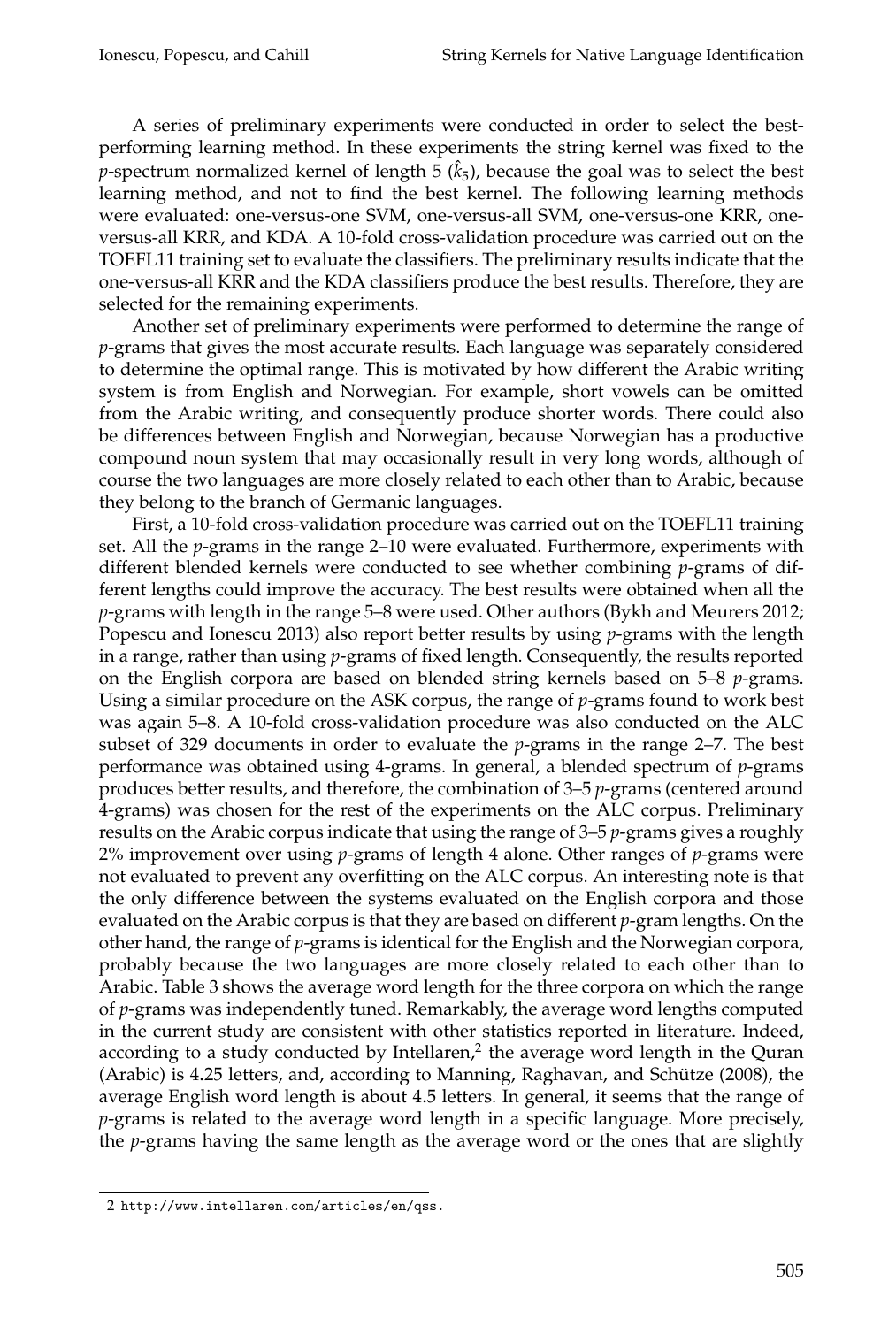#### **Table 3**

Average word length and optimal *p*-gram range for the TOEFL11 corpus (English L2), the ALC subset (Arabic L2), and the ASK corpus (Norwegian L2). Spaces and punctuation were not taken into consideration when the average word lengths were computed.

| Corpus                   | Average word length Range of $p$ -grams |         |  |
|--------------------------|-----------------------------------------|---------|--|
| TOEFL11                  | 4.46                                    | $5 - 8$ |  |
| ALC Subset               | 4.36                                    | $3 - 5$ |  |
| <b>ASK Corpus Subset</b> | 4.34                                    | $5 - 8$ |  |

longer produce better accuracy rates. This is an encouraging result because it confirms that language-specific knowledge (e.g., average word length) is not required (although it can be helpful), but can be empirically established as described above, if necessary.

Some preliminary experiments were also performed to establish the type of kernel to be used, namely, the blended *p-*spectrum kernel ( $\hat{k}_{5-8}$ ), the blended *p-*grams presence bits kernel ( $\hat k^{0/1}_{5-8}$ <sup>0/1</sup><sub>5−8</sub>), the blended *p*-grams intersection kernel ( $\hat{k}_{5-8}^{\cap}$ ), or the kernel based on LRD  $(\hat{k}_{5-8}^{LRD})$ . These different kernel representations are obtained from the same data. The idea of combining all these kernels is natural when one wants to improve the performance of a classifier. When multiple kernels are combined, the features are actually embedded in a higher-dimensional space. As a consequence, the search space of linear patterns grows, which helps the classifier to select a better discriminant function. The most natural way of combining two kernels is to sum them up. Summing up kernels or kernel matrices is equivalent to feature vector concatenation. Another option is to combine kernels by kernel alignment (Cristianini et al. 2001). Instead of simply summing kernels, kernel alignment assigns weights for each of the two kernels based on how well they are aligned with the ideal kernel *YY'* obtained from training labels. The kernels were evaluated alone and in various combinations. The best kernels are the blended *p*-grams presence bits kernel and the blended *p*-grams intersection kernel. The best kernel combinations include the blended *p*-grams presence bits kernel, the blended *p*-grams intersection kernel, and the kernel based on LRD. Because the kernel based on LRD is slightly slower than the other string kernels, the kernel combinations that include it were only evaluated on the TOEFL11 corpus, the ICLE corpus, the ALC subset, and the ASK corpus.

## **5.3 Experiment on TOEFL11 Corpus**

This section describes the results on the TOEFL11 corpus and, for the sake of completion, it also includes results for the 2013 *Closed* NLI Shared Task. In the closed shared task the goal is to predict the native language of testing examples, restricted to learning only from the training and the development data. The additional information from *prompts* or the English language proficiency level were not used in the approach presented here.

The regularization parameters were tuned on the development set. In this case, the systems were trained on the entire training set. A 10-fold cross-validation (CV) procedure was done on the training and the development sets. The folds were provided along with the TOEFL11 corpus. Finally, the results of the proposed systems are also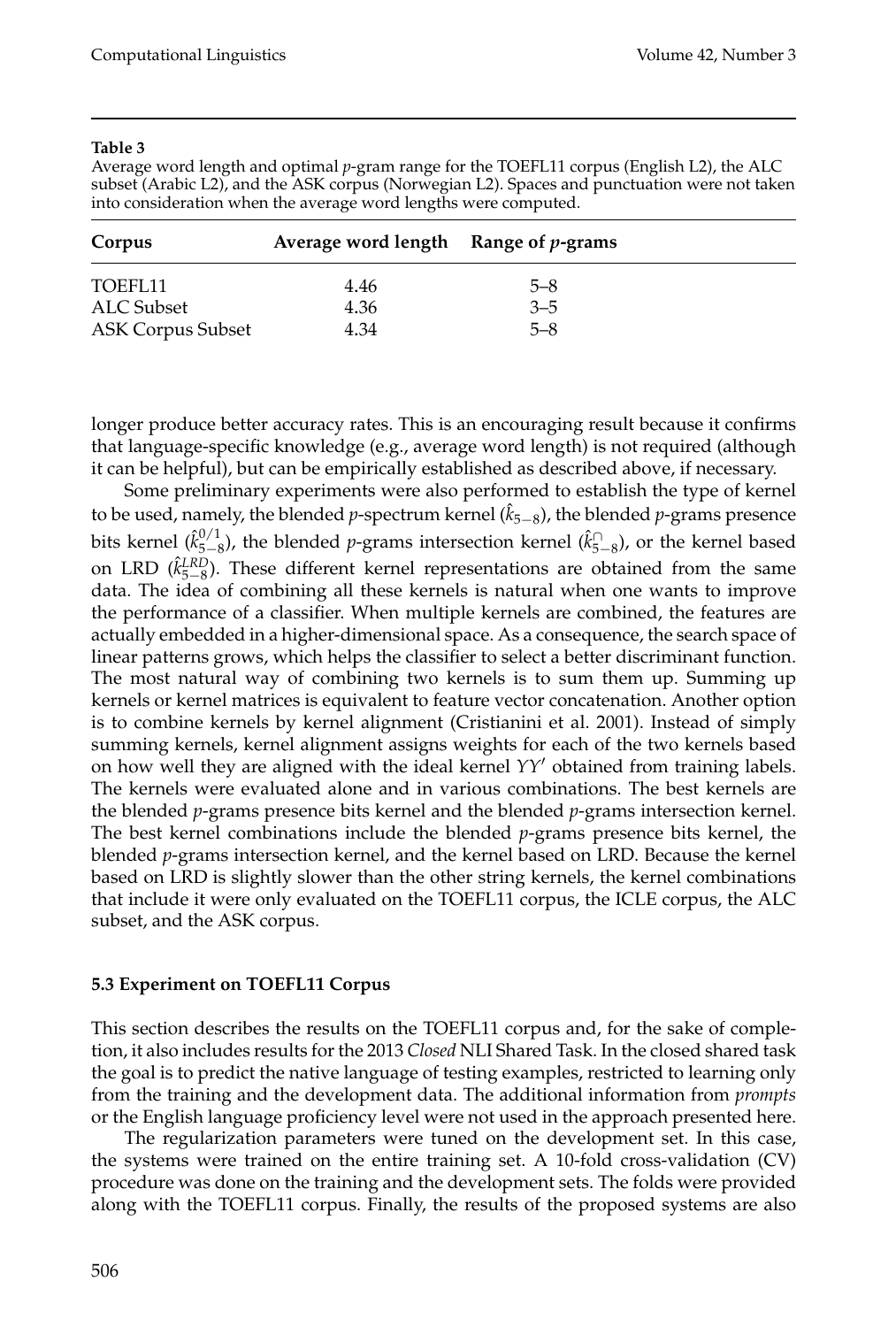reported on the NLI Shared Task test set. For testing, the systems were trained on both the training set and the development set. The results are summarized in Table 4.

The results presented in Table 4 show that string kernels can reach state-of-the-art accuracy levels for this task. Overall, it seems that KDA is able to obtain better results than KRR. The intersection kernel alone is able to obtain slightly better results than the presence bits kernel. The kernel based on LRD provides significantly lower accuracy rates, but it is able to improve the performance when it is combined with the blended *p*-grams presence bits kernel. In fact, most of the kernel combinations give better results than each of their components. The best kernel combination is that of the presence bits kernel and the intersection kernel. Results are quite similar when they are combined either by summing them up or by kernel alignment. The best performance on the test set (85.3%) is obtained by the system that combines these two kernels via kernel alignment and learns using KDA. This system is 1.7 percentage points better than the state-of-theart system of Jarvis, Bestgen, and Pepper (2013) based on SVM and word features, this being the top scoring system in the 2013 NLI Shared Task. It is also 2.6 percentage points better than the state-of-the-art system based on string kernels of Popescu and Ionescu (2013). On the cross-validation procedure, there are three systems that reach an accuracy of 84.1%. All of them are based on KDA and various kernel combinations. The greatest accuracy rate of 84.1% reported for the cross-validation procedure is 3.2 percentage points above the state-of-the-art system of Tetreault et al. (2012) and 0.4 percentage

#### **Table 4**

Accuracy rates on TOEFL11 corpus (English L2) of various classification systems based on string kernels compared with other state-of-the-art approaches. The best accuracy rates on each set of experiments are highlighted in **bold**. The weights  $a_1$  and  $a_2$  from the weighted sums of kernels are computed by kernel alignment.

| Method                                                                      | Dev   | 10-fold CV | <b>Test</b> |
|-----------------------------------------------------------------------------|-------|------------|-------------|
| Ensemble model (Tetreault et al. 2012)                                      |       | 80.9%      |             |
| KRR and string kernels (Popescu and Ionescu 2013)                           |       | 82.6%      | 82.7%       |
| SVM and word features (Jarvis, Bestgen, and Pepper 2013)                    |       | 84.5%      | 83.6%       |
| Ensemble model and CFG (Bykh and Meurers 2014)                              |       |            | 84.8%       |
| KRR and $\hat{k}_{5-8}^{0/1}$                                               | 85.4% | 82.5%      | 82.0%       |
| KRR and $\hat{k}_{5-8}^{\cap}$                                              | 84.9% | 82.2%      | 82.6%       |
| KRR and $\hat{k}_{5-8}^{LRD}$                                               | 78.7% | 77.1%      | 77.5%       |
| KRR and $\hat{k}_{5-8}^{0/1}$ + $\hat{k}_{5-8}^{LRD}$                       | 85.7% | 82.6%      | 82.7%       |
| KRR and $\hat{k}_{5-8}^{\cap}$ + $\hat{k}_{5-8}^{LRD}$                      | 84.9% | 82.2%      | 82.0%       |
| KRR and $\hat{k}_{5-8}^{0/1}$ + $\hat{k}_{5-8}^{0}$                         | 85.5% | 82.6%      | 82.5%       |
| KRR and $a_1 \hat{k}_{5-8}^{0/1} + a_2 \hat{k}_{5-8}^{0}$                   | 85.5% | 82.6%      | 82.5%       |
| KDA and $\hat{k}_{5-8}^{0/1}$                                               | 86.2% | 83.6%      | 83.6%       |
| KDA and $\hat{k}_{5-8}^{\cap}$                                              | 85.2% | 83.5%      | 84.6%       |
| KDA and $\hat{k}_{5-8}^{LRD}$                                               | 79.7% | 78.5%      | 79.2%       |
| KDA and $\hat{k}_{5-8}^{0/1}$ + $\hat{k}_{5-8}^{LRD}$                       | 87.1% | 84.0%      | 84.7%       |
| KDA and $\hat{k}_{5-8}$ + $\hat{k}_{5-8}^{LRD}$                             | 85.8% | 83.4%      | 83.9%       |
| KDA and $\hat{k}_{5-8}^{0/1}$ + $\hat{k}_{5-8}^{\cap}$                      | 86.4% | 84.1%      | 85.0%       |
| KDA and $a_1\hat{k}_{5-8}^{0/1} + a_2\hat{k}_{5-8}^{\cap}$                  | 86.5% | 84.1%      | 85.3%       |
| KDA and $\hat{k}_{5-8}^{0/1}$ + $\hat{k}_{5-8}^{0}$ + $\hat{k}_{5-8}^{LRD}$ | 87.0% | 84.1%      | 84.8%       |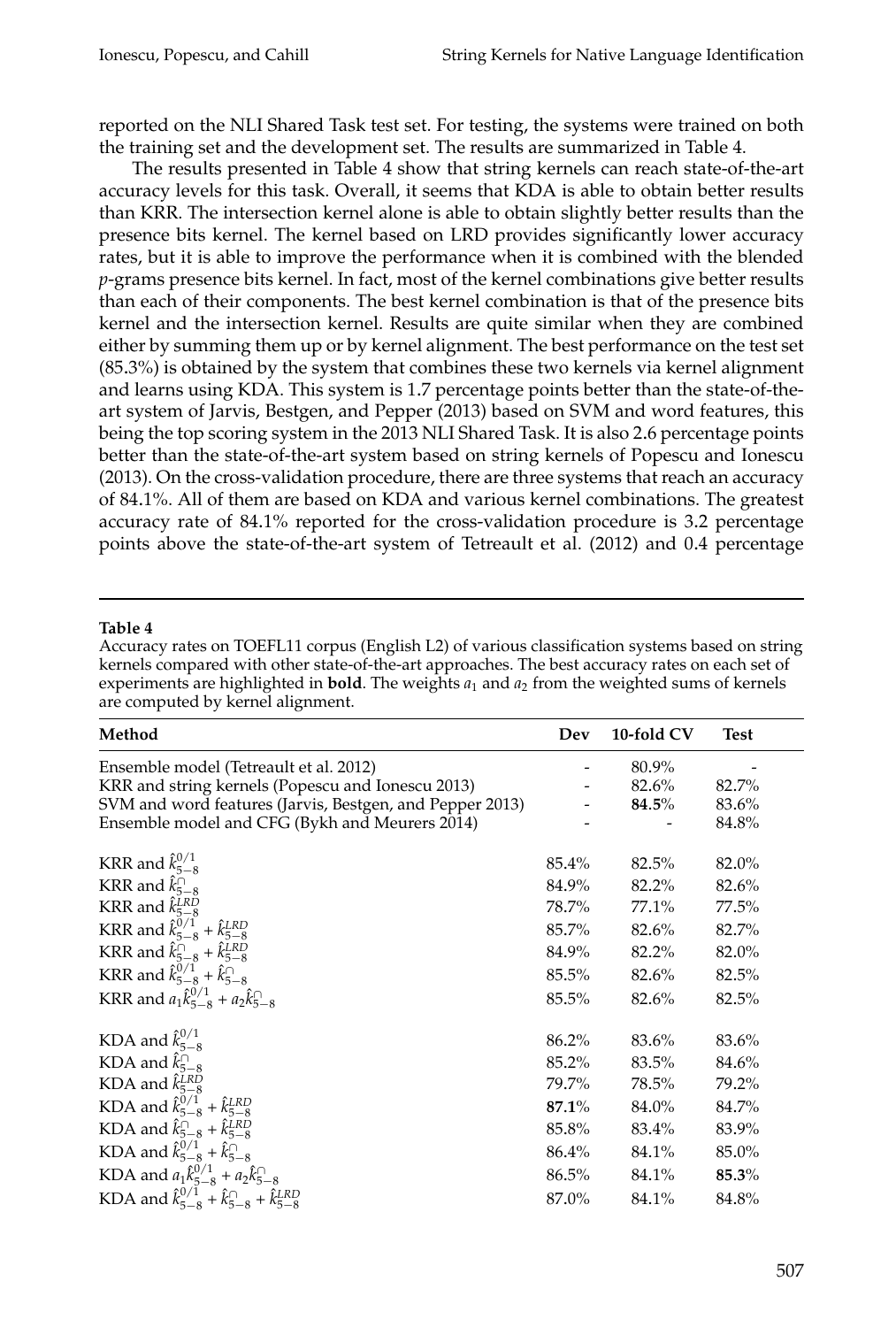points below the top scoring system of Jarvis, Bestgen, and Pepper (2013). The empirical results obtained in this experiment demonstrate that the approach proposed in this article can reach state-of-the-art accuracy levels.

The results presented in Table 4 are obtained on the data released for the 2013 NLI Shared Task. The documents provided for the task were already tokenized. Access to the raw text documents was not provided during the task. As the TOEFL11 corpus was later released through LDC, $3$  the raw text documents also became available for use. It is particularly interesting to evaluate the various string kernel systems on the raw text documents, in order to determine whether the string kernels approach is indeed neutral to any linguistic theory. The process of breaking a stream of text up into tokens is not an easy task for some languages and it is often based on linguistic theories. Even if tokenization is fairly straightforward in languages that use spaces to separate words, there are many edge cases including contractions and hyphenated words that require linguistic knowledge. Therefore, analyzing the results of the string kernels approach when tokenization is not being used at all will reveal if the linguistic knowledge helps to improve the performance or not. Table 5 reports the results on the raw text documents of various strings kernels combined either with KRR and KDA. An important remark is that the tokenization process can influence the average word length in the corpus. For instance, "don't" is divided into two tokens, namely, "do" and "n't".<sup>4</sup> Therefore, the range of *p*-grams used for computing the blended string kernels was adjusted based on the development set for the raw text documents. All *p*-grams in the range 3–9 were evaluated and the best results were obtained when all the *p*-grams with length in the range 5–9 were used. Not surprisingly, the range of *p*-grams for the raw text documents is fairly close to the range of *p*-grams that worked best for the tokenized text.

The empirical results shown in Table 5 indicate that the presence bits kernel and the kernel based on LRD obtain better results on the raw text documents. On the other hand the results of the intersection kernel are roughly the same, or only slightly better than, the results presented in Table 4. When the various kernels are mixed together, the results are nearly identical to the results obtained on tokenized text documents. Overall, the results are better when the string kernels are computed on the raw text, although the improvements are not considerably different, since the accuracy difference is less than 1 percentage point in all cases. However, the improvement could be the result of removing tokenization or the results of using a different range of *p*-grams. To find which of these two hypotheses is responsible for the performance gain, the presence bits kernel was computed on the raw text documents using a range of 5–8 *p*-grams. The accuracy obtained by KRR and  $\hat k_{5-8}^{0/1}$  $_{5-8}^{0/1}$  on raw text was 82.6%, which is still better than the accuracy of the very same system when tokenization was included (82.0%). Therefore, we can conclude that both hypotheses are responsible for the improved results. According to some linguistic theories, it is recommended to separate the text into tokens before any other processing is done. However, this is not necessary in the case of string kernels. Indeed, the empirical results confirmed that the approach based on character *p*-grams does not rely on any linguistic theory to reach state-of-the-art performance levels.

It is worth mentioning that a significance test performed by the organizers of the 2013 NLI Shared Task showed that the top systems that participated in the competition are not essentially different. Their conclusion also implies that adding or removing text tokenization in the string kernel approach does not have a significant influence

<sup>3</sup> https://catalog.ldc.upenn.edu/LDC2014T06.

<sup>4</sup> Note that in some tokenization systems this would even be three tokens: "don", "'", and "t".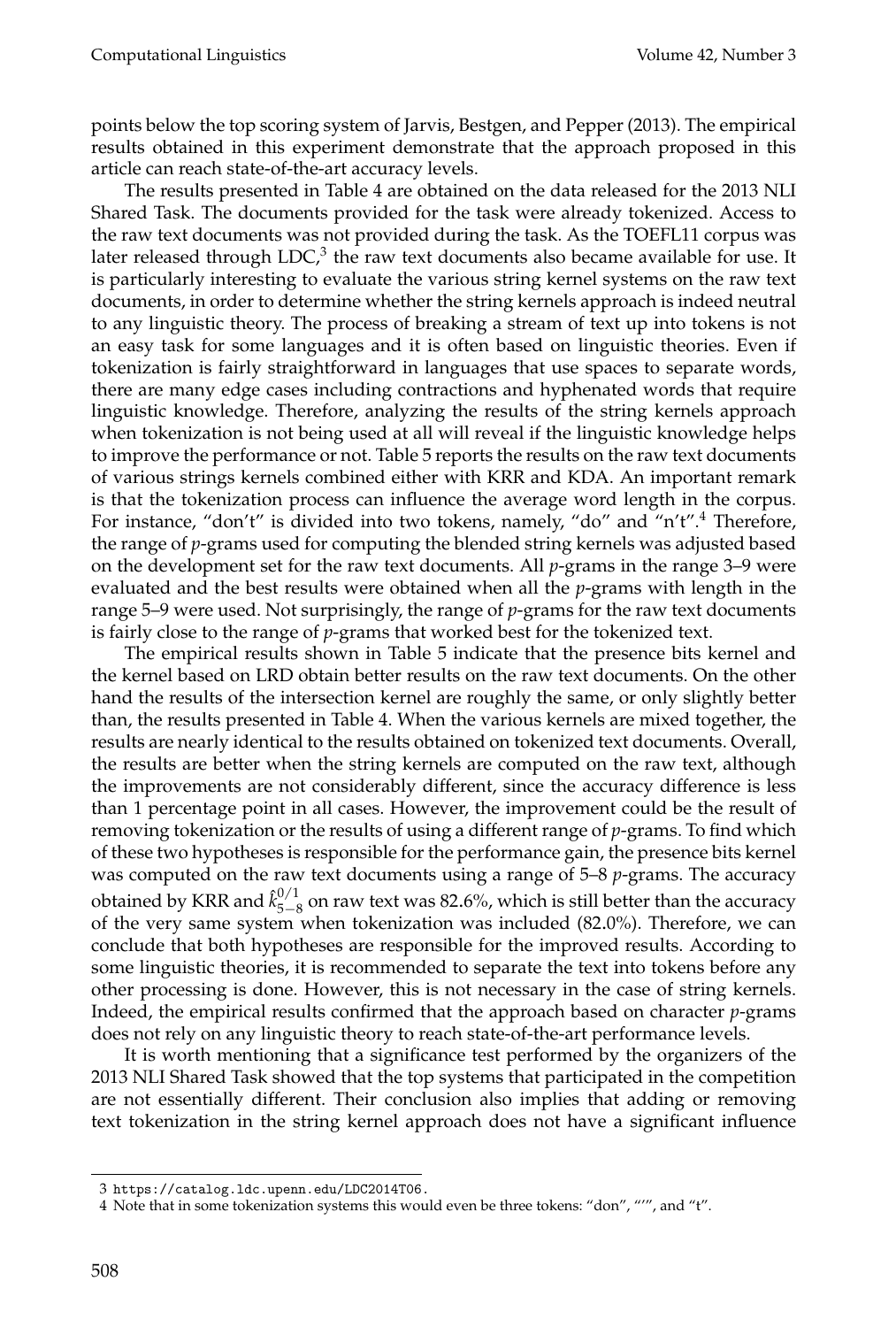#### **Table 5**

Accuracy rates on the raw text documents of the TOEFL11 corpus (English L2) of various classification systems based on string kernels. The best accuracy rates on each set of experiments are highlighted in **bold**. The weights  $a_1$  and  $a_2$  from the weighted sums of kernels are computed by kernel alignment.

| Method                                                                      | Dev   | 10-fold CV | Test  |  |
|-----------------------------------------------------------------------------|-------|------------|-------|--|
| KRR and $\hat{k}_{5-9}^{0/1}$                                               | 86.3% | 82.6%      | 82.8% |  |
| KRR and $\hat{k}_{5-9}^{\cap}$                                              | 84.5% | 82.5%      | 82.6% |  |
| KRR and $\hat{k}_{5-9}^{LRD}$                                               | 79.9% | 77.9%      | 77.6% |  |
| KRR and $\hat{k}_{5-9}^{0/1}$ + $\hat{k}_{5-9}^{LRD}$                       | 86.1% | 82.6%      | 83.1% |  |
| KRR and $\hat{k}_{5-9}^{\cap} + \hat{k}_{5-9}^{LRD}$                        | 84.9% | 82.4%      | 82.1% |  |
| KRR and $\hat{k}_{5-9}^{0/1}$ + $\hat{k}_{5-9}^{0}$                         | 85.6% | 82.9%      | 82.6% |  |
| KRR and $a_1 \hat{k}_{5-9}^{0/1} + a_2 \hat{k}_{5-9}^{0}$                   | 85.6% | 82.9%      | 82.6% |  |
| KDA and $\hat{k}_{5-9}^{0/1}$                                               | 86.2% | 83.7%      | 84.6% |  |
| KDA and $\hat{k}_{5-9}^{\cap}$                                              | 85.2% | 83.6%      | 84.3% |  |
| KDA and $\hat{k}_{5-9}^{LRD}$                                               | 81.2% | 79.1%      | 79.6% |  |
| KDA and $\hat{k}_{5-9}^{0/1}$ + $\hat{k}_{5-9}^{LRD}$                       | 86.6% | 83.9%      | 84.7% |  |
| KDA and $\hat{k}_{5-9}^{\cap}$ + $\hat{k}_{5-9}^{LRD}$                      | 85.9% | 83.5%      | 83.9% |  |
| KDA and $\hat{k}_{5-9}^{0/1}$ + $\hat{k}_{5-9}^{0}$                         | 85.9% | 84.1%      | 85.1% |  |
| KDA and $a_1 \hat{k}_{5-9}^{0/1} + a_2 \hat{k}_{5-9}^{\cap}$                | 86.1% | 84.1%      | 85.3% |  |
| KDA and $\hat{k}_{5-9}^{0/1}$ + $\hat{k}_{5-9}^{0}$ + $\hat{k}_{5-9}^{LRD}$ | 86.7% | 84.0%      | 84.9% |  |

on the results, even if they appear to be slightly better when tokenization is not used on the TOEFL11 corpus. Nevertheless, the rest of the experiments on English corpora are conducted on tokenized text documents, to ensure a fair comparison with the other state-of-the-art approaches that use text tokenization as a preprocessing step. The second reason for applying the string kernel approach on tokenized texts is that the range of *p*-grams is smaller (5–8 instead of 5–9), which translates into a faster technique that requires less time to compute the blended spectrum kernels. Note, though, that because the texts in the ALC corpus are not tokenized, the string kernel approach is applied directly to the raw text documents. In other words, the string kernel approach is evaluated on tokenized text documents as long as these documents are included in the corpus. On the other hand, the language transfer analysis given in Section 6 includes only the features computed on the raw text documents of the TOEFL11 corpus, in order to avoid any confusion between the language transfer patterns and the patterns induced by tokenization. For instance, adding spaces before punctuation is part of the tokenization process, but it could be mistaken for a language transfer pattern as well.

# **5.4 Experiment on ICLE Corpus**

The results on the ICLEv2 corpus using a 5-fold cross-validation procedure are summarized in Table 6. To adequately compare the results with a state-of-the-art system, the same 5-fold cross-validation procedure used by Tetreault et al. (2012) was also used in this experiment. Table 6 shows that the results obtained by the presence bits kernel and by the intersection kernel are systematically better than the state-of-the-art system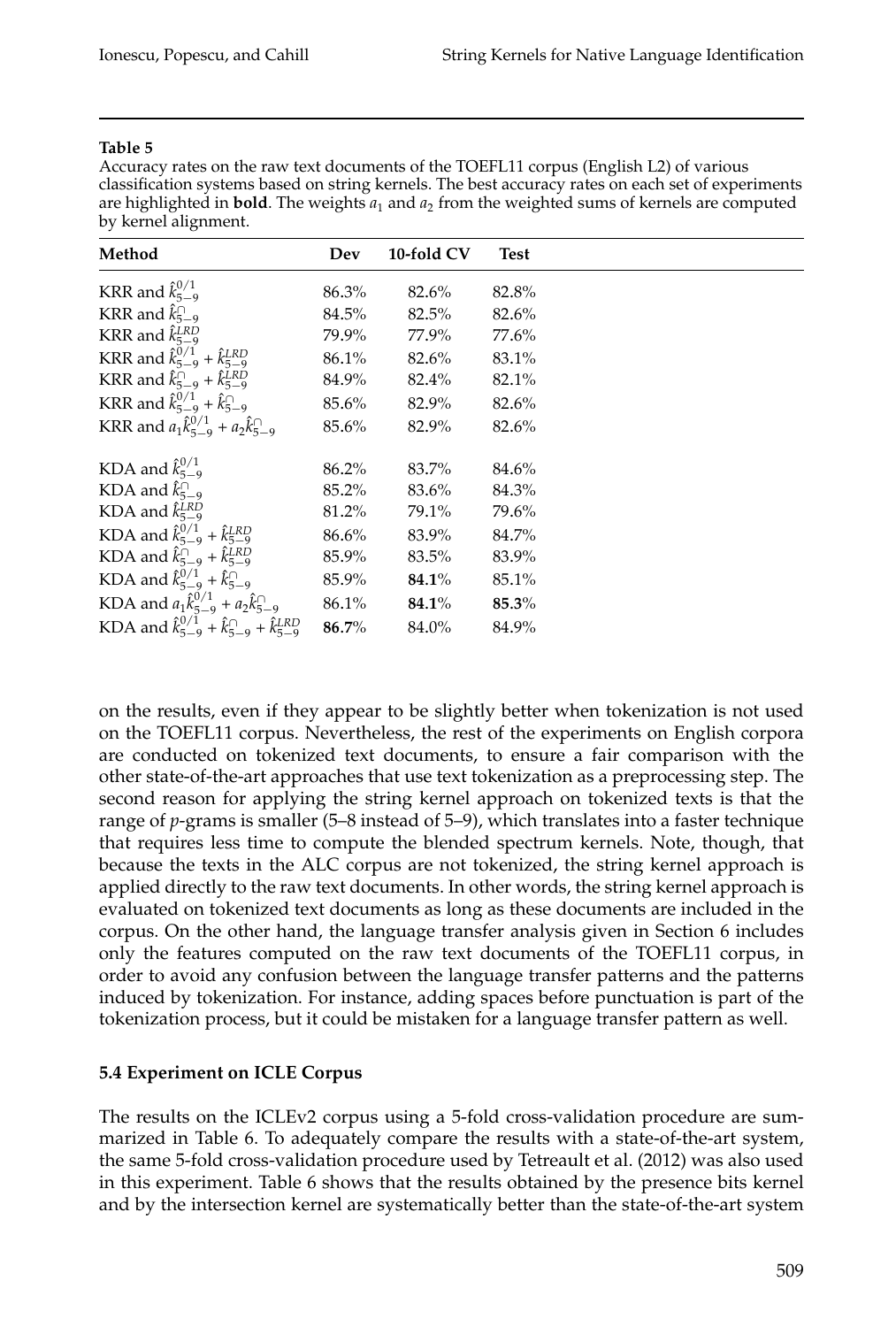# **Table 6**

Accuracy rates on ICLEv2 corpus (English L2) of various classification systems based on string kernels compared with a state-of-the-art approach. The accuracy rates are reported using a 5-fold cross-validation (CV) procedure. The best accuracy rate is highlighted in **bold**.

| Method                                                                      | 5-fold CV |
|-----------------------------------------------------------------------------|-----------|
| Ensemble model (Tetreault et al. 2012)                                      | 90.1%     |
| KRR and $\hat{k}_{5-8}^{0/1}$                                               | 91.2%     |
| KRR and $\hat{k}_{5-8}^{\cap}$                                              | 90.5%     |
| KRR and $\hat{k}_{5-8}^{LRD}$                                               | 81.8%     |
| KRR and $\hat{k}_{5-8}^{0/1}$ + $\hat{k}_{5-8}^{LRD}$                       | $91.3\%$  |
| KRR and $\hat{k}_{5-8}^{\cap} + \hat{k}_{5-8}^{LRD}$                        | 90.1%     |
| KRR and $\hat{k}_{5-8}^{0/1}$ + $\hat{k}_{5-8}^{\cap}$                      | 90.9%     |
| KRR and $\hat{k}_{5-8}^{0/1}$ + $\hat{k}_{5-8}^0$ + $\hat{k}_{5-8}^{LRD}$   | 90.6%     |
| KDA and $\hat{k}_{5-8}^{0/1}$                                               | 90.5%     |
| KDA and $\hat{k}_{5-8}$                                                     | 90.5%     |
| KDA and $\hat{k}_{5-8}^{LRD}$                                               | 82.3%     |
| KDA and $\hat{k}_{5-8}^{0/1}$ + $\hat{k}_{5-8}^{LRD}$                       | 90.8%     |
| KDA and $\hat{k}_{5-8}^{\cap}$ + $\hat{k}_{5-8}^{LRD}$                      | 90.4%     |
| KDA and $\hat{k}_{5-8}^{0/1}$ + $\hat{k}_{5-8}^0$                           | 91.0%     |
| KDA and $\hat{k}_{5-8}^{0/1}$ + $\hat{k}_{5-8}^{0}$ + $\hat{k}_{5-8}^{LRD}$ | 90.8%     |

of Tetreault et al. (2012). Although both KRR and KDA produce accuracy rates that are better than the state-of-the-art accuracy rate, it seems that KRR is slightly better in this experiment. Again, the idea of combining kernels seems to produce more robust systems. The best systems are based on combining the presence bits kernel either with the kernel based on LRD or the intersection kernel. Overall, the reported accuracy rates are higher than the state-of-the-art accuracy rate. The best performance (91.3%) is achieved by the KRR classifier based on combining the presence bits kernel with the kernel based on LRD. This represents a 1.2 percentage point improvement over the state-ofthe-art accuracy rate of Tetreault et al. (2012). Two more systems are able to obtain accuracy rates greater than 91.0%. These are the KRR classifier based on the presence bits kernel (91.2%) and the KDA classifier based on the sum of the presence bits kernel and the intersection kernel (91.0%). The overall results on the ICLEv2 corpus show that the string kernels approach can reach state-of-the-art accuracy levels, although a paired-sample Student's t-test indicated that the results are not significantly different. It is worth mentioning the purpose of this experiment was to use the same approach determined to work well in the TOEFL11 corpus. To serve this purpose, the range of *p*-grams was not tuned on this data set. Furthermore, other classifiers were not tested in this experiment. Nevertheless, better results can probably be obtained by adding these aspects into the equation.

# **5.5 Experiment on TOEFL11-Big Corpus**

The presence bits kernel and the intersection kernel are evaluated on the TOEFL11-Big corpus using the 10-fold CV procedure. The folds are chosen according to Tetreault et al.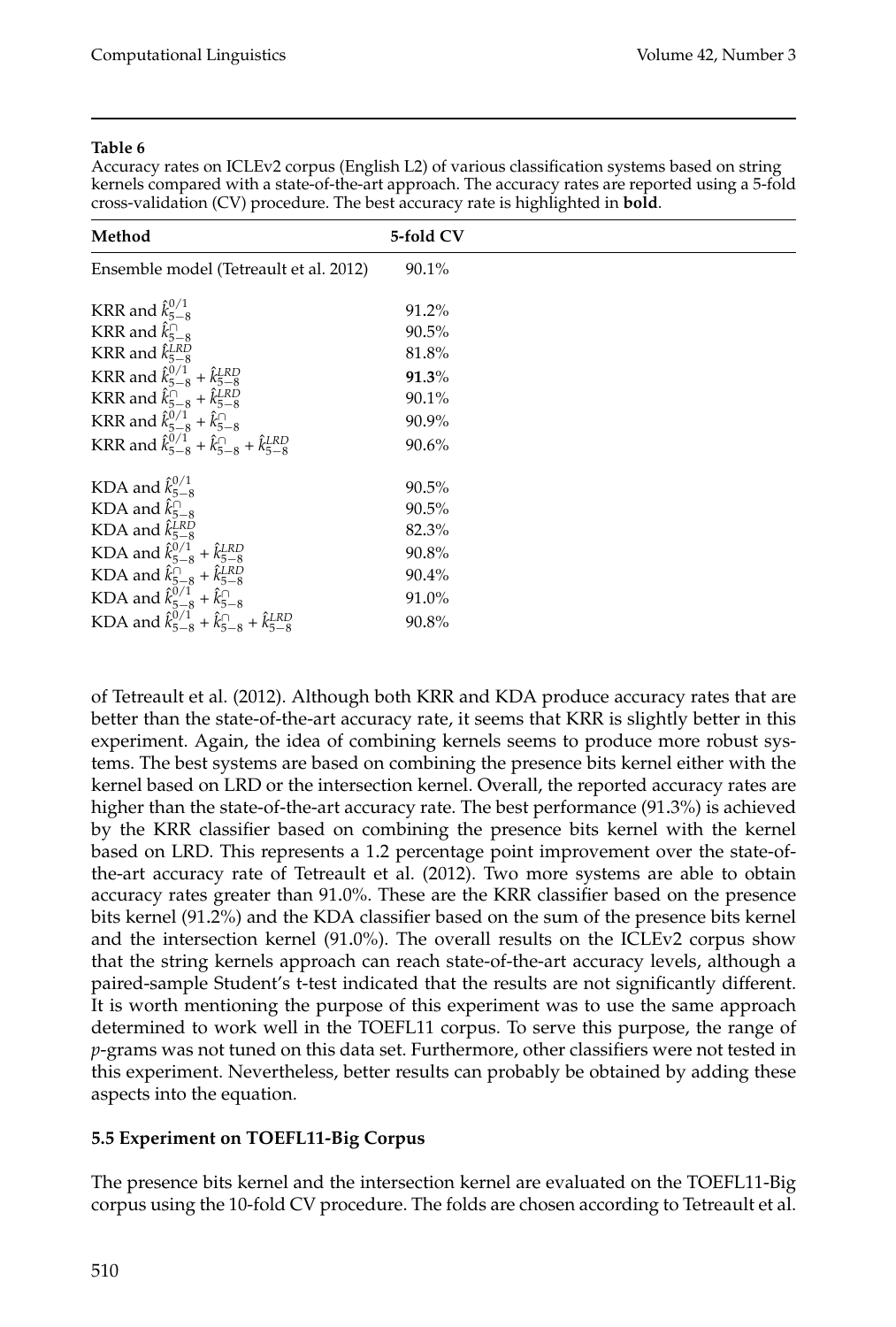(2012), in order to fairly compare the string kernels with their state-of-the-art ensemble model. The kernel based on LRD is not evaluated in this experiment on purpose, because it obtained lower accuracy rates in the TOEFL11 and ICLE experiments. The second reason for not including LRD is that it is more computationally expensive than the presence bits kernel or the intersection kernel.

As in the previous experiments, both KRR and KDA were tested on TOEFL11-Big, but KDA was not trained using all the training samples because it runs out of memory. The machine used for this experiment has 256 GB of RAM, and it seems that training KDA on 78, 000 samples requires slightly more memory. However, a KDA classifier can successfully be trained on 75, 000 samples on the same machine. Therefore, the results of KDA presented in this section are obtained by training it on a random sample of 75, 000 samples selected during each fold. The results of KDA might be slightly different (but probably less than 1 percentage point) if the entire available training data would be used. The regularization parameters of KRR and KDA were tuned such that an accuracy of roughly 98% is obtained on the training set. In other words, the classifiers are allowed to disregard around 2% of the training documents to prevent overfitting. From this perspective, the disregarded training documents are not considered helpful for the NLI task. Preliminary results showed that trying to fit more of the training data leads to lower accuracy rates (not more than 1–2 percentage points, though) in the CV procedure.

The results obtained by the presence bits kernel and by the intersection kernel are presented in Table 7. The two kernels are also combined together. When considering the individual kernels, KDA seems to work much better than KRR, even if it does not use the entire available training data set. For instance, the KDA classifier based on the intersection kernel attains the same accuracy as the state-of-the-art ensemble model of Tetreault et al. (2012), whereas KRR based on the same kernel reaches an accuracy of only 82.3%, which is 2.3 percentage points lower than the state-of-the-art (84.6%). On the other hand, KRR overturns the results when the two kernels are combined through MKL. Indeed, KRR based on the sum of  $\hat{k}_{5-8}^{0/1}$  $_{5-8}^{0/1}$  and  $\hat{k}_{5-8}^{\cap}$  reaches an accuracy of 84.8%, and KDA based on the kernel combination obtains 84.7%. Both of them are better than the state-of-the-art model. Although an improvement of 0.2 percentage point or 0.1 percentage point over the state-of-the-art does not look like much, the number

#### **Table 7**

Accuracy rates on TOEFL11-Big (English L2) corpus of various classification systems based on string kernels compared with a state-of-the-art approach. The accuracy rates are reported using a 10-fold cross-validation (CV) procedure. The best accuracy rate is highlighted in **bold**.

| Method                                                                                                              | <b>Test</b> |  |  |
|---------------------------------------------------------------------------------------------------------------------|-------------|--|--|
| Ensemble model (Tetreault et al. 2012)                                                                              | 84.6%       |  |  |
| KRR and $\hat{k}_{5-8}^{0/1}$                                                                                       | 82.6%       |  |  |
|                                                                                                                     | 82.3%       |  |  |
| KRR and $\hat{k}_{5-8}^{\cap}$<br>KRR and $\hat{k}_{5-8}^{0/1}$ + $\hat{k}_{5-8}^{\cap}$                            | 84.8%       |  |  |
|                                                                                                                     | 84.5%       |  |  |
|                                                                                                                     | 84.6%       |  |  |
| KDA and $\hat{k}_{5-8}^{0/1}$<br>KDA and $\hat{k}_{5-8}^{-}$<br>KDA and $\hat{k}_{5-8}^{0/1}$ + $\hat{k}_{5-8}^{-}$ | 84.7%       |  |  |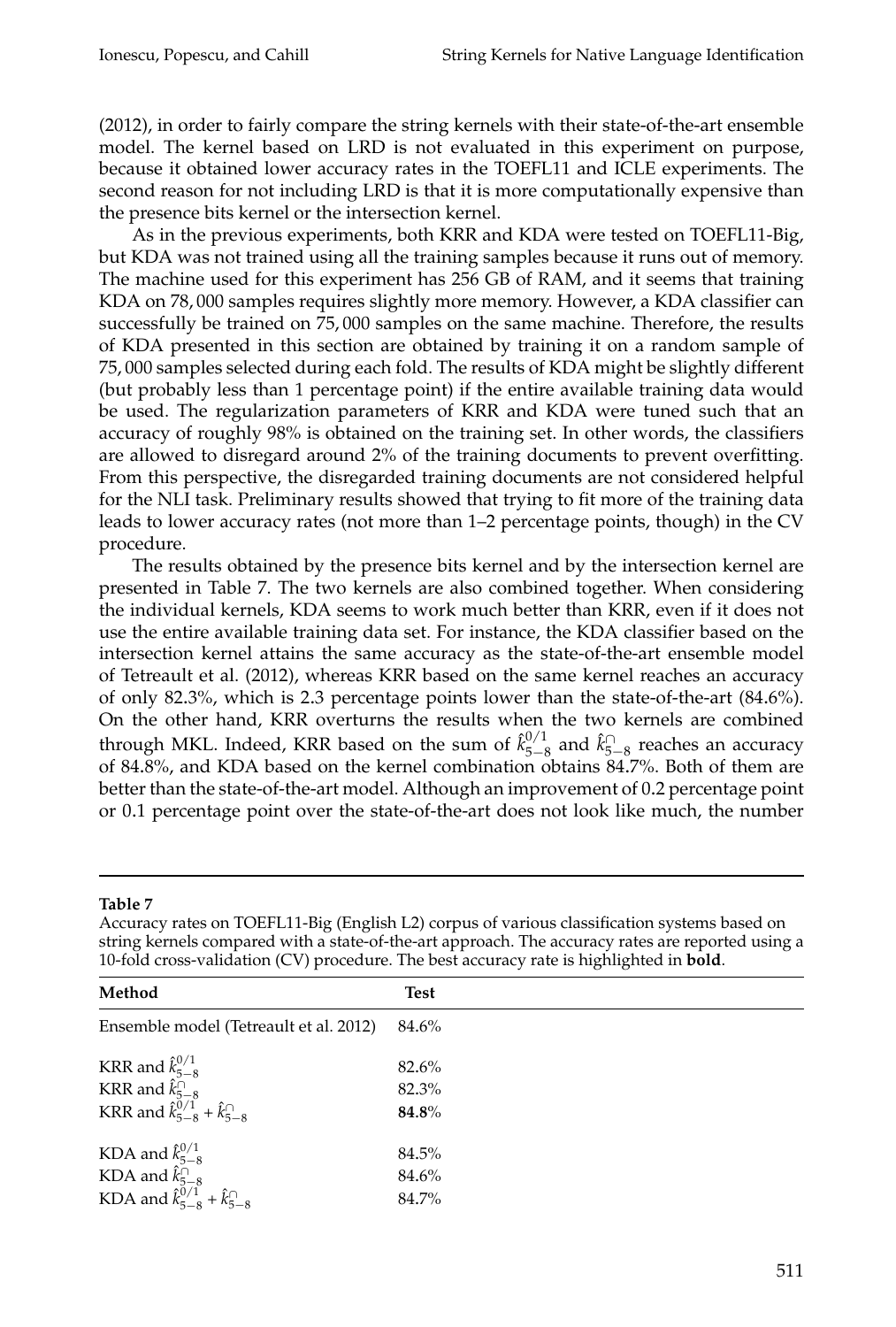of samples in the TOEFL11-Big data set can tell a different story, since 0.1% means roughly 90 samples. From this point of view, KRR based on the kernel combination assigns the correct labels for more than 170 extra samples compared to the state-ofthe-art system. Moreover, these improvements are obtained without using any feature engineering, which represents an advantage over the standard NLP approaches. To draw a conclusion on the empirical results, the idea of combining kernels through MKL proves to be extremely helpful for boosting the performance of the classification system. KDA seems to be more stable with respect to the type of kernel, whereas KRR gives the top accuracy only when the kernels are combined.

# **5.6 Cross-Corpus Experiment**

In this experiment, various systems based on KRR or KDA are trained on the TOEFL11 corpus and tested on the TOEFL11-Big corpus. The state-of-the-art ensemble model (Tetreault et al. 2012) was trained and tested in exactly the same manner. The goal of this cross-corpus evaluation is to show that the string kernel approach does not perform well simply because of potential topic bias in the corpora. Again, the kernel based on LRD was not included in this experiment because it is more computationally expensive. Therefore, only the presence bits kernel and the intersection kernel were evaluated on the TOEFL11-Big corpus. The results are summarized in Table 8. The same regularization parameters determined to work well on the TOEFL11 development set were used.

The most interesting fact is that all the proposed systems are at least 30 percentage points better than the state-of-the-art system. Considering that the TOEFL11-Big corpus contains 87, 000 samples, the 30 percentage point improvement is significant without any doubt. Diving into details, we can see that the results obtained by KRR are higher than those obtained by KDA. However, both methods perform very well compared with the state-of-the-art. Again, kernel combinations are better than each of their individual kernels alone.

# **Table 8**

Accuracy rates on TOEFL11-Big corpus (English L2) of various classification systems based on string kernels compared with a state-of-the-art approach. The systems are trained on the TOEFL11 corpus and tested on the TOEFL11-Big corpus. The best accuracy rate is highlighted in  $\boldsymbol{b}$ old. The weights  $a_1$  and  $a_2$  from the weighted sums of kernels are computed by kernel alignment.

| Method                                                                                                                                                                             | <b>Test</b> |  |
|------------------------------------------------------------------------------------------------------------------------------------------------------------------------------------|-------------|--|
| Ensemble model (Tetreault et al. 2012)                                                                                                                                             | 35.4%       |  |
| KRR and $\hat{k}_{5-8}^{0/1}$                                                                                                                                                      | 66.7%       |  |
| KRR and $\hat{k}_{5-8}^{\cap}$                                                                                                                                                     | $67.2\%$    |  |
| KRR and $\hat{k}_{5-8}^{0/1}$ + $\hat{k}_{5-8}^{0}$                                                                                                                                | $67.7\%$    |  |
| KRR and $a_1 \hat{k}_{5-8}^{0/1} + a_2 \hat{k}_{5-8}^{\cap}$                                                                                                                       | $67.7\%$    |  |
| KDA and $\hat{k}_{5-8}^{0/1}$                                                                                                                                                      | 65.6%       |  |
|                                                                                                                                                                                    | 65.7%       |  |
| KDA and $\hat{k}_{5-8}^{\overline{C}}$<br>KDA and $\hat{k}_{5-8}^{0/1}$ + $\hat{k}_{5-8}^{\overline{C}}$<br>KDA and $a_1 \hat{k}_{5-8}^{0/1}$ + $a_2 \hat{k}_{5-8}^{\overline{C}}$ | 66.2%       |  |
|                                                                                                                                                                                    | 66.2%       |  |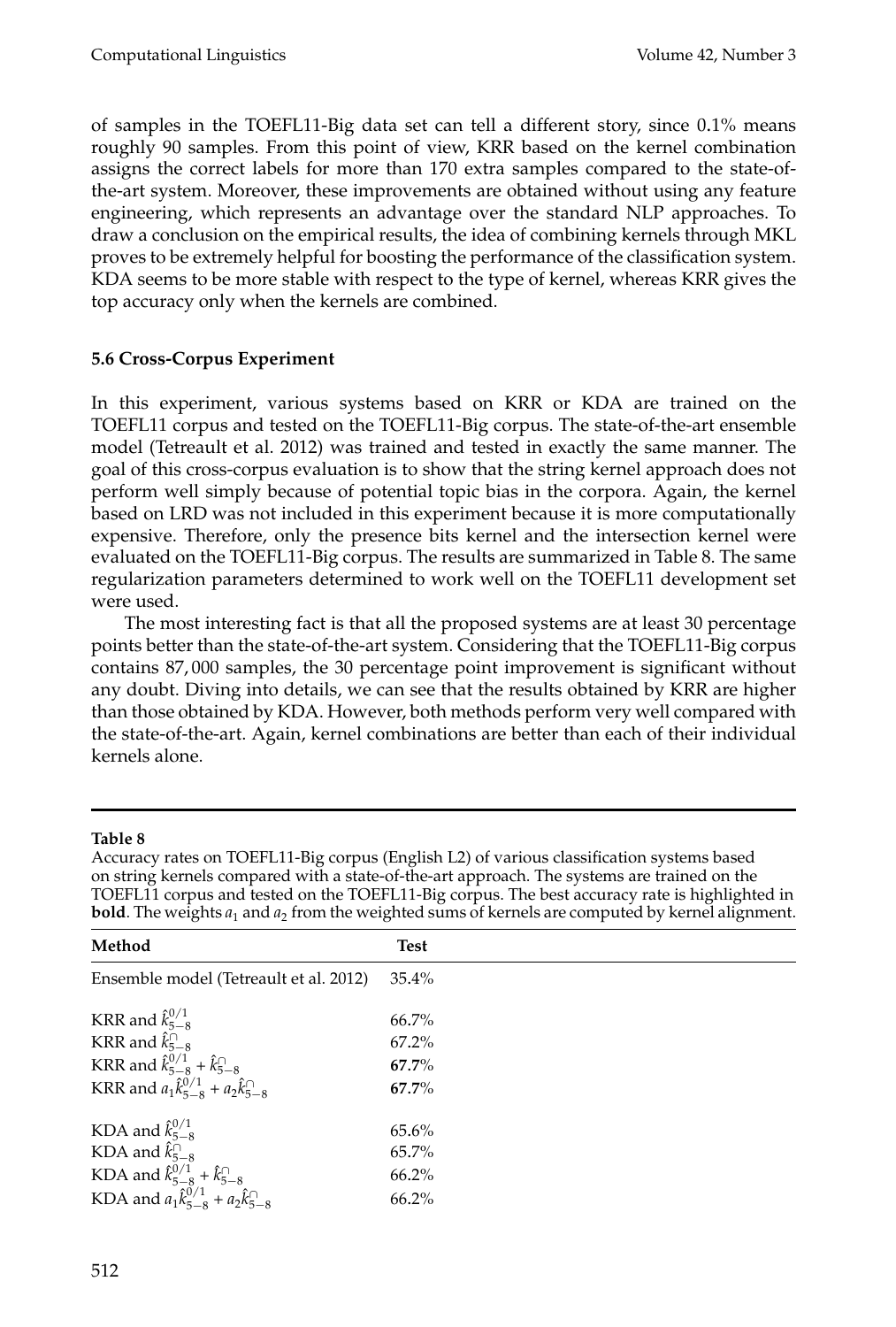It is important to mention that the significant performance increase is not due to the learning method (KRR or KDA), but rather due to the string kernels that work at the character level. It is not only the case that string kernels are language independent, but for the same reasons they can also be topic independent. The topics (prompts) from TOEFL11 are different from the topics from TOEFL11-Big, and it becomes clear that a method that uses words as features is strongly affected by topic variations, because the distribution of words per topic can be completely different. But mistakes that reveal the native language can be captured by character *p*-grams that can appear more often even in different topics. The results indicate that this is also the case of the approach based on string kernels, which seems to be more robust to such topic variations of the data set. The best system has an accuracy rate that is 32.3 percentage points better than the state-of-the-art system of Tetreault et al. (2012). Overall, the empirical results indicate that the string kernels approach can achieve significantly better results than other stateof-the-art approaches.

# **5.7 Experiment on ALC Subset Corpus**

The string kernels approach is evaluated on Arabic data in order to demonstrate that the approach is language independent by showing that it can obtain state-of-the-art results. Malmasi and Dras (2014a) are the first (and only) to show NLI results on Arabic data. In their evaluation, the 10-fold CV procedure was used to evaluate an SVM model based on several types of features including CFG rules, function words, and part-of-speech *p*-grams. To directly compare the string kernel systems with the approach of Malmasi and Dras (2014a), the same folds should have been used. Because the folds are not publicly available, two alternative solutions are adopted to fairly compare the two NLI approaches. First of all, each classification system based on string kernels is evaluated by repeating the 10-fold CV procedure for 20 times and averaging the resulted accuracy rates. The folds are randomly selected at each trial. This helps to reduce the amount of accuracy variation introduced by using a different partition of the data set for the 10-fold CV procedure. To provide an idea of the amount of variation in each trial, the standard deviations for the computed average accuracy rates are also reported. Second of all, the leave-one-out (LOO) cross-validation procedure is also adopted because it involves a predefined partitioning of the data set. Furthermore, the LOO procedure can easily be performed on a small data set, such as the subset of 329 samples of the ALC. Thus, the LOO procedure is more suitable for this NLI experiment, because it is straightforward to compare newly developed systems with the previous state-of-theart systems. Malmasi and Dras (2014a) were kindly asked to re-evaluate their system using the LOO CV procedure and they readily provided additional results, included in Table 9. Lastly, a studentized bootstrap procedure based on 200 iterations was employed to provide confidence intervals with a confidence level of 95%. The bootstrap procedure is suitable for small data sets such as the ALC subset.

Table 9 presents the results of the classification systems based on string kernels in contrast to the results of the SVM model based on several combined features. The results clearly indicate the advantage of using an approach that works at the character level. When the 10-fold CV procedure is used, the average accuracy rates of the systems based on string kernels range between 45.9% and 56.8%. The lowest scores are obtained by LRD, whereas the presence bits kernel and the intersection kernel obtain better results. Even so, the kernel based on LRD is far better than the model of Malmasi and Dras (2014a). Combining the kernels through MKL again proves to be a good idea. Certainly, the top scoring system in the 10-fold CV experiment is the KRR based on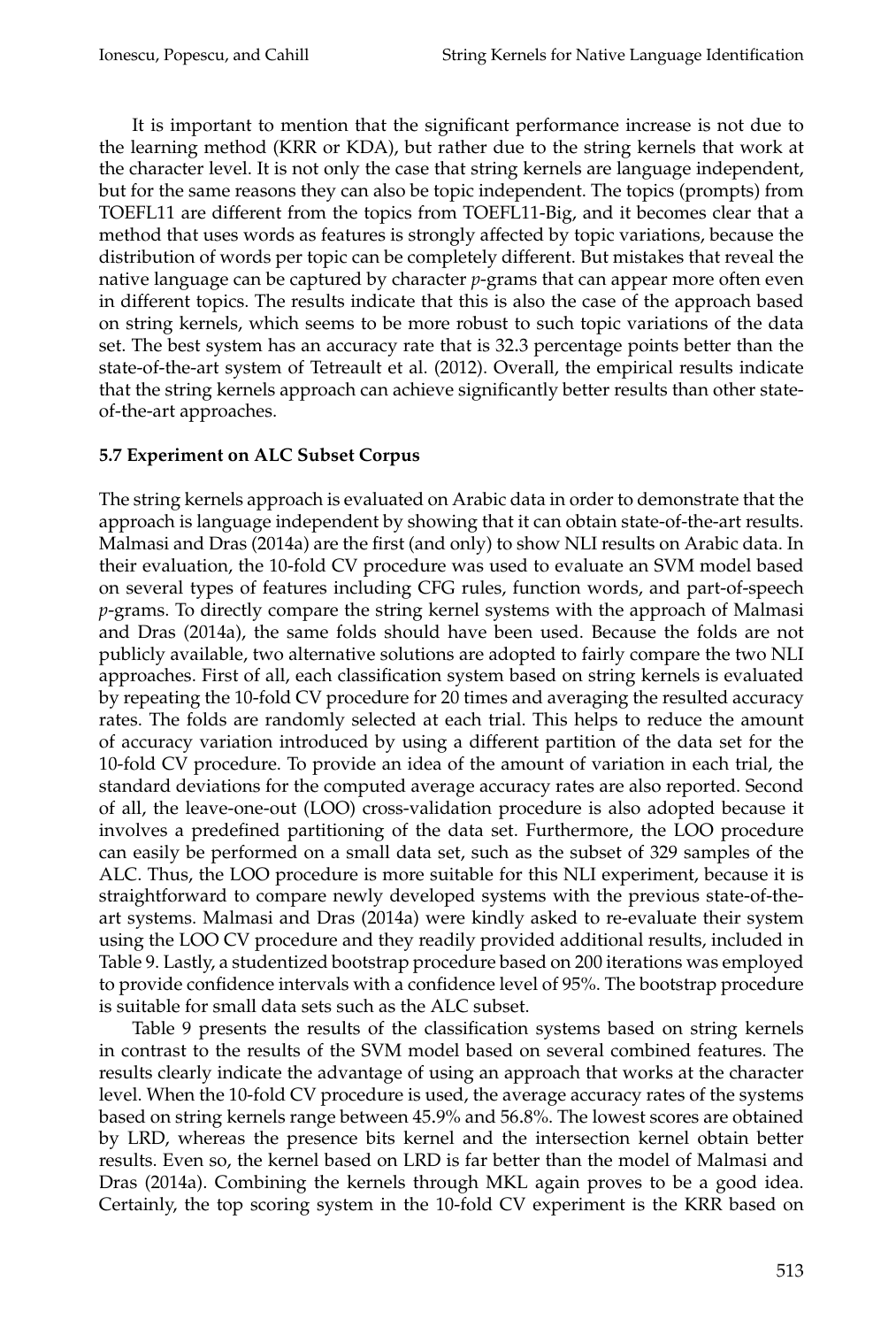#### **Table 9**

Accuracy rates on ALC subset (Arabic L2) of various classification systems based on string kernels compared with a state-of-the-art approach. The accuracy rates are reported using a studentized bootstrap procedure and two cross-validation (CV) procedures, one based on 10 folds and one based on leave-one-out (LOO). The 10-fold CV procedure was repeated for 20 times and the results were averaged to reduce the accuracy variation introduced by randomly selecting the folds. The standard deviations for the computed average accuracy rates are also given. The bootstrap procedure is based on 200 iterations, and the reported confidence intervals are based on a 95% confidence level. The best accuracy rate is highlighted in **bold**.

| Method                                                                      | 10-fold CV       | <b>LOO CV</b> | <b>Bootstrap</b> |  |
|-----------------------------------------------------------------------------|------------------|---------------|------------------|--|
| SVM and combined features<br>(Malmasi and Dras 2014a)                       | 41.0%            | 41.6%         |                  |  |
| KRR and $\hat{k}_{3-5}^{0/1}$                                               | $55.5\% \pm 1.3$ | 58.7%         | 48.83–49.91%     |  |
| KRR and $\hat{k}_{3-5}^{\cap}$                                              | $55.2\% \pm 1.4$ | 56.8%         | 48.56-49.29%     |  |
| KRR and $\hat{k}_{3-5}^{LRD}$                                               | $50.1\% \pm 1.2$ | 51.4%         | 47.67-48.75%     |  |
| KRR and $\hat{k}_{3-5}^{0/1}$ + $\hat{k}_{3-5}^{LRD}$                       | $54.9\% \pm 1.2$ | 56.8%         | 48.86-49.97%     |  |
| KRR and $\hat{k}_{3-5}$ + $\hat{k}_{3-5}^{LRD}$                             | $54.7\% \pm 1.4$ | 57.2%         | 48.44-49.86%     |  |
| KRR and $\hat{k}_{3-5}^{0/1}$ + $\hat{k}_{3-5}^{0}$                         | $56.8\% \pm 1.3$ | 59.3%         | 48.93-50.14%     |  |
| KRR and $\hat{k}_{3-5}^{0/1}$ + $\hat{k}_{3-5}^{0}$ + $\hat{k}_{3-5}^{LRD}$ | $56.5\% \pm 1.6$ | 59.0%         | 48.60–49.89%     |  |
| KDA and $\hat{k}_{3-5}^{0/1}$                                               | $55.3\% \pm 1.1$ | 57.4%         | 47.34-48.57%     |  |
| KDA and $\hat{k}_{3-5}^{\cap}$                                              | $51.2\% \pm 1.5$ | 53.2%         | 46.02-47.20%     |  |
| KDA and $\hat{k}_{3-5}^{LRD}$                                               | $45.9\% \pm 1.1$ | 47.1%         | 42.59-43.58%     |  |
| KDA and $\hat{k}_{3-5}^{0/1}$ + $\hat{k}_{3-5}^{LRD}$                       | $52.7\% \pm 1.3$ | 54.4%         | 46.00–47.15%     |  |
| KDA and $\hat{k}_{3-5}$ + $\hat{k}_{3-5}^{LRD}$                             | $50.2\% \pm 1.3$ | 51.1%         | 45.66-47.07%     |  |
| KDA and $\hat{k}_{3-5}^{0/1}$ + $\hat{k}_{3-5}^{0}$                         | $53.4\% \pm 1.2$ | 55.3%         | 46.55–47.93%     |  |
| KDA and $\hat{k}_{3-5}^{0/1}$ + $\hat{k}_{3-5}^{0}$ + $\hat{k}_{3-5}^{LRD}$ | $53.8\% \pm 1.1$ | 54.7%         | 46.01-47.26%     |  |

the sum of the presence bits kernel and the intersection kernel. Its accuracy (56.8%) is 15.8 percentage points above the accuracy of the SVM based on combined features (41.0%). An important remark is that the standard deviations computed over the 20 trials are between 1.1% and 1.6% for all systems, which means the amount of accuracy variation is too small to have an influence on the overall conclusion. Furthermore, all the results obtained using the 10-fold CV procedure are consistent with the results obtained using the leave-one-out CV procedure or the bootstrap procedure. The accuracy rates are generally lower when bootstrap is used for evaluation, because the bootstrap procedure is a rather more pessimistic way of estimating the performance compared to the CV procedures. With no exception, the models reach better accuracy rates when the LOO procedure is used, most likely because there are more samples available for training. When the LOO CV procedure is used, the systems based on string kernels attain accuracy rates that range between 47.1% and 59.3%. Better accuracy rates are obtained when the kernels are combined. When  $\hat{k}_{3-2}^{0/1}$  $^{0/1}_{3-5}$  and  $\hat{k}_{3-5}^{\cap}$  are summed together and the training is performed by KRR, the best accuracy rate (59.3%) is obtained, which brings an improvement of 17.7 percentage points over accuracy of the SVM model (41.6%). Regarding the classification systems, KRR obtains better results than KDA for every kernel type, even if the differences are not that high. Still, both KRR and KDA give results that are much better than the SVM of Malmasi and Dras (2014a). In conclusion,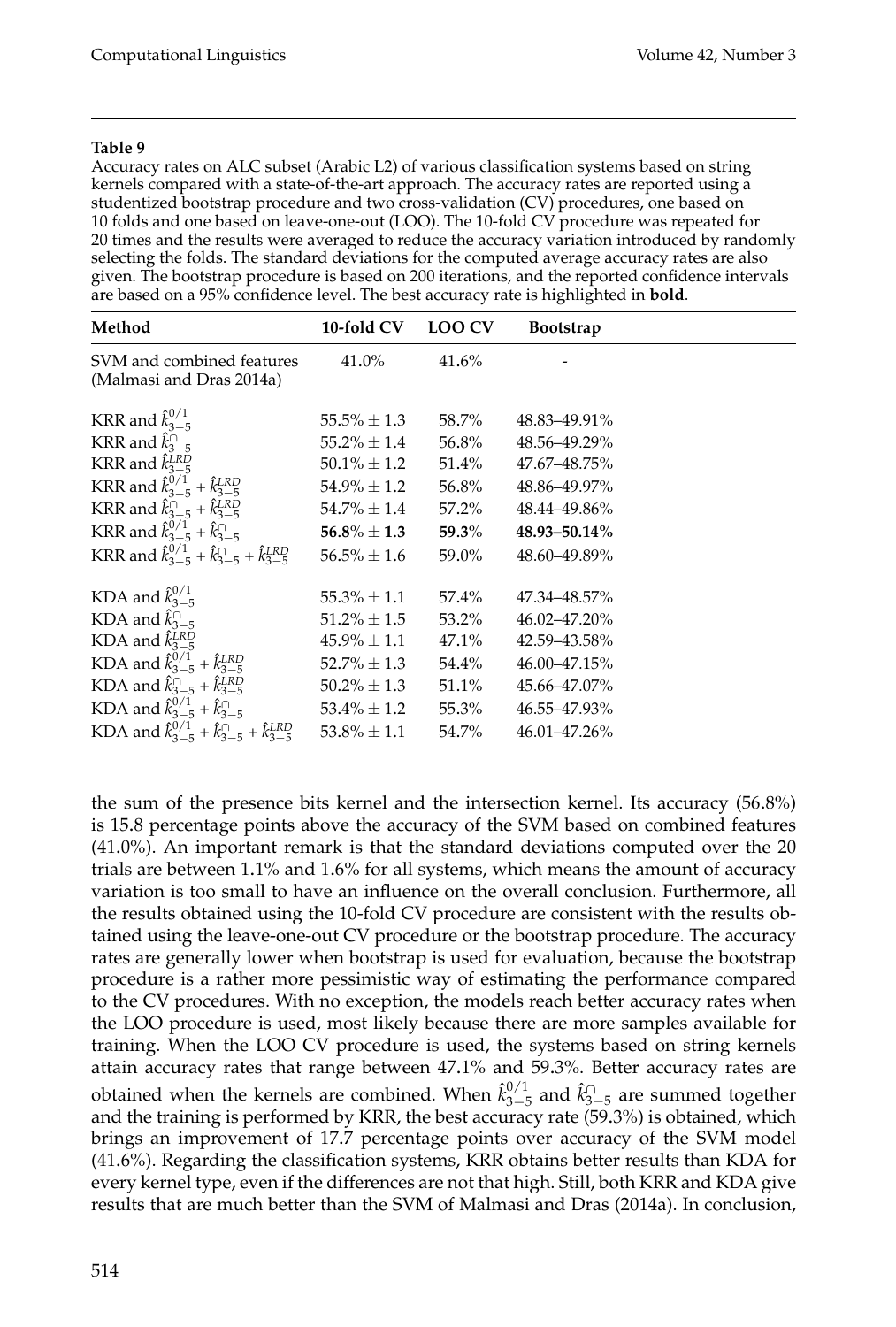each and every classification systems based on string kernels is significantly better that the SVM model of Malmasi and Dras (2014a) on the Arabic data set.

The topic distribution per native language is unknown for the ALC subset, so Malmasi and Dras (2014a) removed any lexical information from their model to prevent any topic bias. However, Alfaifi, Atwell, and Hedaya (2014) state in their paper presenting the second version of the Arabic Learner Corpus that: "We decided to choose two common genres in the learner corpora, narrative and discussion. For the written part, learners had to write narrative or discussion essays under two specific titles which were likely to suit both native and non-native learners of Arabic, entitled *a vacation trip* for the narrative and *my study interest* for the discussion type," which means that, at a coarsegrained level, there are two main topics (prompts) in the corpus. However, the topic distribution can also be discussed at a fine-grained level. Naturally, each of the two main topics can be further divided into a broad range of subtopics. Because there is a large number of potential subtopics, it is unlikely that their distribution per native language is biased in such a way that it will have an impact on the results. Considering the coarsegrained topic distribution, there is no chance that the accuracy rates obtained by the various systems based on string kernels are due any kind of topic bias, since there are only two topics and seven native languages in the ALC subset used in this experiment. Even in the worst case scenario, if the documents for each L1 were to belong to a single topic, a method that relies on topic distribution to predict the native language could obtain at most 42.6%, assuming the most frequent L1 languages in the corpus (Chinese and Urdu) belong to different topics. More precisely, 42.6% can be obtained only when the texts written by Chinese speakers belong to one topic, the texts written by Urdu speakers to the other topic, and the classifier based on topic distribution can predict the right topic with 100% accuracy for each of the two native languages. It becomes obvious that the best result reported in this section using string kernels (59.3%) cannot be obtained with a classifier that relies on the topics distribution per native language. This observation is consistent with the results obtained in the cross-corpus experiment (Section 5.6), which demonstrate that the string kernel approach naturally avoids topic bias. In light of these comments, it is worth mentioning that the SVM model of Malmasi and Dras (2014a) could benefit from lexical information without the risk of introducing topic bias. Indeed, their model extended to include character 3-grams reaches an accuracy of 51.2% using the LOO procedure. Still, this results is not as good as using character *p*-grams alone, as the results of string kernels presented in Table 9 indicate.

# **5.8 Experiment on ASK Corpus**

Pepper (2012) conducted an extensive set of experiments on the ASK corpus. The 10 fold CV procedure and the leave-one-out CV procedure were alternatively used to evaluate various LDA models based on linguistic features. Pepper used only 100 essays per native language and formed several subsets each of five languages. All the subsets included four languages in common, namely, English, German, Polish, and Russian. The fifth language was different in each subset. The three subsets that included Spanish, Dutch, and Serbo-Croatian as the fifth language have also been used in the present work in order to compare the results of string kernels with the LDA model of Pepper (2012). For a direct comparison, the same 100 essays per native language should have been used, but this information is not available. For this reason, the string kernels are evaluated by repeating the LOO CV procedure 20 times, and in each trial 100 essays per native language are randomly selected from the 200 essays available for each language. Table 10 reports the average accuracy rates along with their standard deviations which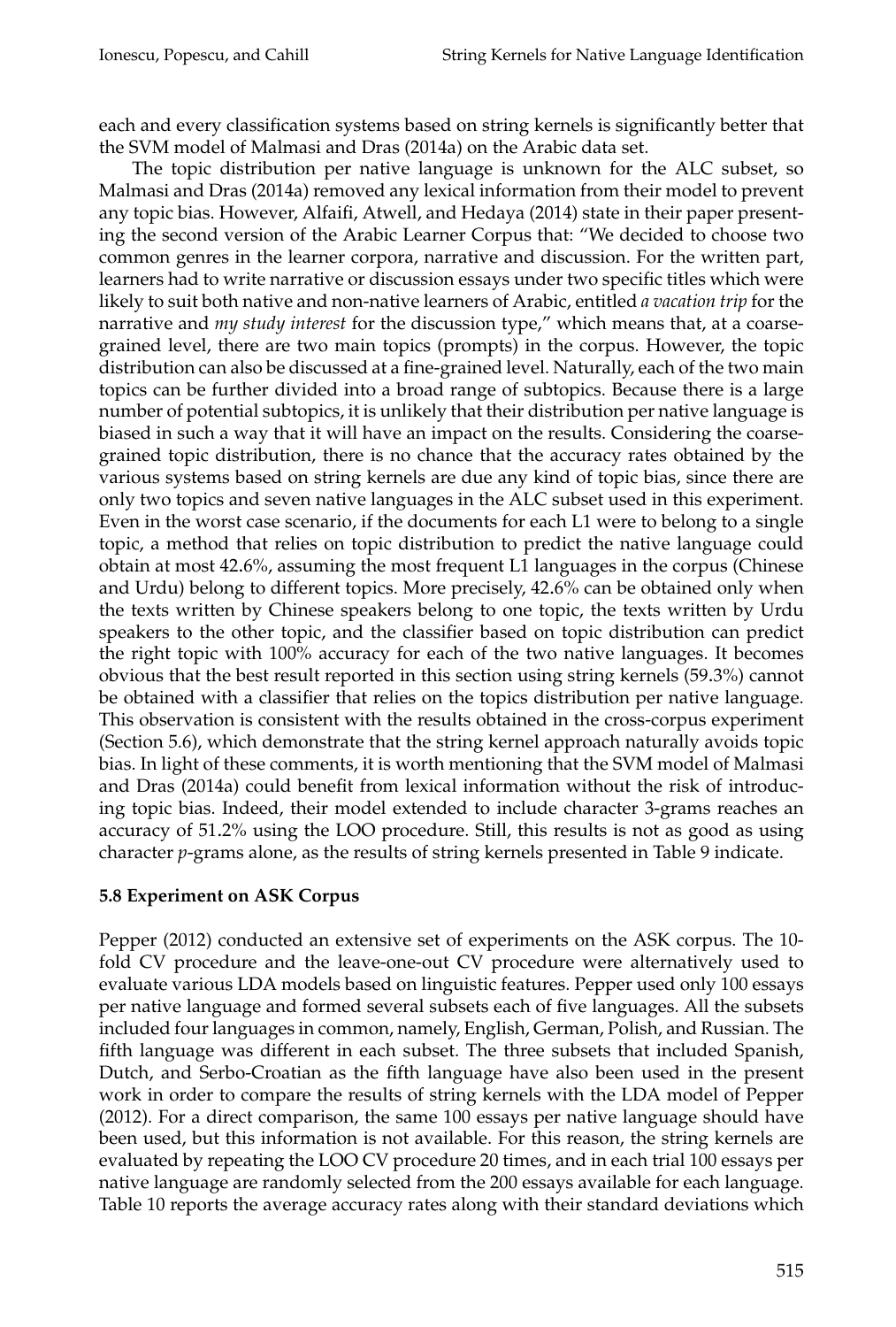give some indication about the amount of variation in each trial. The results obtained on the subset that includes Spanish along with English, German, Polish, and Russian are given in the second column. In a similar way, the results obtained on the subset that includes Dutch as the fifth language are listed in the third column, while the results obtained on the subset that includes Serbo-Croatian as the fifth language are given in the last column. The best results obtained by Pepper (2012) using the LOO CV procedure are listed in the first row. An important remark is that Pepper (2012) reported much lower accuracy rates when the 10-fold CV procedure was used. Because of this, the comparison is carried out only by using the LOO CV procedure, which also helps to reduce the amount of variation in the 20 trials. However, it must be mentioned the results of string kernels are only 2 percentage points lower when the 10-fold CV procedure is used, but any further details of that experiment are not reported here.

The empirical results presented in Table 10 are consistent with the results on the ALC corpus. Indeed, all the systems based on string kernels are significantly better than the state-of-the-art approach, in all three experiments. KDA and KRR seem to produce fairly similar results, but there is an interesting difference between the two classifiers that stands out. This difference refers to the fact that KRR produces better results when the sum of  $\hat k^{0/1}_{5-8}$ <sup>0/1</sup><sub>5−8</sub> and  $\hat{k}_{5-8}^\cap$  is used, whereas KDA produces better results when the kernel

#### **Table 10**

Accuracy rates on three subsets of five languages of the ASK corpus (Norwegian L2) of various classification systems based on string kernels compared with a state-of-the-art approach. All subsets include samples of English, German, Polish, and Russian (EGPR). The fifth language is different in each subset. The first subset includes Spanish (SP), the second one includes Dutch (DU), and the last subset includes Serbo-Croatian (SC) as the fifth language. The accuracy rates for each subset are reported using the leave-one-out cross-validation procedure, which was repeated 20 times and the results were averaged to reduce the accuracy variation introduced by randomly selecting the documents (100 per language). The standard deviations for the computed average accuracy rates are also given. The best accuracy rate for each subset of five languages is highlighted in **bold**.

| Method                                                                      | EGPR+SP          | EGPR+DU          | EGPR+SC          |
|-----------------------------------------------------------------------------|------------------|------------------|------------------|
| LDA (Pepper 2012)                                                           | 51.2%            | 55.0%            | 55.0%            |
| KRR and $\hat{k}_{5-8}^{0/1}$                                               | $67.4\% \pm 2.1$ | $68.2\% \pm 1.8$ | $68.1\% \pm 2.0$ |
| KRR and $\hat{k}_{5-8}^{\cap}$                                              | $67.5\% \pm 1.7$ | $68.6\% \pm 2.0$ | $68.2\% \pm 2.0$ |
| KRR and $\hat{k}_{5-8}^{LRD}$                                               | $62.2\% \pm 1.9$ | $62.9\% \pm 1.9$ | $61.5\% \pm 2.1$ |
| KRR and $\hat{k}_{5-8}^{0/1}$ + $\hat{k}_{5-8}^{LRD}$                       | $66.6\% \pm 2.1$ | $67.5\% \pm 1.6$ | $65.6\% \pm 1.4$ |
| KRR and $\hat{k}_{5-8}^{\cap} + \hat{k}_{5-8}^{LRD}$                        | $66.2\% \pm 2.1$ | $67.7\% \pm 1.9$ | $65.7\% \pm 2.0$ |
| KRR and $\hat{k}_{5-8}^{0/1}$ + $\hat{k}_{5-8}^{0}$                         | $67.8\% \pm 1.9$ | $69.0\% \pm 1.4$ | $68.5\% \pm 1.8$ |
| KRR and $\hat{k}_{5-8}^{0/1}$ + $\hat{k}_{5-8}^{0}$ + $\hat{k}_{5-8}^{LRD}$ | $67.5\% \pm 1.9$ | $68.4\% \pm 2.0$ | $67.1\% \pm 1.9$ |
|                                                                             |                  |                  |                  |
| KDA and $\hat{k}_{5-8}^{0/1}$                                               | $67.2\% \pm 1.7$ | $68.7\% \pm 1.4$ | $67.9\% \pm 1.5$ |
| KDA and $\hat{k}_{5-8}^{\cap}$                                              | $67.3\% \pm 2.0$ | $68.8\% \pm 1.4$ | $67.3\% \pm 2.2$ |
| KDA and $\hat{k}_{5-8}^{LRD}$                                               | $61.9\% \pm 1.8$ | $63.4\% \pm 1.7$ | $61.0\% \pm 2.0$ |
| KDA and $\hat{k}_{5-8}^{0/1}$ + $\hat{k}_{5-8}^{LRD}$                       | $66.6\% \pm 2.1$ | $67.4\% \pm 1.5$ | $65.7\% \pm 1.4$ |
| KDA and $\hat{k}_{5-8}^{\cap} + \hat{k}_{5-8}^{LRD}$                        | $65.9\% \pm 1.8$ | $67.2\% \pm 1.2$ | $65.9\% \pm 1.8$ |
| KDA and $\hat{k}_{5-8}^{0/1}$ + $\hat{k}_{5-8}^{0}$                         | $67.4\% \pm 1.8$ | $68.5\% \pm 1.9$ | $67.2\% \pm 1.6$ |
| KDA and $\hat{k}_{5-8}^{0/1} + \hat{k}_{5-8}^{0} + \hat{k}_{5-8}^{LRD}$     | $67.7\% \pm 1.4$ | 69.1% $\pm$ 1.9  | $68.0\% \pm 1.3$ |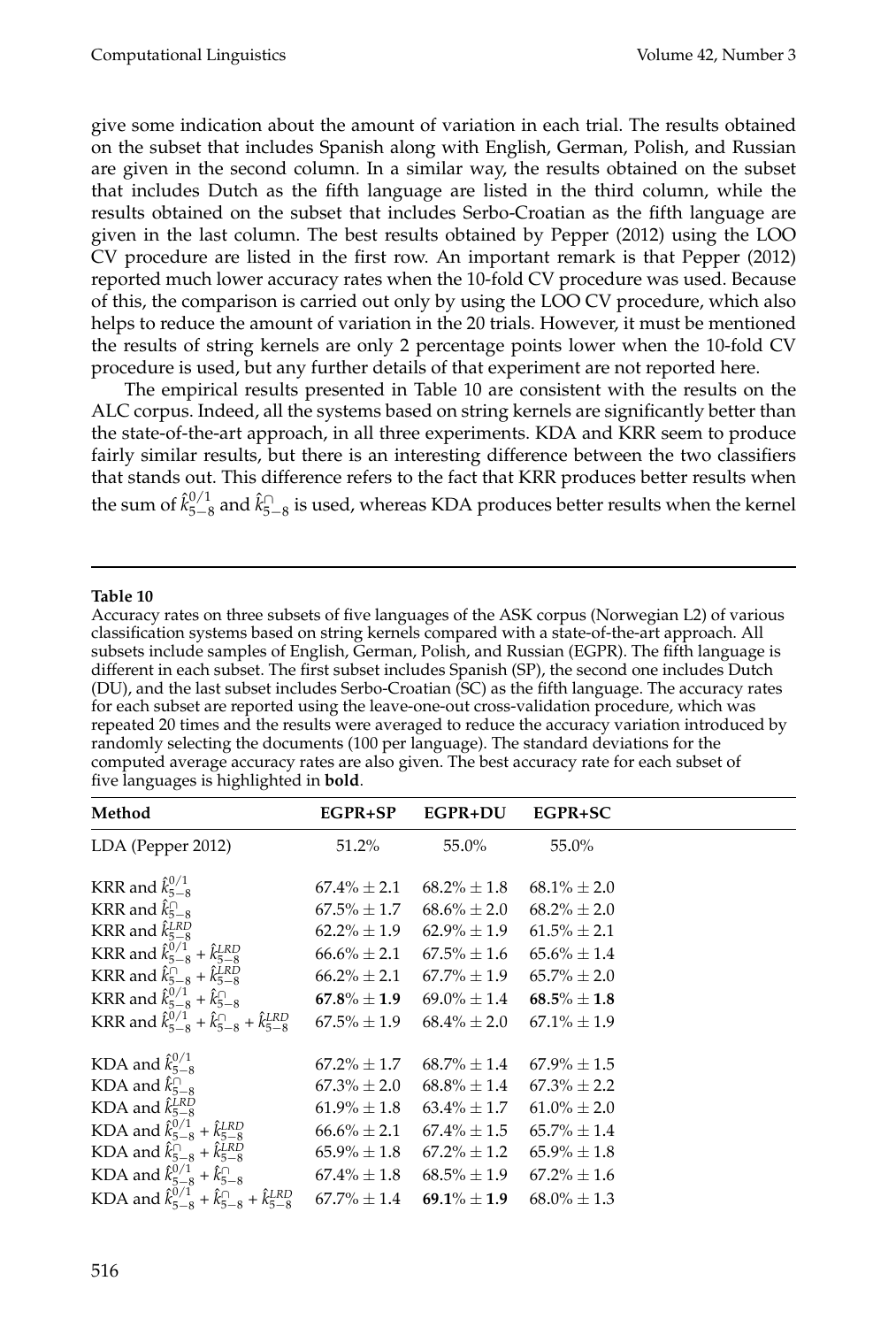based on LRD is also added into the sum. When the kernels are used independently, it can be observed that LRD produces accuracy rates that are nearly 5 percentage points below the accuracy rates of the intersection kernel and the presence bits kernel, respectively. Nevertheless, the kernel based on LRD is still significantly better than the LDA model used by Pepper (2012). For instance, when Spanish is used as the fifth language, all the string kernels, including the one based on LRD, attain accuracy rates that are at least 10 percentage points better than LDA. In all three evaluation sets, the best results are obtained when kernels are combined together. The best accuracy on the first subset (67.8%) is given by the KRR based on the kernel combination of  $\hat{k}_{5-\epsilon}^{0/1}$  $_{5-8}^{0/1}$  and  $\hat{k}_{5-8}^{\cap}$ . Compared with the LDA model, the accuracy improvement is 16.6 percentage points. Likewise, the best accuracy on the third subset (68.5%) is again obtained by the KRR based on the kernel combination of  $\hat k^{0/1}_{5-8}$ <sup>0/1</sup><sub>5−8</sub> and  $\hat{k}_{5-8}^{\cap}$ . This time, the accuracy improvement over the state-of-the-art LDA model is 13.5 percentage points. The best accuracy on the second subset of five languages (69.1%) is obtained by the KDA based on the combination of all three string kernels. The accuracy improvement over the LDA model is 14.1 percentage points, which is consistent with the improvement demonstrated on the other two subsets that include Spanish and Serbo-Croatian, respectively. Even if the string kernels are significantly better than the LDA model, the two distinct approaches seem to agree on the difficulty of each subset. Indeed, both approaches produce better results when Dutch is used as the fifth language and worse results when Spanish is the fifth language. This could indicate that Dutch native speakers writing in Norwegian can be more easily distinguished than Spanish speakers writing in Norwegian. Although one might expect Dutch, German, and English speakers to be more similar (and therefore potentially more difficult to distinguish) than, say, English or Spanish speakers writing in Norwegian, this does not appear to be the case, given that the overall performance is better when Dutch is added to the mix of English, German, Polish, and Russian. What can be said for sure is that the approach based on string kernels attains a significant performance improvement over the LDA based on linguistic features. The standard deviations computed over the 20 trials are less than 2.2% for all systems, which indicates that the amount of accuracy variation is small enough to support the conclusion that the string kernel approach works better.

The string kernels are further evaluated on all seven languages that are equally represented in the ASK corpus. The purpose of this evaluation is to provide an easy way of comparing other newly developed systems (in the future) with the systems based on string kernels. Two standard cross-validation procedures are used. First, each classification system based on string kernels is evaluated by repeating the 10-fold CV procedure 20 times and averaging the resulted accuracy rates. The folds are randomly selected at each trial. Second, the leave-one-out CV procedure was also adopted because it involves a predefined partitioning of the data set. The results for the seven-way classification task are given in Table 11.

The results presented in Table 11 are similar to those presented in Table 10. The extra number of documents per native language (200 instead of 100) seems to compensate for having to discriminate between seven languages instead of five. When the 10-fold CV procedure is used, the average accuracy rates of the systems based on string kernels range between 60.5% and 68.2%. The lowest scores are obtained by LRD, while the presence bits kernel and the intersection kernel obtain better results. Combining the kernels through MKL proves to work again as a robust approach that usually improves performance. It must be noted that combining the LRD kernel with either one of the other kernels ( $\hat k^{0/1}_{5-8}$  $_{5-8}^{0/1}$  or  $\hat{k}_{5-8}^{\cap}$ ) provides slightly lower results than using the respective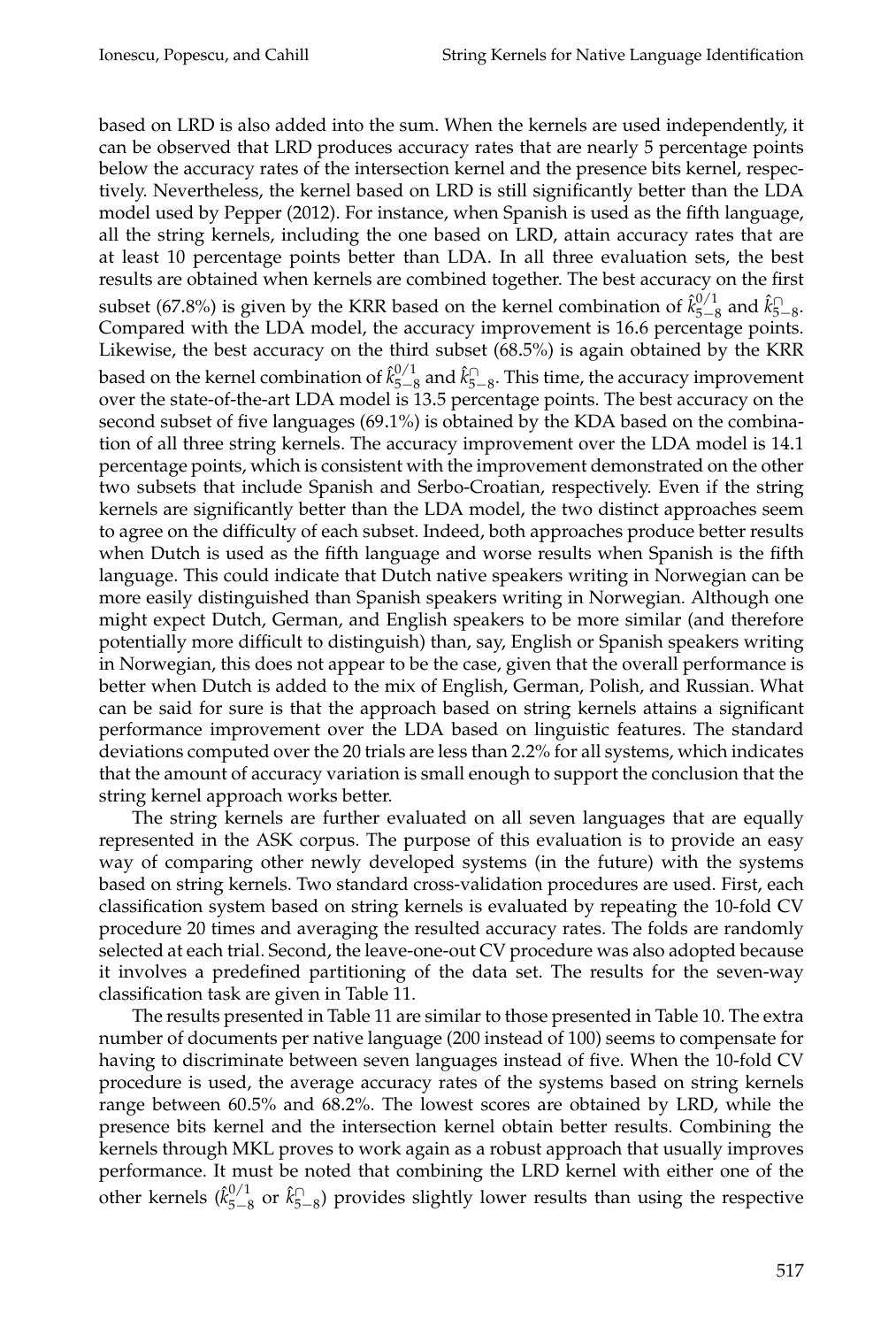#### **Table 11**

Accuracy rates on the ASK corpus (Norwegian L2) of various classification systems based on string kernels. The accuracy rates are reported using two cross-validation (CV) procedures, one based on 10 folds and one based on leave-one-out (LOO). The 10-fold CV procedure was repeated 20 times and the results were averaged to reduce the accuracy variation introduced by randomly selecting the folds. The standard deviations for the computed average accuracy rates are also given. The best accuracy rate is highlighted in **bold**.

| Method                                                                         | 10-fold CV       | <b>LOO CV</b> |  |
|--------------------------------------------------------------------------------|------------------|---------------|--|
| KRR and $\hat{k}_{5-8}^{0/1}$                                                  | $67.1\% \pm 0.6$ | 68.2%         |  |
| KRR and $\hat{k}_{5-8}^{\cap}$                                                 | $67.4\% \pm 0.6$ | 68.1%         |  |
| KRR and $\hat{k}_{5-8}^{LRD}$                                                  | $60.5\% \pm 0.7$ | $62.0\%$      |  |
| KRR and $\hat{k}_{5-8}^{0/1}$ + $\hat{k}_{5-8}^{LRD}$                          | $66.7\% \pm 0.5$ | $67.5\%$      |  |
| KRR and $\hat{k}_{5-8}$ + $\hat{k}_{5-8}^{LRD}$                                | $66.9\% \pm 0.6$ | 68.7%         |  |
| KRR and $\hat{k}_{5-8}^{0/1}$ + $\hat{k}_{5-8}^{0}$                            | $67.6\% \pm 0.5$ | 68.1%         |  |
| KRR and $\hat{k}_{5-8}^{0/1}$ + $\hat{k}_{5-8}^{\cap}$ + $\hat{k}_{5-8}^{LRD}$ | $67.9\% \pm 0.6$ | $69.0\%$      |  |
| KDA and $\hat{k}_{5-8}^{0/1}$                                                  | $67.6\% \pm 0.7$ | 69.2%         |  |
| KDA and $\hat{k}_{5-8}^{\cap}$                                                 | $67.7\% \pm 0.7$ | 69.1%         |  |
| KDA and $\hat{k}_{5-8}^{LRD}$                                                  | $60.8\% \pm 0.5$ | 61.9%         |  |
| KDA and $\hat{k}_{5-8}^{0/1}$ + $\hat{k}_{5-8}^{LRD}$                          | $66.7\% \pm 0.8$ | $68.0\%$      |  |
| KDA and $\hat{k}_{5-8}^{\cap} + \hat{k}_{5-8}^{LRD}$                           | $67.0\% \pm 0.5$ | 68.3%         |  |
| KDA and $\hat{k}_{5-8}^{0/1}$ + $\hat{k}_{5-8}^{0}$                            | $68.2\% \pm 0.7$ | $69.2\%$      |  |
| KDA and $\hat{k}_{5-8}^{0/1}$ + $\hat{k}_{5-8}^{0}$ + $\hat{k}_{5-8}^{LRD}$    | $67.9\% \pm 0.5$ | 69.6%         |  |

kernels independently. On the other hand, the top scoring system in the 10-fold CV experiment is the KDA based on the sum of the presence bits kernel and the intersection kernel. All the results obtained using the LOO CV procedure are consistently higher than the results obtained using the 10-fold CV procedure, because there are more samples available for training. When the LOO CV procedure is used, the systems based on string kernels reach accuracy rates that range between 61.9% and 69.6%. The best system proves to be the KDA based on the sum of the presence bits kernel, the intersection kernel, and the kernel based on LRD. Overall, KDA seems to produce better results than KRR in the seven-way classification task, but none of the two classifiers seems to be better than the other in the five-way classification tasks. Nevertheless, all the results produced by string kernels are very good, especially when compared with the LDA based on linguistic features (Pepper 2012). The results on the Norwegian corpus along with the results on the Arabic corpus demonstrate that the string kernel approach is language independent.

## **5.9 Discussion**

The state-of-the-art accuracy rates have been surpassed in all the experiments presented in this work, sometimes by a very large margin. The idea of combining the string kernels, either by kernel sum or by kernel alignment, proved to be extremely useful, always producing the best NLI performance. Certainly, the best system presented in this work is based on combining the intersection and the presence string kernels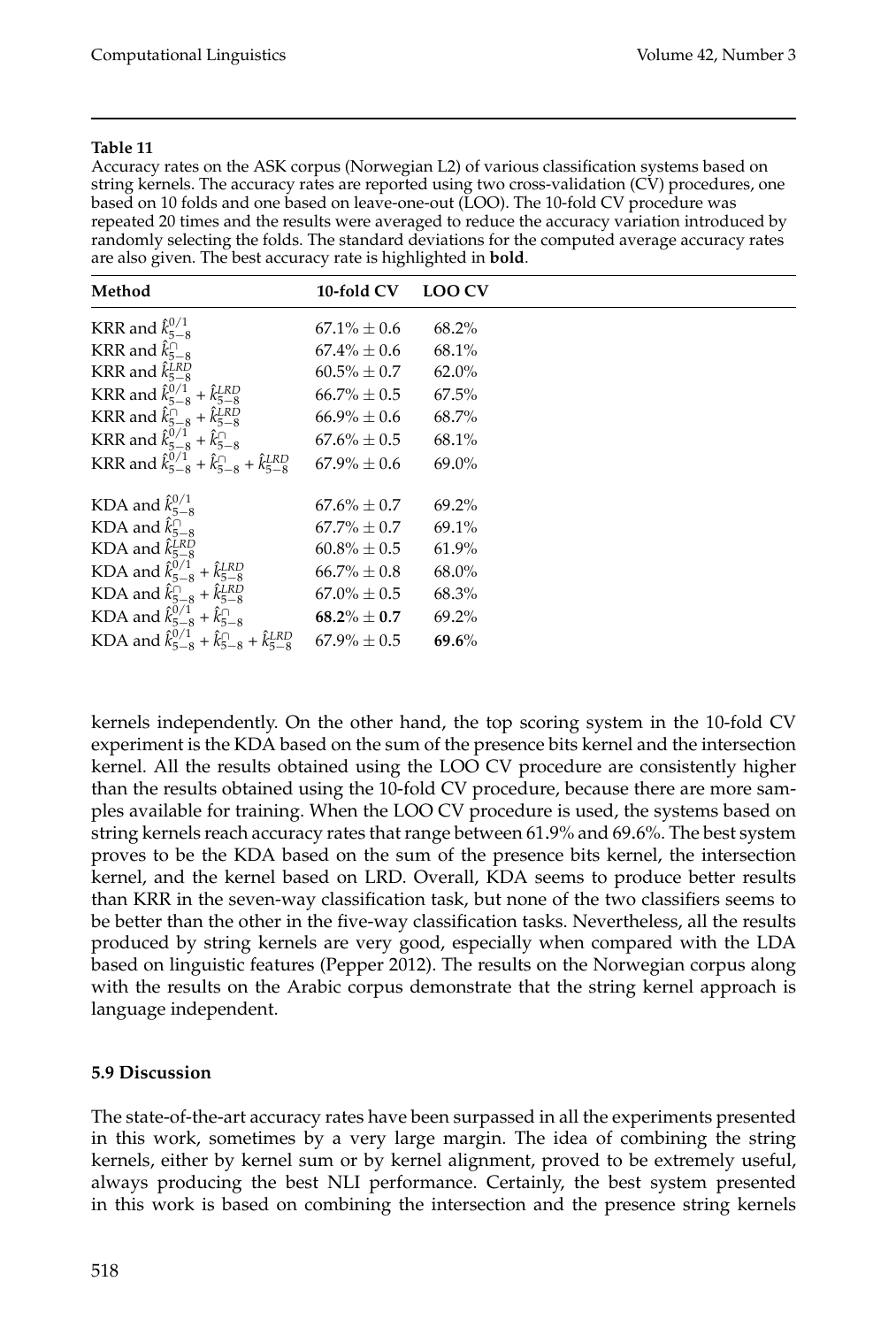through MKL and on deciding the class label either with KDA or KRR. Furthermore, the experiments on the five corpora presented herein show that the approach based on string kernels generalizes well across corpora, topics, and languages. However, it should also be pointed out that the corpora available for these kinds of studies are typically academic in nature (i.e., from language learners). Applying these models to other genres of text (tweets, for example) is a challenge that has not been explored in this work. Although many of the language transfer patterns and characteristics that the string kernels approach is learning (e.g., morphological irregularities, lexical choice, among others) would also apply across genre, it is unclear whether such signals would be strong enough in shorter texts (like a single tweet). On the other hand, these models should be able to perform similarly well on other kinds of extended writing where there would be sufficient language transfer signals for the models to pick up on. These explorations will surely be addressed in future work, if such corpora become available.

#### **6. Language Transfer Analysis**

In order to better understand why these simple character *p*-gram models work so well, a focused manual analysis of the most discriminant features for each L1 is carried out next. The features that are about to be analyzed are learned from the TOEFL11 training and development sets, which contain 11,000 documents together. Following the analysis of Malmasi and Dras (2014c), character sequences that are overused or underused by a particular group of L1 speakers are considered to be discriminating. Although this analysis is carried out for English, a similar analysis for Norwegian and Arabic would of course be possible. This is out of scope of the current article, because none of the authors are experts in those languages.

As previously mentioned in Section 4, the features considered for the language transfer analysis were generated by the blended spectrum presence bits kernel of 5–9 *p*-grams, which was computed on the raw text documents. The dual weights  $\alpha$  used in the analysis are learned by KRR using the one-versus-all scheme. According to the one-versus-all scheme, a binary classifier was built to discriminate each L1 from the others, resulting in a set of 11 dual weight vectors. Because the string kernels are based on the dual representation, the first step in order to determine which features are most discriminant, is to obtain the weights *w* corresponding to the primal representation. The high dimensionality of the explicit feature space can pose interesting challenges in terms of computational complexity and depending of the type of the kernel, elaborated and efficient solutions have been proposed in literature (Pighin and Moschitti 2009, 2010). Fortunately, in the case of the blended spectrum presence bits kernel of 5–9 *p*-grams, the dimensionality of the primal feature space (4,662,520) is manageable. This enables the direct reconstruction of the feature weights  $w$  from the dual weights  $\alpha$  and the examples (represented in the primal space) using Equation (4). The primal weights of each binary classifier indicate both the overused and the underused patterns that help to discriminate a certain L1 language from the others. More precisely, the features that are associated with positive weights are those that are overused in the respective L1 language, whereas those that are associated with negative weights correspond to underused patterns. There are 4,662,520 features in total generated from the blended spectrum presence bits kernel, and each feature corresponds to a particular *p*-gram. It becomes clear that performing an analysis on this tremendous amount of features per native language is out of the question. Instead, the analysis presented in this work is focused only on the top (positive and negative) features that indicate which character sequences are most likely to help discriminate a particular L1 from the others. The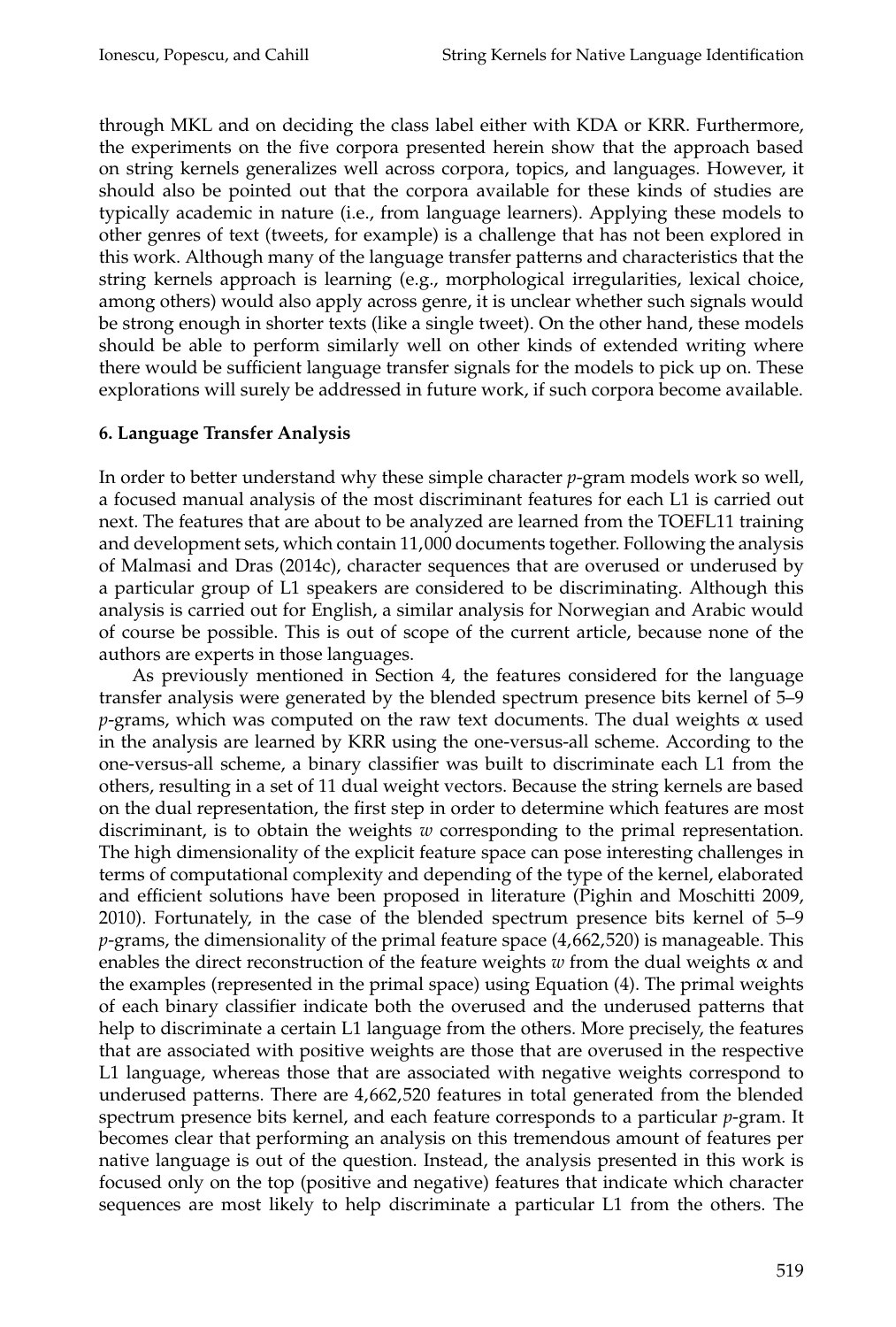features that are not helpful for the classification task have weights close to zero and they are excluded from the analysis.

Table 12 lists interesting character sequences among the most discriminating overuse sequences for each L1 in the TOEFL11 corpus. Some interesting patterns can be observed here. First, although the corpus is not topic-biased, some of the most discriminant character sequences for many languages contain strings relating to country, language, or city names. This is evident from strings such as "german," "franc," "chin," "japan," and so on. Noticeably, for some L1s these strings do not appear in the top discriminant features. For example, Arabic and Spanish, which are spoken in many different countries, tend not to have country or city names as the top features. This may be because these writers talk about a wide range of different countries and cities and so the weights of any individual country feature might get demoted. Several teams in the 2013 NLI Shared Task also observed this result (Abu-Jbara et al. 2013; Gebre et al. 2013; Henderson et al. 2013; Malmasi, Wong, and Dras 2013; Mizumoto et al. 2013; Tsvetkov et al. 2013). Abu-Jbara et al. (2013) carried out a simple experiment where they only used features corresponding to country names and achieved an accuracy of 21.3% on the development set. Gebre et al. (2013) conducted a related experiment where they removed all country names from the set of features. They show that the accuracy of their system only drops 1.2 percentage points when these features are removed.

Second, there are some spelling errors particular to some sets of L1s that appear in the top features. For Spanish L1s, the spelling of "different" with only one "f" seems to be a common misspelling. Moreover, the missing space in "a lot" for Arabic L1s is quite discriminant, as is the misspelling of "their" as "thier." The misspelling of words such as "additionally" and "personally" that duplicates the "n" incorrectly seems to be quite a typical error for French native speakers. This is similar to some of the findings of Malmasi and Dras (2014c), who discover several misspellings as being typical for a particular group of L1 speakers. This is also a well-established phenomenon observed in work on second language acquisition and language transfer (Jarvis and Crossley 2012).

Other discriminant features indicating sentence-initial preferences can also be observed. For example, Chinese speakers are more likely to write a sentence that starts

#### **Table 12**

Examples of discriminant overused character sequences with their ranks (left) according to the KRR model based on blended spectrum presence bits kernel extracted from the TOEFL11 corpus (English L2).

|     | German  |    | French   |    | Arabic | Hindi |          |    | Spanish |    | <b>Chinese</b> |
|-----|---------|----|----------|----|--------|-------|----------|----|---------|----|----------------|
|     | that    |    | indeed   |    | alot   |       | as compa |    | 1S      |    | t most         |
| b   | german  | 19 | onnal    | a  | any    | q     | hence    |    | difer   | 4  | chin           |
|     | but     | 21 | is to    | 13 | them   | 16    | then     | 13 | but     |    | just           |
| 13  | often   | 26 | franc    | 16 | thier  | 17    | indi     | 15 | etc     |    | still          |
| 207 | special | 28 | to concl | 19 | his    | 21    | towards  | 17 | cesar   | 14 | take           |

| Italian |          | apanese |        | Korean |        | Telugu |          |    | Turkish  |
|---------|----------|---------|--------|--------|--------|--------|----------|----|----------|
|         | ital     |         | japan  |        | korea  |        | 1 concl  |    | i agree. |
| 3       | o beca   | 15      | . 11   | 24     | e that | 6      | davs     | 11 | turk     |
|         | fact     | 19      | i disa | 27     | as     |        | .the     | 21 | becau    |
| Q       | for      | 27      | . the  | 30     | soci   | 11     | where as | 32 | s about  |
| 24      | the life | 38      | . it   | 36     | also   | 13     | e above  | 37 | being    |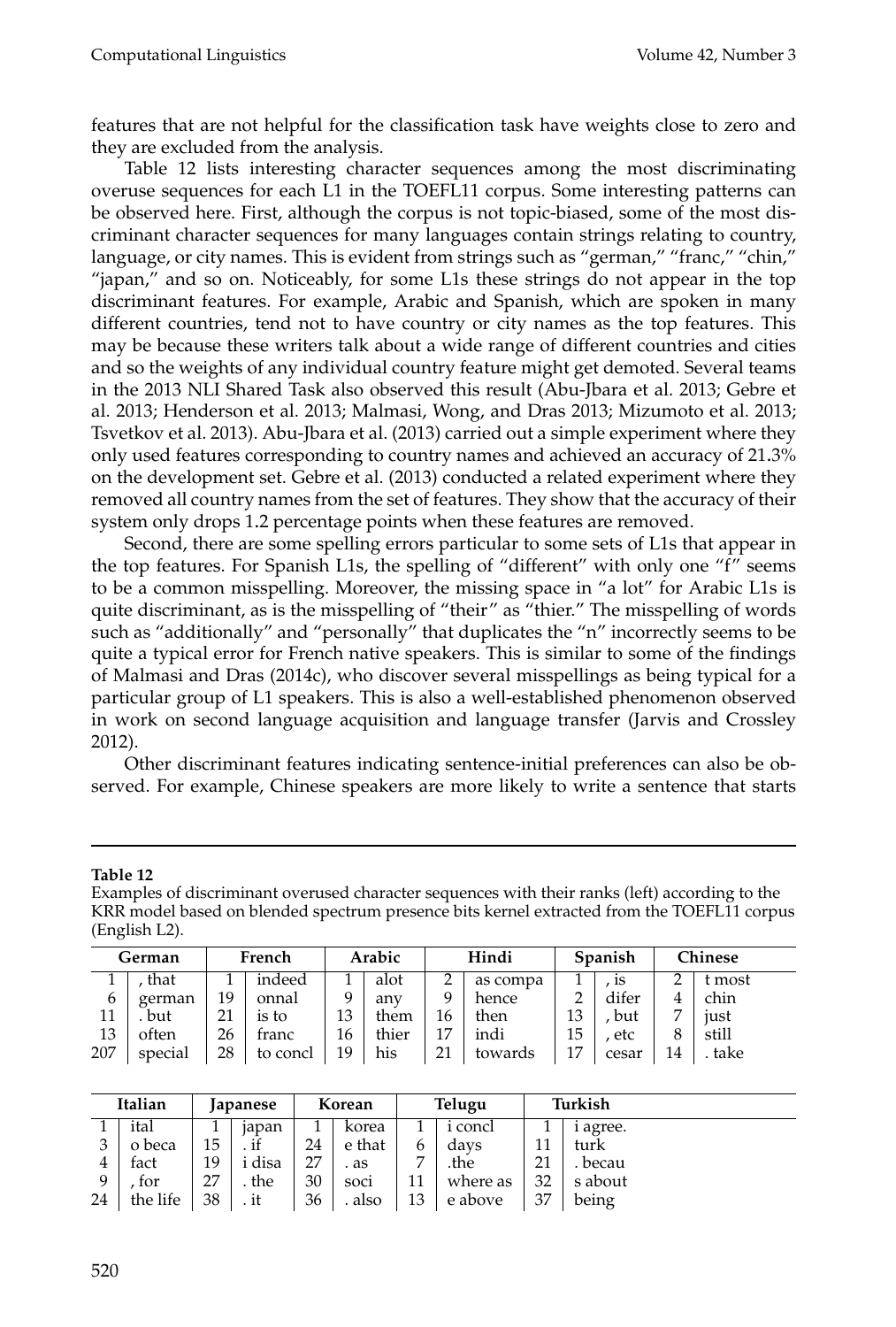with "take" over all other L1s. Korean speakers tend to prefer starting a sentence with "as" or "also," and Japanese speakers more often start their sentences with "if." There is also discriminating use of adverbs. Similar to Malmasi and Dras (2014c), the overused patterns presented in Table 12 show that Hindi speakers tend to use "hence" more often than other speakers. It can also be observed that Chinese speakers tend to use "just" or "still" more often than other L1s, whereas German speakers are inclined to prefer the use of "often" or "special."

The discriminant features confirm the hypothesis that the model based on character *p*-grams is capturing information both about lexical items but also about morphology and grammatical preferences. For example, stems such as "german," which appear in context referring to Germany, Germans, German, Germanic are common in the list of discriminant features. On the other hand, a preference for a definite article before "life" can be noticed in Italian. Hints of grammatical usage tendencies can also be easily observed. For example, one of the most discriminant patterns for German speakers is that they include a comma before "that." This reflects the grammatical requirement of the equivalent "dass" clause in German. Hindi speakers most often use the phrase "as compared." French speakers like to use the phrase "To conclude" rather than "In conclusion" or something similar, and Turkish speakers prefer to have the complete sentence "I agree" without any complement clause.

In Table 13, some of the most negatively weighted character sequences for each language are listed. The assumption is that if a character sequence receives a high negative weight in the model, then it indicates that that character sequence is under-used by speakers of that language. Simply looking at the most negatively weighted features for a specific L1 only tells which character sequences are helpful in predicting that an essay does not belong to the respective L1. Many of the negatively weighted character sequences are common sequences shared by speakers of almost all languages, and they may even correspond to overused patterns in some other L1 language. Therefore, the analysis of underused patterns is restricted to the top 1, 000 negatively weighted features, and for each L1, the character sequences that only appear in the top 1, 000 for that one language are chosen. In this way, the character sequences that do not offer interesting insights are removed from the analysis.

#### **Table 13**

Examples of discriminant underused character sequences (ranks omitted for readability) according to the KRR model based on blended spectrum presence bits kernel extracted from the TOEFL11 corpus (English L2).

| German   | French   | Arabic   | Hindi  |          | <b>Spanish</b> | Chinese |
|----------|----------|----------|--------|----------|----------------|---------|
| . for ex | cause    | a lot    | s will |          | after          | reasons |
| true     | . secon  | .for     | main   | nd so    |                | an a    |
| s, and   | , becaus | too      | time.  | especial |                | have to |
| keep     | table    | .they    | deep   |          | but now        | if the  |
| using    | subjects | conclu   | great  |          | have dif       | . even  |
|          |          |          |        |          |                |         |
|          |          |          |        |          |                |         |
| Italian  | Japanese | Korean   | Telugu |          | Turkish        |         |
| S. SO    | gree tha | in japan | . also |          | most ad        |         |
| . and i  | in my    | talk     | somet  |          | thier          |         |
| into     | give     | them.    | maybe  |          | . first,       |         |
| . it is  | eem much | full     | how t  |          | grow           |         |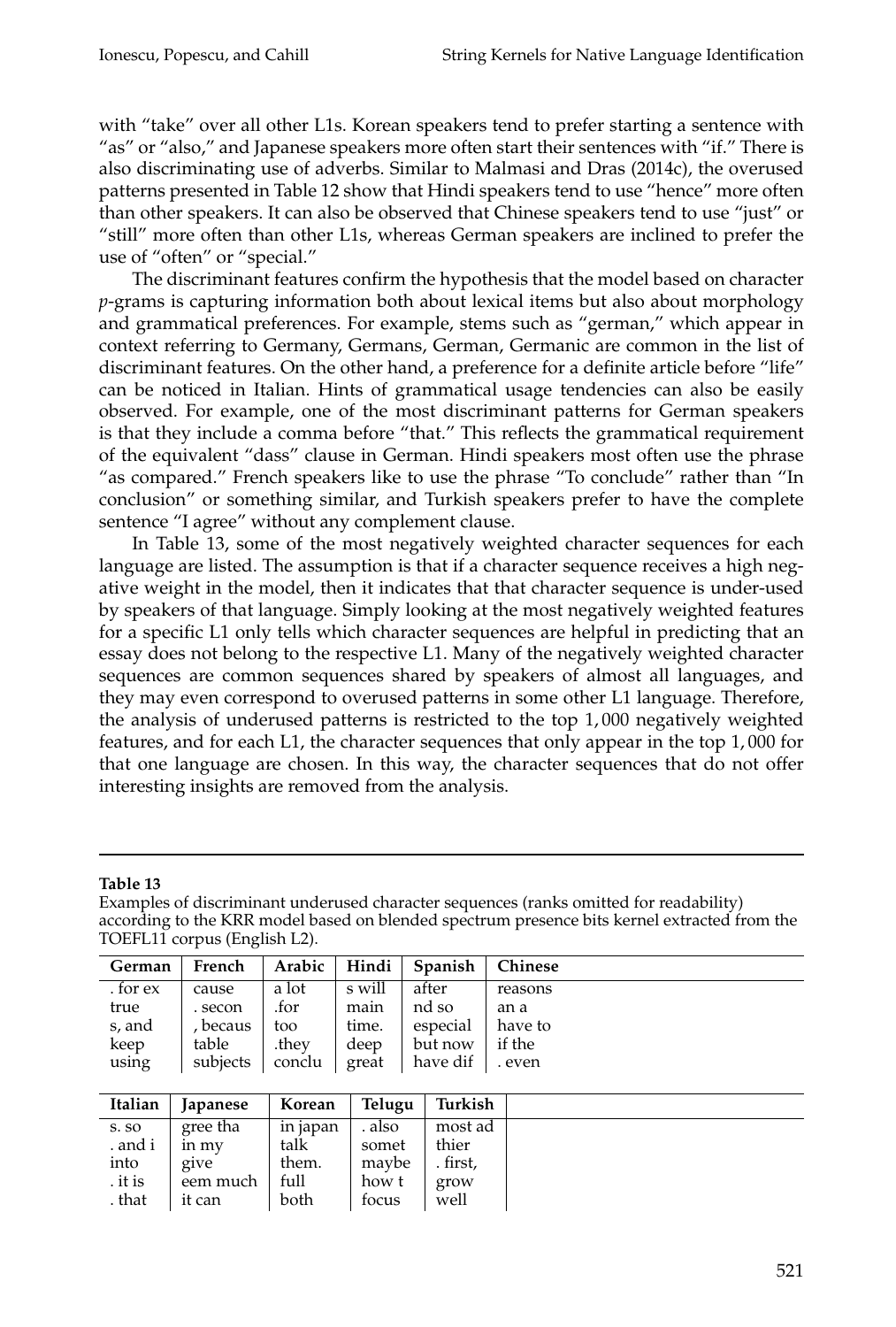Some interesting patterns also emerge for the underused character sequences for each L1, including for example some pairs of character sequences. In Arabic the misspelling "alot" is a highly weighted feature, and correspondingly the correct spelling "a lot" receives a large negative weight in the model. The misspelling "thier" was overused by Arabic speakers, but underused by Turkish speakers. Also, the phrase "in japan" is most likely to be written by Japanese speakers, but noticeably very rarely by Korean speakers. There are also patterns of syntactic construction underuse, particularly in how different L1 speakers begin sentences. Germans tend to refrain from beginning a sentence with "for example," Turkish speakers seem to refrain from beginning sentences with "first," and Italian speakers refrain from starting sentences with "and I," "it is," or "that." The table also includes examples of disfavored lexical choices, including Chinese speakers underuse of "reasons," Telugu speaker underuse of "maybe," and Japanese speaker underuse of "give."

The features presented in Table 12 can be directly compared with the overuse category in Malmasi and Dras (2014c), where lexical features are listed for two languages, Arabic and Hindi. The second highest ranked feature for Arabic in Malmasi and Dras (2014c), "anderstand," roughly appears at rank 691 in the KRR and  $\hat{k}_{5-9}^{0/1}$  model, and "mony" (rank 4 in their model) appears at rank 141. Interestingly, the models are finding similar features, however the ranking is different. Similarly, the features presented in Table 13 can be directly compared to the underuse category in Malmasi and Dras (2014c) (though it is unclear how they treated features with a high negative weight across several languages). The underuse of the determiner "an" in Chinese observed in Malmasi and Dras (2014a) can also be observed in Table 13.

# **7. Conclusions**

A comprehensive overview and evaluation of a state-of-the-art approach to native language identification was presented in this article. The system works at the character level, making the approach completely language-independent, topic-independent, and linguistic-theory-neutral. The idea of combining the string kernels, either by kernel sum or by kernel alignment, proved to be extremely useful, producing the best NLI performance in all the experiments presented in this work. The best string kernels approach is 1.7 percentage points above the top scoring system of the 2013 NLI Shared Task. Furthermore, it has an impressive generalization capacity, achieving results that are 30 percentage points higher than the state-of-the-art method in the cross-corpus experiment. The best string kernels system also shows an improvement of 17.7 percentage points over the previous best accuracy on Arabic data (Malmasi and Dras 2014a), and an improvement of 14–16 percentage points over the results reported by Pepper (2012) on Norwegian data, proving that string kernels are indeed language independent.

Language transfer effects confirmed by analyzing the features selected by the string kernel classifier as being more discriminating were also discussed in this work. This analysis offered some clues as to why the string kernel approach is able to work so well and surpass state-of-the-art accuracy levels. In future work, string kernels can be used to identify the native language for different L2 languages, as long as public data sets become available. Furthermore, string kernels can be used as a tool to analyze language transfer effects on the respective L2 languages. There are, however, some limitations of this approach for the task of analyzing language transfer, since a limited number of local syntactic effects can ever be captured.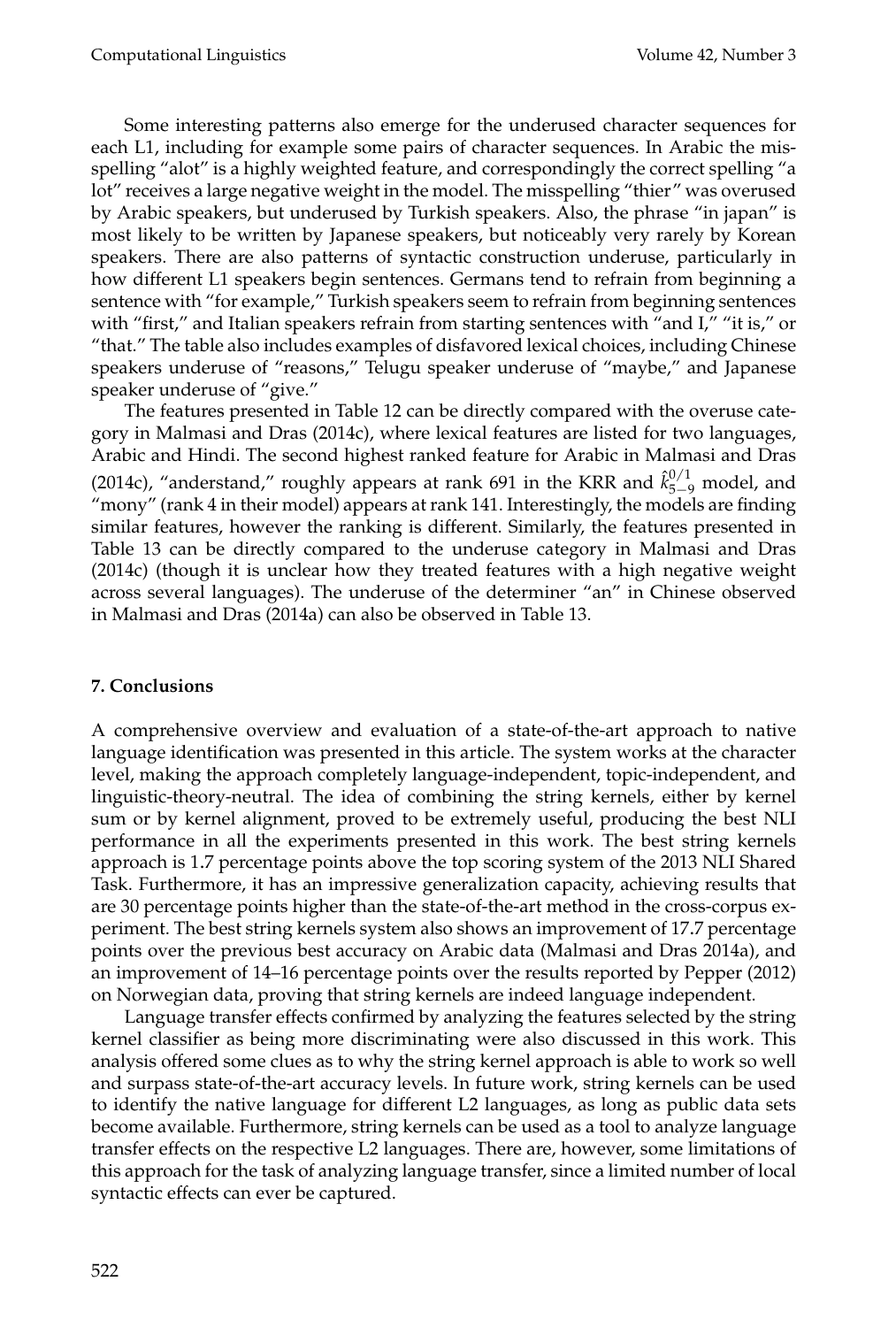# **Acknowledgments**

The authors thank the reviewers for their helpful comments in improving the quality of this work. The authors would also like to thank Shervin Malmasi and Mark Dras for evaluating their method on the ALC corpus using the leave one out procedure, which gave us the opportunity to adequately compare the results. The authors would further like to thank the researchers at the University of Bergen for their helpfulness in getting access to the Norwegian ASK corpus, and to Steve Pepper for his help in understanding the data. Moreover, the authors thank Keelan Evanini and Anastassia Loukina from ETS for all their helpful comments.

The work of Radu Tudor Ionescu was supported from the European Social Fund under grant POSDRU/159/1.5/ S/137750.

## **References**

- Abu-Jbara, Amjad, Rahul Jha, Eric Morley, and Dragomir Radev. 2013. Experimental results on the native language identification shared task. In *Proceedings of the Eighth Workshop on Innovative Use of NLP for Building Educational Applications*, pages 82–88, Atlanta, GA.
- Alfaifi, Abdullah, Eric Atwell, and Ibraheem Hedaya. 2014. Arabic Learner Corpus (ALC) v2: A New Written and Spoken Corpus of Arabic Learners. In *Proceedings of the Learner Corpus Studies in Asia and the World*, Kobe.
- Blanchard, Daniel, Joel Tetreault, Derrick Higgins, Aoife Cahill, and Martin Chodorow. 2013. TOEFL11: A Corpus of Non-Native English. Educational Testing Service Research Report No. RR–13–24. Princeton, NJ.
- Bykh, Serhiy and Detmar Meurers. 2012. Native language identification using recurring *n*-grams—investigating abstraction and domain dependence. In *Proceedings of COLING*, pages 425–440, Mumbai.
- Bykh, Serhiy and Detmar Meurers. 2014. Exploring syntactic features for native language identification: A variationist perspective on feature encoding and ensemble optimization. In *Proceedings of COLING*, pages 1962–1973, Dublin.
- Cortes, Corinna and Vladimir Vapnik. 1995. Support-vector networks. *[Machine](http://www.mitpressjournals.org/action/showLinks?crossref=10.1007%2FBF00994018) [Learning](http://www.mitpressjournals.org/action/showLinks?crossref=10.1007%2FBF00994018)*, 20(3):273–297.
- Cristianini, Nello, John Shawe-Taylor, André Elisseeff, and Jaz S. Kandola. 2001.

On kernel-target alignment. In *Proceedings of NIPS*, pages 367–373, Vancouver.

- Dinu, Liviu P., Radu Tudor Ionescu, and Alexandru I. Tomescu. 2014. A rank-based sequence aligner with applications in phylogenetic analysis. *[PLoS One](http://www.mitpressjournals.org/action/showLinks?crossref=10.1371%2Fjournal.pone.0104006)*, 9(8):e104006, 08.
- Dinu, Liviu P. and Florin Manea. 2006. An efficient approach for the rank aggregation problem. *[Theoretical Computer Science](http://www.mitpressjournals.org/action/showLinks?crossref=10.1016%2Fj.tcs.2006.05.024)*, 359(1–3):455–461.
- Escalante, Hugo Jair, Thamar Solorio, and Manuel Montes-y-Gómez. 2011. Local histograms of character *n*-grams for authorship attribution. In *Proceedings of ACL: HLT*, 1:288–298, Portland, OR.
- Estival, Dominique, Tanja Gaustad, Son-Bao Pham, Will Radford, and Ben Hutchinson. 2007. Author profiling for English emails. In *Proceedings of PACLING*, pages 263–272, Melbourne.
- Gebre, Binyam Gebrekidan, Marcos Zampieri, Peter Wittenburg, and Tom Heskes. 2013. Improving native language identification with tf-idf weighting. In *Proceedings of the Eighth Workshop on Innovative Use of NLP for Building Educational Applications*, pages 216–223, Atlanta, GA.
- Gonen, Mehmet and Ethem Alpaydin. 2011. Multiple kernel learning algorithms. *Journal of Machine Learning Research*, 12:2211–2268.
- Granger, Sylviane, Estelle Dagneaux, and Fanny Meunier. 2009. *The International Corpus of Learner English: Handbook and CD-ROM, version 2*. Presses Universitaires de Louvain, Louvain-la-Neuve, Belgium.
- Grozea, Cristian, Christian Gehl, and Marius Popescu. 2009. ENCOPLOT: Pairwise sequence matching in linear time applied to plagiarism detection. In *3rd PAN Workshop. Uncovering Plagiarism, Authorship, and Social Software Misuse*, page 10, San Sebastian.
- Hastie, Trevor and Robert Tibshirani. 2003. *The Elements of Statistical Learning*. Springer, corrected edition, July.
- Haussler, David. 1999. Convolution kernels on discrete structures. Technical Report UCS-CRL-99-10, University of California at Santa Cruz, Santa Cruz, CA.
- Henderson, John, Guido Zarrella, Craig Pfeifer, and John D. Burger. 2013. Discriminating non-native English with 350 words. In *Proceedings of the Eighth Workshop on Innovative Use of NLP for Building Educational Applications*, pages 101–110, Atlanta, GA.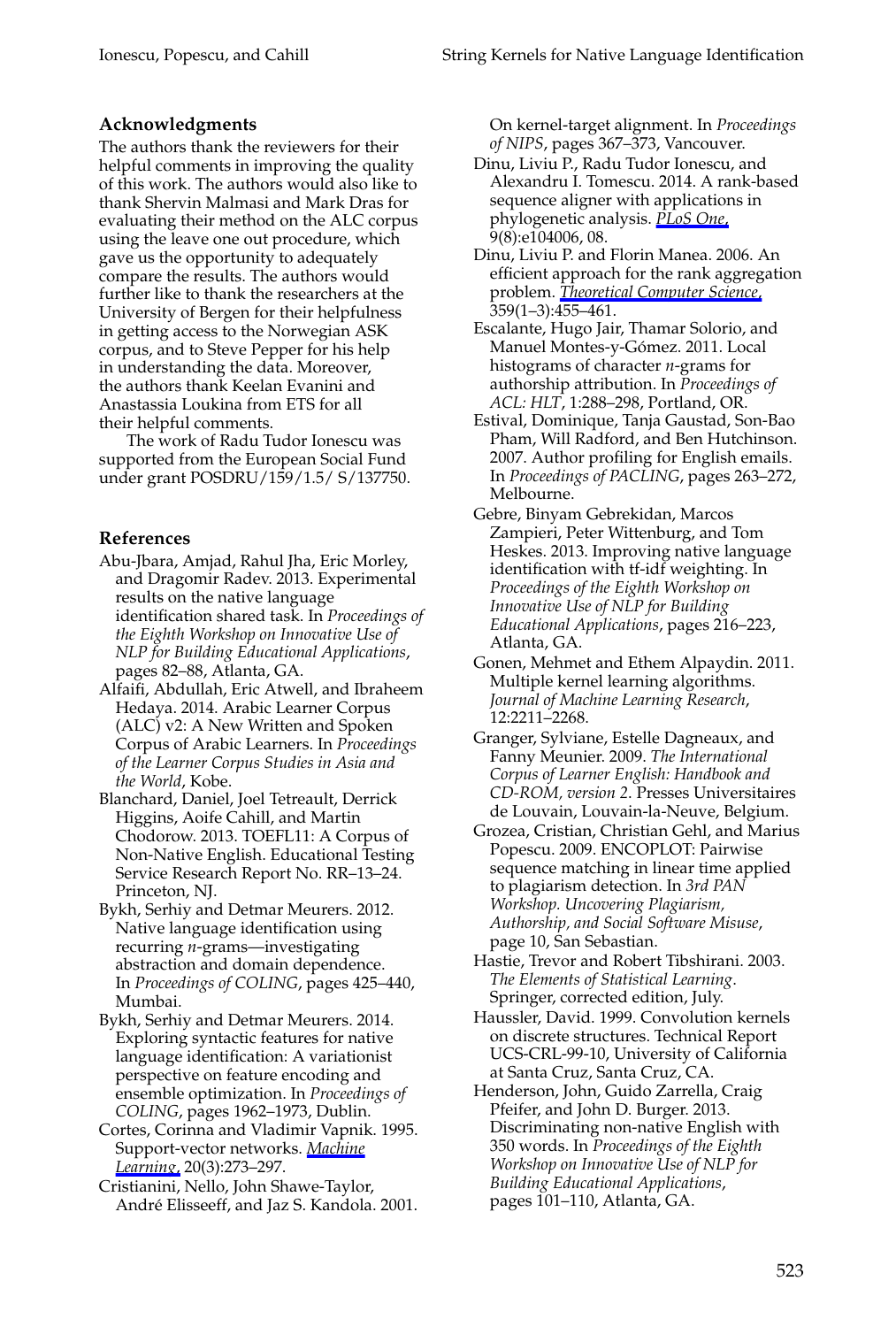Ionescu, Radu Tudor. 2013. Local Rank Distance. In *Proceedings of SYNASC*, pages 221-228, Timişoara.

Ionescu, Radu Tudor. 2015. A fast algorithm for Local Rank Distance: Application to Arabic native language identification. In *Proceedings of ICONIP*, pages 390–400, Istanbul.

Ionescu, Radu Tudor, Marius Popescu, and Aoife Cahill. 2014. Can characters reveal your native language? A language independent approach to native language identification. In *Proceedings of EMNLP*, pages 1363–1373, Doha.

Jarvis, Scott, Yves Bestgen, and Steve Pepper. 2013. Maximizing classification accuracy in native language identification. In *Proceedings of the Eighth Workshop on Innovative Use of NLP for Building Educational Applications*, pages 111–118, Atlanta, GA.

Jarvis, Scott, Gabriela Castañeda Jiménez, and Rasmus Nielsen. 2004. Investigating L1 lexical transfer through learners' wordprints. *Second Language Research Forum (SLRF)*. State College, PA.

Jarvis, Scott and Scott Crossley, editors. 2012. *Approaching Language Transfer Through Text Classification: Explorations in the Detection-based Approach*, volume 64. Multilingual Matters Limited, Bristol, UK.

Kate, Rohit J. and Raymond J. Mooney. 2006. Using string-kernels for learning semantic parsers. In *Proceedings of ACL*, pages 913–920, Sydney.

Koppel, Moshe, Jonathan Schler, and Kfir Zigdon. 2005. Automatically determining an anonymous author's native language. In *Proceedings of ISI*, pages 209–217, Atlanta, GA.

Lodhi, Huma, Craig Saunders, John Shawe-Taylor, Nello Cristianini, and Christopher J. C. H. Watkins. 2002. Text classification using string kernels. *[Journal](http://www.mitpressjournals.org/action/showLinks?crossref=10.1162%2F153244302760200687) [of Machine Learning Research](http://www.mitpressjournals.org/action/showLinks?crossref=10.1162%2F153244302760200687)*, 2:419–444.

Maji, Subhransu, Alexander C. Berg, and Jitendra Malik. 2008. Classification using intersection kernel support vector machines is efficient. In *Proceedings of CVPR*, pages 1–8, Anchorage, AK.

Malmasi, Shervin and Mark Dras. 2014a. Arabic native language identification. In *Proceedings of the EMNLP 2014 Workshop on Arabic Natural Language Processing (ANLP)*, pages 180–186, Doha.

Malmasi, Shervin and Mark Dras. 2014b. Chinese native language identification. In *Proceedings of EACL*, 2:95–99, Gothenburg. Malmasi, Shervin and Mark Dras. 2014c. Language transfer hypotheses with linear SVM weights. In *Proceedings of EMNLP*, pages 1385–1390, Doha.

Malmasi, Shervin, Sze-Meng Jojo Wong, and Mark Dras. 2013. NLI shared task 2013: MQ submission. In *Proceedings of the Eighth Workshop on Innovative Use of NLP for Building Educational Applications*, pages 124–133, Atlanta, GA.

Manning, Christopher D., Prabhakar Raghavan, and Hinrich Schütze. 2008. *Introduction to Information Retrieval*. Cambridge University Press, New York, NY.

Mizumoto, Tomoya, Yuta Hayashibe, Keisuke Sakaguchi, Mamoru Komachi, and Yuji Matsumoto. 2013. NAIst at the NLI 2013 shared task. In *Proceedings of the Eighth Workshop on Innovative Use of NLP for Building Educational Applications*, pages 134–139, Atlanta, GA.

Pepper, Steve. 2012. Lexical transfer in Norwegian interlanguage: A detection-based approach. Master's thesis, University of Oslo, Olso.

Pighin, Daniele and Alessandro Moschitti. 2009. Reverse engineering of tree kernel feature spaces. In *Proceedings of EMNLP*, pages 111–120, Singapore.

Pighin, Daniele and Alessandro Moschitti. 2010. On reverse feature engineering of syntactic tree kernels. In *Proceedings of CoNLL*, pages 223–233, Uppsala.

Popescu, Marius. 2011. Studying translationese at the character level. In *Proceedings of RANLP*, pages 634–639, Hissar.

Popescu, Marius and Liviu P. Dinu. 2007. Kernel methods and string kernels for authorship identification: The federalist papers case. In *Proceedings of RANLP*. Borovets.

Popescu, Marius and Cristian Grozea. 2012. Kernel methods and string kernels for authorship analysis. *CLEF (Online Working Notes/Labs/Workshop)*. Rome.

Popescu, Marius and Radu Tudor Ionescu. 2013. The story of the characters, the DNA and the native language. In *Proceedings of the Eighth Workshop on Innovative Use of NLP for Building Educational Applications*, pages 270–278, Atlanta, GA.

Rozovskaya, Alla and Dan Roth. 2010. Generating confusion sets for context-sensitive error correction. In *Proceedings of EMNLP*, pages 961–970, Cambridge, MA.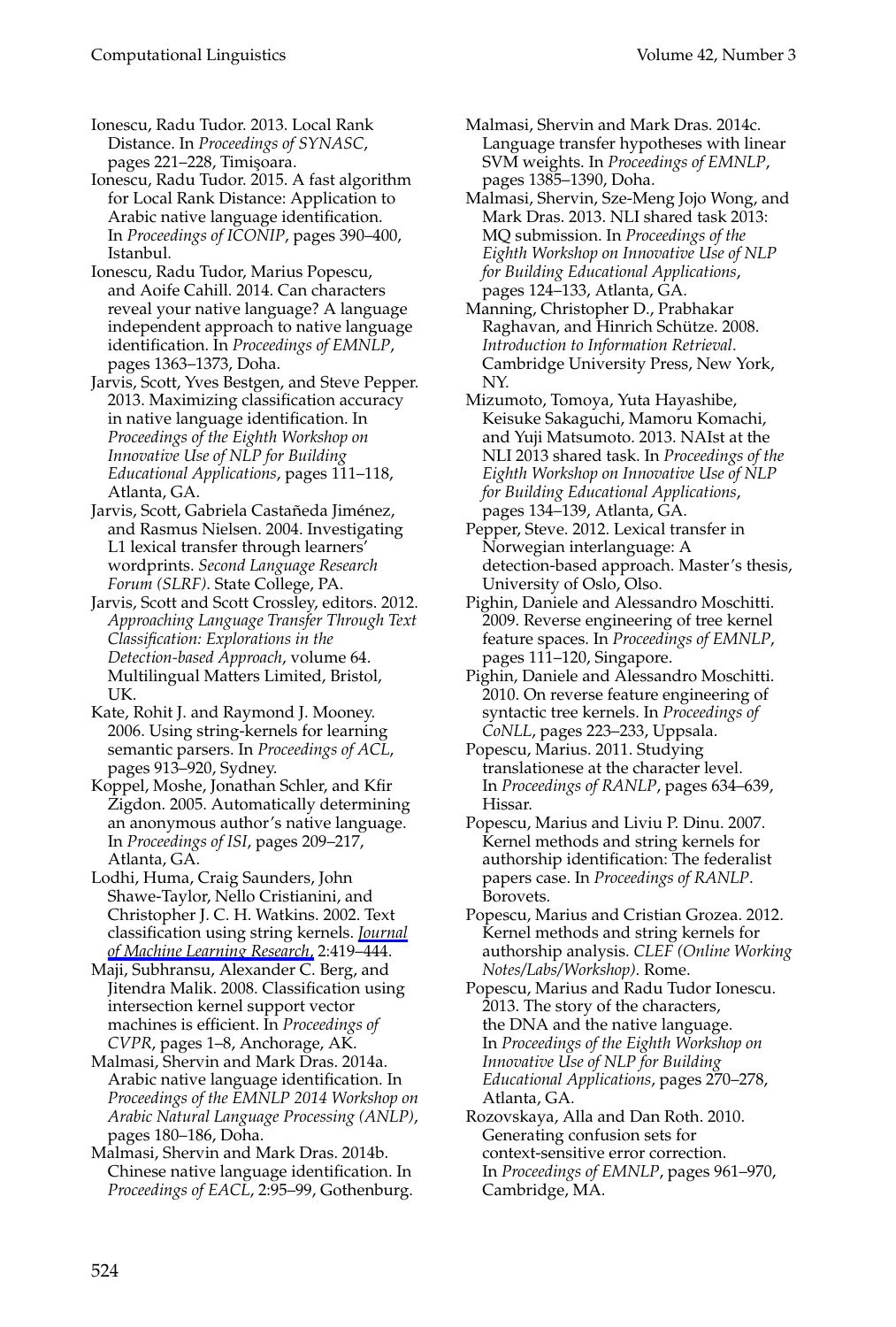- Sanderson, Conrad and Simon Guenter. 2006. Short text authorship attribution via sequence kernels, Markov chains and author unmasking: An investigation. In *Proceedings of EMNLP*, pages 482–491, Sydney.
- Shawe-Taylor, John and Nello Cristianini. 2004. *Kernel Methods for Pattern Analysis*. Cambridge University Press, Cambridge, UK.
- Swanson, Ben and Eugene Charniak. 2014. Data driven language transfer hypotheses. In *Proceedings of EACL*, pages 169–173, Gothenburg.
- Tenfjord, K., P. Meurer, and K. Hofland. 2006. The ASK Corpus—A language learner corpus of Norwegian as a second language. In *Proceedings of LREC*, pages 1821–1824, Genoa.
- Tetreault, Joel, Daniel Blanchard, and Aoife Cahill. 2013. A report on the first native language identification shared task. In *Proceedings of the Eighth Workshop on Innovative Use of NLP for Building Educational Applications*, pages 48–57, Atlanta, GA.
- Tetreault, Joel, Daniel Blanchard, Aoife Cahill, and Martin Chodorow. 2012. Native tongues, lost and found: Resources

and empirical evaluations in native language identification. In *Proceedings of COLING*, pages 2585–2602, Mumbai.

- Tomokiyo, Laura Mayfield and Rosie Jones. 2001. You're not from 'round here, are you? Naive Bayes detection of non-native utterances. In *Proceedings of NAACL*. Pittsburgh, PA.
- Tsur, Oren and Ari Rappoport. 2007. Using classifier features for studying the effect of native language on the choice of written second language words. In *Proceedings of the Workshop on Cognitive Aspects of Computational Language Acquisition*, pages 9–16, Prague.
- Tsvetkov, Yulia, Naama Twitto, Nathan Schneider, Noam Ordan, Manaal Faruqui, Victor Chahuneau, Shuly Wintner, and Chris Dyer. 2013. Identifying the L1 of non-native writers: The CMU-Haifa system. In *Proceedings of the Eighth Workshop on Innovative Use of NLP for Building Educational Applications*, pages 279–287, Atlanta, GA.
- Vedaldi, Andrea and Andrew Zisserman. 2010. Efficient additive kernels via explicit feature maps. In *Proceedings of CVPR*, pages 3539–3546, San Francisco, CA.